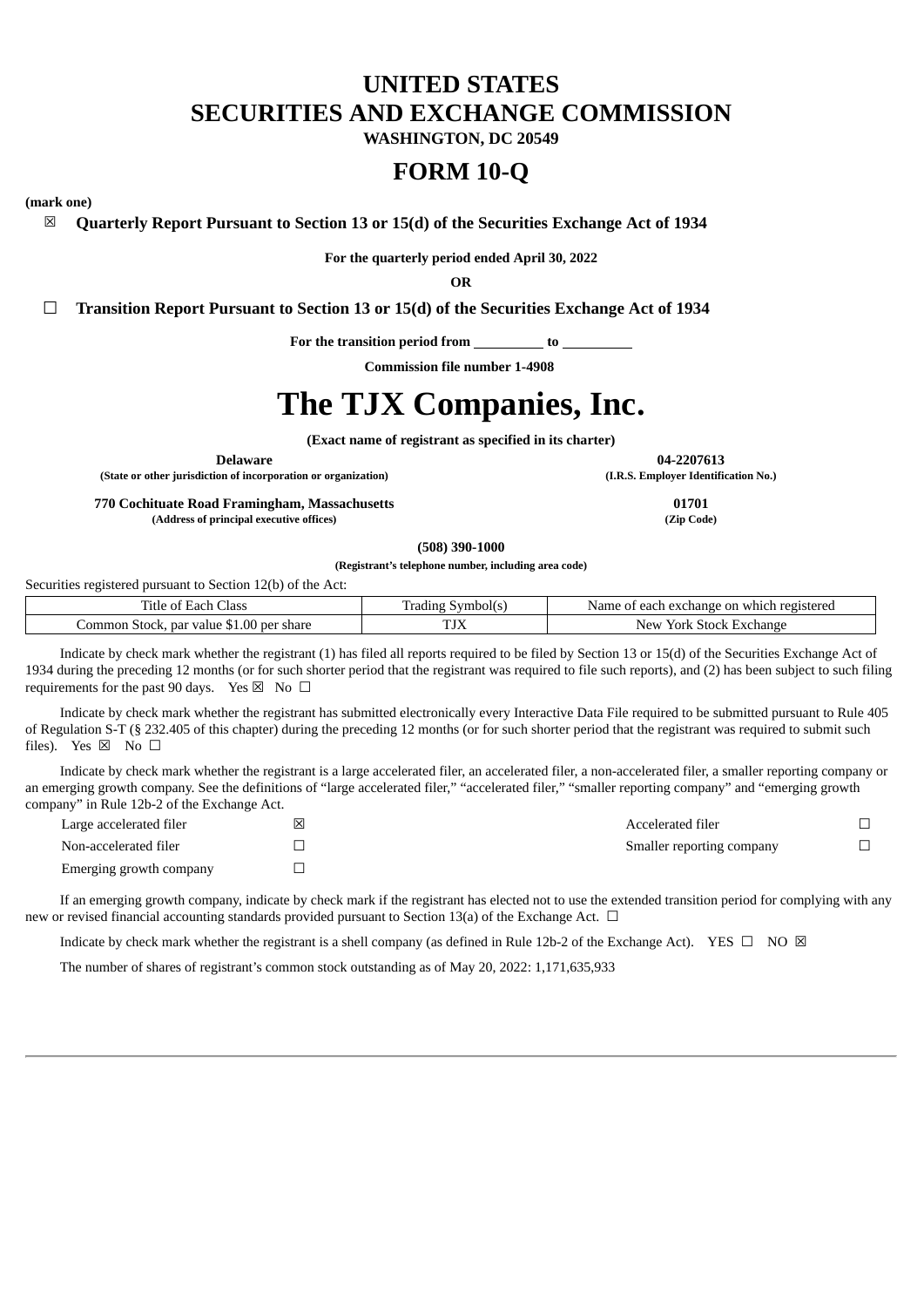# **The TJX Companies, Inc. TABLE OF CONTENTS**

# **[PART](#page-2-0) I**

[ITEM](#page-2-0) 1. [Consolidated](#page-2-0) Financial [Statements](#page-2-0) [3](#page-2-0)<br>Consolidated Statements of Income 3

**[Consolidated](#page-2-1) Statements of Income** 

Consolidated Statements of [Comprehensive](#page-2-2) Income [4](#page-2-2)

**[Consolidated](#page-3-0) Balance Sheets** [5](#page-3-0)

[Consolidated](#page-4-0) Statements of Cash Flows [6](#page-4-0)

**Consolidated Statements of [Shareholders'](#page-5-0) Equity [7](#page-5-0)** 

Notes To [Consolidated](#page-6-0) Financial Statements<br>
<u>EM 2. Management's Discussion and Analysis of Financial Condition and Results of Operations</u> ITEM 2. [Management's](#page-17-0) Discussion and Analysis of Financial Condition and Results of Operations<br>ITEM 3. Quantitative and Qualitative Disclosures about Market Risk

ITEM 3. [Quantitative](#page-27-0) and Qualitative Disclosures about Market Risk

**ITEM 4. Controls and [Procedures](#page-27-1)** [28](#page-27-1)

# **[PART](#page-27-2) II**

FIEM 1. Legal [Proceedings](#page-28-0) [29](#page-28-0)<br>
<u>ITEM 1A. Risk Factors</u> 29 FREM 1A. Risk [Factors](#page-28-1)<br>
<u>ITEM 2. Unregistered Sales of Equity Securities and Use of Proceeds</u><br>
<u>ITEM 6. Exhibits</u> [29](#page-28-1) ITEM 2. [Unregistered](#page-28-2) Sales of Equity Securities and Use of Proceeds ITEM 6. [Exhibits](#page-28-3)

# **[SIGNATURE](#page-29-0)** [30](#page-29-0)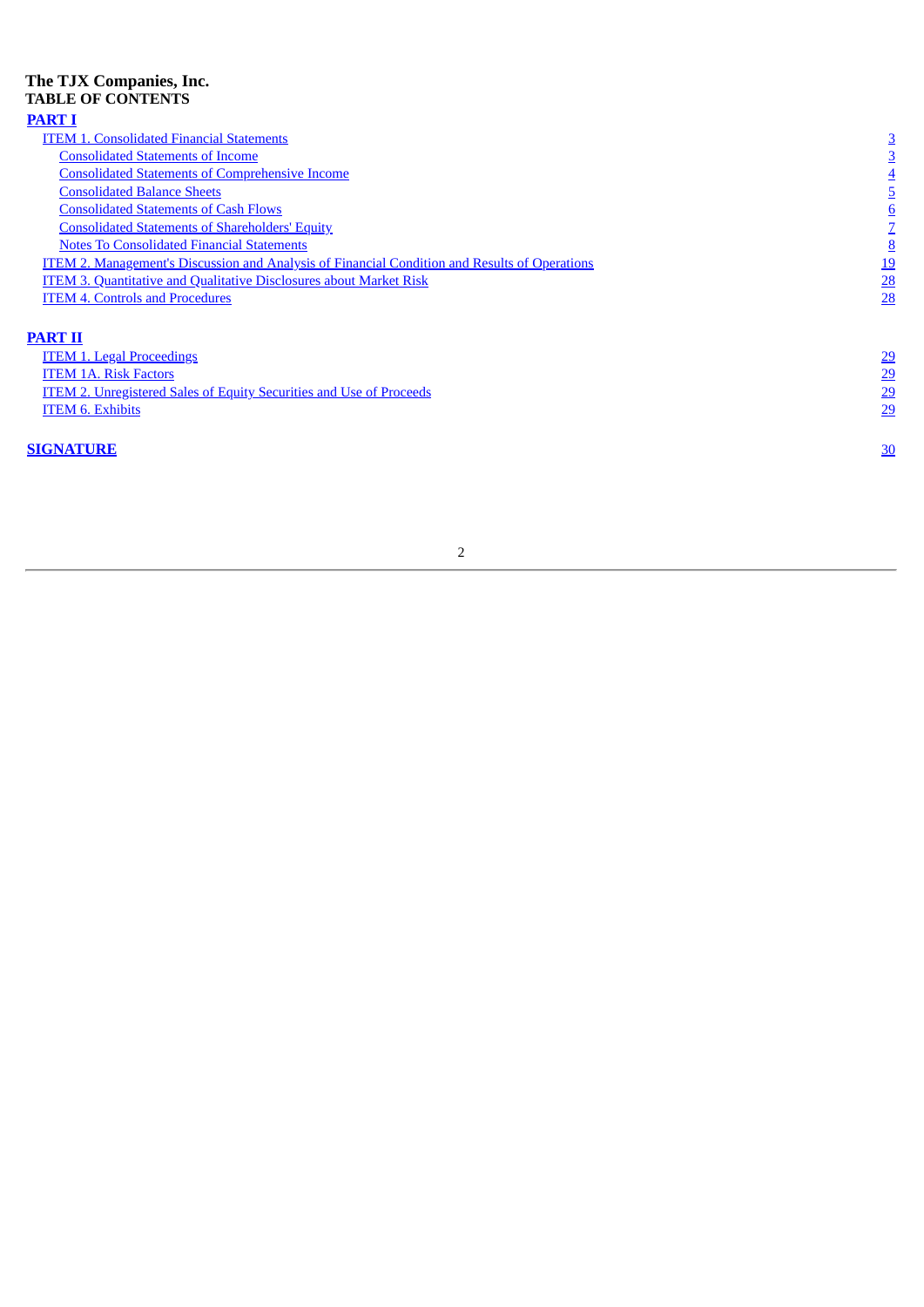# **PART I - FINANCIAL INFORMATION**

# <span id="page-2-1"></span><span id="page-2-0"></span>**Item 1. Consolidated Financial Statements**

### THE TJX COMPANIES, INC. CONSOLIDATED STATEMENTS OF INCOME (UNAUDITED) IN THOUSANDS EXCEPT PER SHARE AMOUNTS

|                                                     | Thirteen Weeks Ended     |                  |  |  |
|-----------------------------------------------------|--------------------------|------------------|--|--|
|                                                     | April 30,<br>2022        | May $1,$<br>2021 |  |  |
| <b>Net sales</b>                                    | \$<br>11,406,474 \$      | 10,086,661       |  |  |
| Cost of sales, including buying and occupancy costs | 8,223,213                | 7,255,635        |  |  |
| Selling, general and administrative expenses        | 2,094,582                | 2,064,992        |  |  |
| Impairment on equity investment                     | 217,619                  |                  |  |  |
| Interest expense, net                               | 18,785                   | 44,688           |  |  |
| Income before income taxes                          | 852,275                  | 721,346          |  |  |
| Provision for income taxes                          | 264,802                  | 187,416          |  |  |
| <b>Net income</b>                                   | 587,473 \$               | 533,930          |  |  |
| Basic earnings per share                            | \$<br>$0.50 \text{ }$ \$ | 0.44             |  |  |
| Weighted average common shares - basic              | 1,177,141                | 1,205,439        |  |  |
| Diluted earnings per share                          | \$<br>$0.49 \text{ } $$  | 0.44             |  |  |
| Weighted average common shares - diluted            | 1.189.263                | 1.221.517        |  |  |

<span id="page-2-2"></span>The accompanying notes are an integral part of the unaudited consolidated financial statements.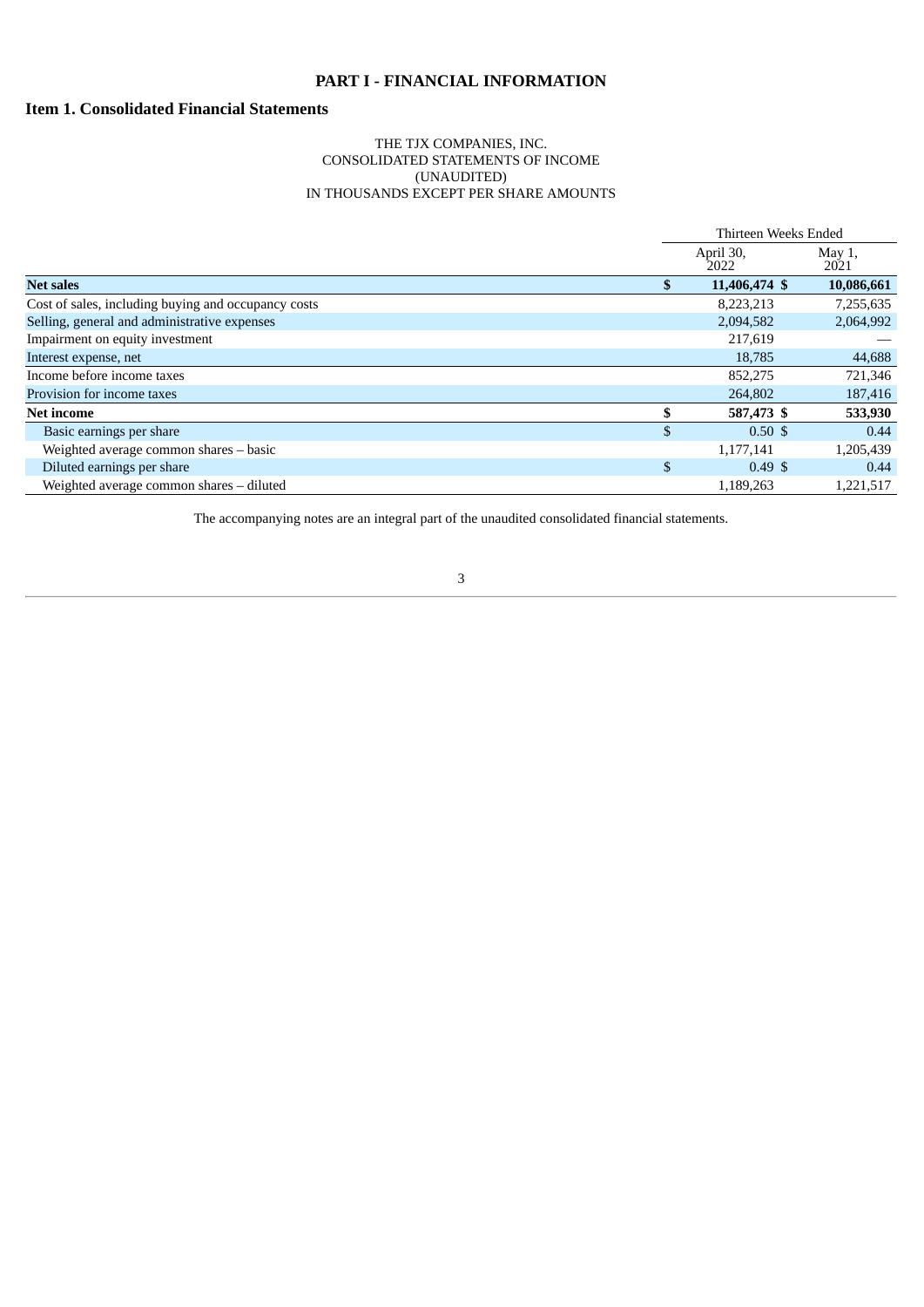# THE TJX COMPANIES, INC. CONSOLIDATED STATEMENTS OF COMPREHENSIVE INCOME (UNAUDITED) IN THOUSANDS

|                                                                                                                                                     | Thirteen Weeks Ended |                   |
|-----------------------------------------------------------------------------------------------------------------------------------------------------|----------------------|-------------------|
|                                                                                                                                                     | April 30,<br>2022    | May $1$ ,<br>2021 |
| <b>Net income</b>                                                                                                                                   | 587,473 \$           | 533,930           |
| Additions to other comprehensive (loss) income:                                                                                                     |                      |                   |
| Foreign currency translation adjustments, net of related tax benefit of \$574 in fiscal 2023 and tax provision<br>of \$2,898 in fiscal 2022         | (57, 612)            | 22,249            |
| Reclassifications from other comprehensive (loss) income to net income:                                                                             |                      |                   |
| Amortization of prior service cost and deferred gains/losses, net of related tax provisions of \$1,375 in fiscal<br>2023 and \$1,056 in fiscal 2022 | 3.778                | 2,901             |
| Amortization of loss on cash flow hedge, net of related tax provision of \$603 in fiscal 2022                                                       |                      | (263)             |
| Other comprehensive (loss) income, net of tax                                                                                                       | (53, 834)            | 24,887            |
| <b>Total comprehensive income</b>                                                                                                                   | 533,639 \$           | 558,817           |

<span id="page-3-0"></span>The accompanying notes are an integral part of the unaudited consolidated financial statements.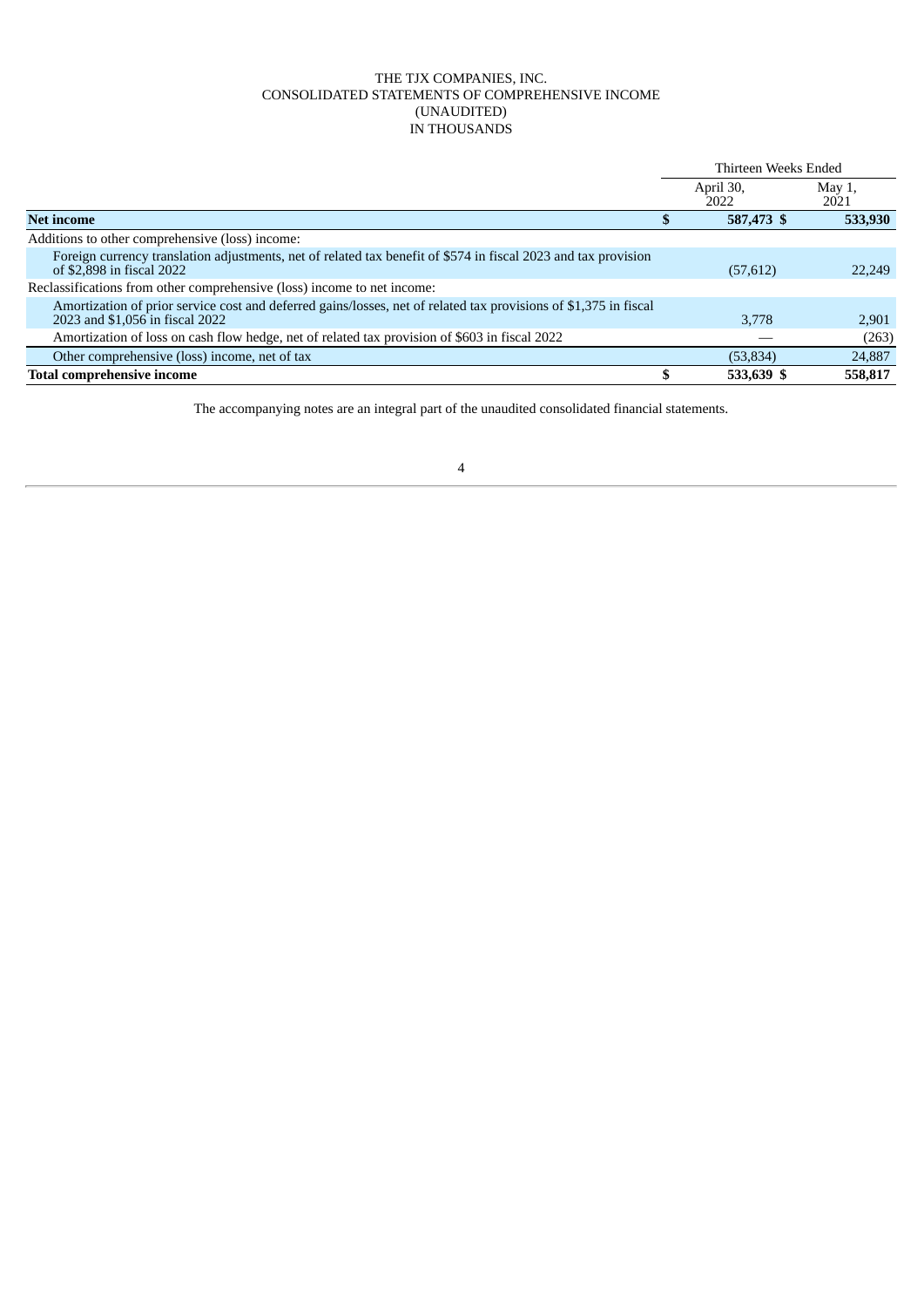# THE TJX COMPANIES, INC. CONSOLIDATED BALANCE SHEETS (UNAUDITED) IN THOUSANDS, EXCEPT SHARE DATA

|                                                                                                                                                     | April 30,<br>2022   | January 29,<br><b>2022</b> | May 1,<br>2021 |
|-----------------------------------------------------------------------------------------------------------------------------------------------------|---------------------|----------------------------|----------------|
| <b>Assets</b>                                                                                                                                       |                     |                            |                |
| Current assets:                                                                                                                                     |                     |                            |                |
| Cash and cash equivalents                                                                                                                           | \$<br>4,295,068 \$  | 6,226,765 \$               | 8,775,485      |
| Accounts receivable, net                                                                                                                            | 576,300             | 517,623                    | 621,177        |
| Merchandise inventories                                                                                                                             | 6,989,788           | 5,961,573                  | 5,114,643      |
| Prepaid expenses and other current assets                                                                                                           | 565,351             | 438,099                    | 440,533        |
| Federal, state and foreign income taxes recoverable                                                                                                 | 53,715              | 114,537                    | 64,211         |
| Total current assets                                                                                                                                | 12,480,222          | 13,258,597                 | 15,016,049     |
| Net property at cost                                                                                                                                | 5,289,164           | 5,270,827                  | 5,067,824      |
| Non-current deferred income taxes, net                                                                                                              | 177,425             | 184,971                    | 135,765        |
| Operating lease right of use assets                                                                                                                 | 9,066,865           | 8,853,934                  | 9,121,628      |
| Goodwill                                                                                                                                            | 96,910              | 96,662                     | 99,324         |
| Other assets                                                                                                                                        | 599,318             | 796,467                    | 860,844        |
| <b>Total Assets</b>                                                                                                                                 | \$<br>27,709,904 \$ | 28,461,458 \$              | 30,301,434     |
| <b>Liabilities</b>                                                                                                                                  |                     |                            |                |
| Current liabilities:                                                                                                                                |                     |                            |                |
| Accounts payable                                                                                                                                    | \$<br>4,370,563 \$  | 4,465,427 \$               | 4,433,295      |
| Accrued expenses and other current liabilities                                                                                                      | 3,811,585           | 4,244,997                  | 3,536,637      |
| Current portion of operating lease liabilities                                                                                                      | 1,575,582           | 1,576,561                  | 1,650,574      |
| Federal, state and foreign income taxes payable                                                                                                     | 260,789             | 181,155                    | 286,455        |
| Total current liabilities                                                                                                                           | 10,018,519          | 10,468,140                 | 9,906,961      |
| Other long-term liabilities                                                                                                                         | 908,907             | 1,015,720                  | 1,033,236      |
| Non-current deferred income taxes, net                                                                                                              | 54,063              | 44,175                     | 33,930         |
| Long-term operating lease liabilities                                                                                                               | 7,777,160           | 7,575,590                  | 7,853,229      |
| Long-term debt                                                                                                                                      | 3,355,815           | 3,354,841                  | 5,334,864      |
| Commitments and contingencies (See Note K)                                                                                                          |                     |                            |                |
| <b>Shareholders' equity</b>                                                                                                                         |                     |                            |                |
| Preferred stock, authorized 5,000,000 shares, par value \$1, no shares issued                                                                       |                     |                            |                |
| Common stock, authorized 1,800,000,000 shares, par value \$1, issued and outstanding<br>1,172,711,116; 1,181,188,731 and 1,206,386,746 respectively | 1,172,711           | 1,181,189                  | 1,206,387      |
| Additional paid-in capital                                                                                                                          |                     |                            | 321,475        |
| Accumulated other comprehensive loss                                                                                                                | (740, 984)          | (687, 150)                 | (581, 184)     |
| Retained earnings                                                                                                                                   | 5,163,713           | 5,508,953                  | 5,192,536      |
| Total shareholders' equity                                                                                                                          | 5,595,440           | 6,002,992                  | 6,139,214      |
| Total liabilities and shareholders' equity                                                                                                          | \$<br>27,709,904 \$ | 28,461,458 \$              | 30,301,434     |

<span id="page-4-0"></span>The accompanying notes are an integral part of the unaudited consolidated financial statements.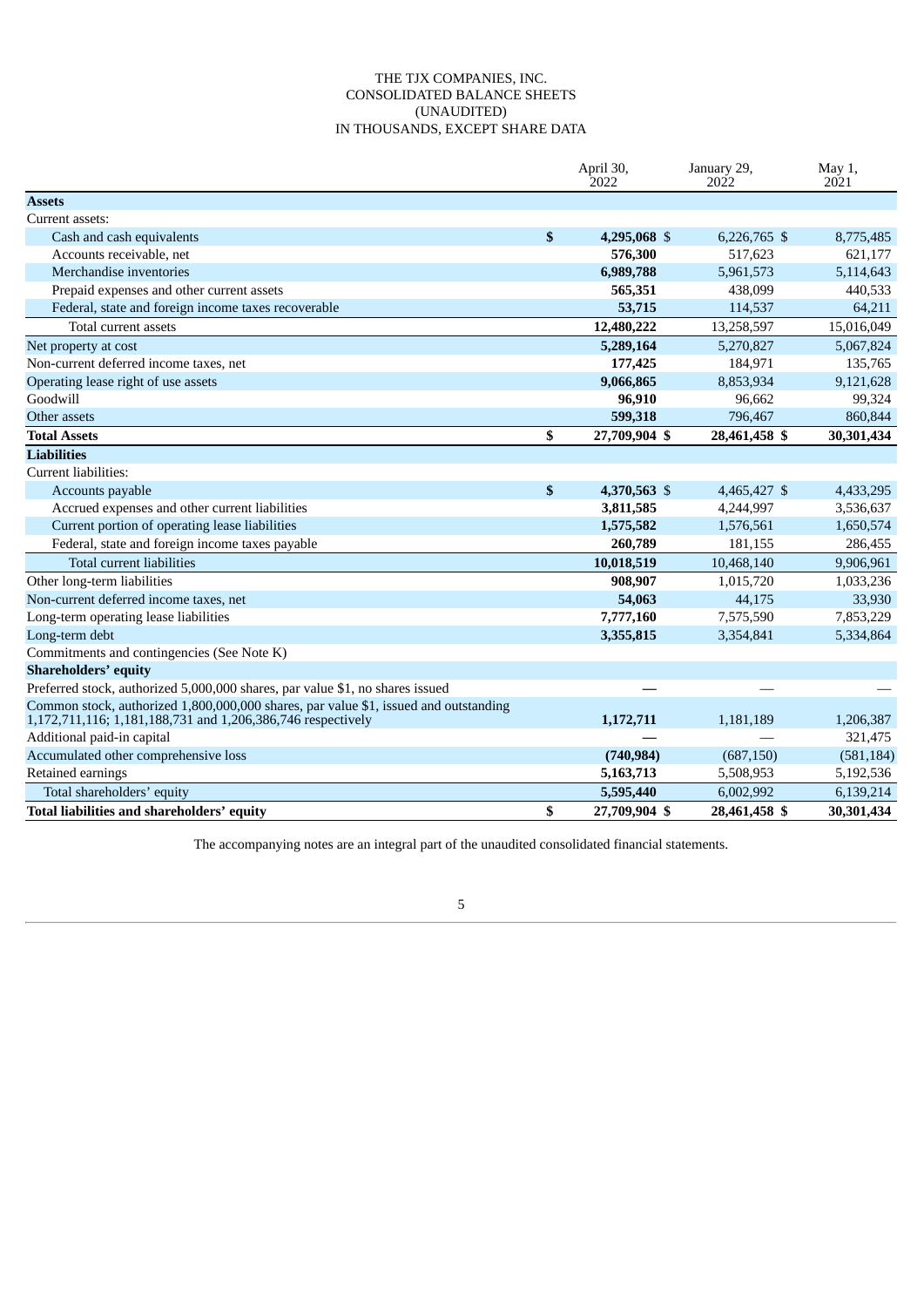# THE TJX COMPANIES, INC. CONSOLIDATED STATEMENTS OF CASH FLOWS (UNAUDITED) IN THOUSANDS

|                                                                             | Thirteen Weeks Ended |                   |                   |  |
|-----------------------------------------------------------------------------|----------------------|-------------------|-------------------|--|
|                                                                             |                      | April 30,<br>2022 | May $1$ ,<br>2021 |  |
| <b>Cash flows from operating activities:</b>                                |                      |                   |                   |  |
| Net income                                                                  | \$                   | 587,473 \$        | 533,930           |  |
| Adjustments to reconcile net income to cash (used in) operating activities: |                      |                   |                   |  |
| Depreciation and amortization                                               |                      | 219,605           | 215,379           |  |
| Impairment on equity investment                                             |                      | 217,619           |                   |  |
| Loss on property disposals and impairment charges                           |                      | 3,883             | 931               |  |
| Deferred income tax provision (benefit)                                     |                      | 11,501            | (16, 181)         |  |
| Share-based compensation                                                    |                      | 27,336            | 50,536            |  |
| Changes in assets and liabilities:                                          |                      |                   |                   |  |
| (Increase) in accounts receivable                                           |                      | (65,740)          | (156, 999)        |  |
| (Increase) in merchandise inventories                                       |                      | (1,085,340)       | (750, 553)        |  |
| Decrease (increase) in income taxes recoverable                             |                      | 60,822            | (27, 949)         |  |
| (Increase) decrease in prepaid expenses and other current assets            |                      | (32, 816)         | 12,254            |  |
| (Decrease) in accounts payable                                              |                      | (52, 817)         | (410, 244)        |  |
| (Decrease) increase in accrued expenses and other liabilities               |                      | (565, 135)        | 12,214            |  |
| Increase in income taxes payable                                            |                      | 77,329            | 203,740           |  |
| (Decrease) in net operating lease liabilities                               |                      | (3, 851)          | (50, 319)         |  |
| Other, net                                                                  |                      | (34, 345)         | (49, 466)         |  |
| Net cash (used in) operating activities                                     |                      | (634, 476)        | (432, 727)        |  |
| <b>Cash flows from investing activities:</b>                                |                      |                   |                   |  |
| Property additions                                                          |                      | (314, 351)        | (225, 293)        |  |
| Purchases of investments                                                    |                      | (15, 649)         | (7, 345)          |  |
| Sales and maturities of investments                                         |                      | 5,528             | 7,733             |  |
| Net cash (used in) investing activities                                     |                      | (324, 472)        | (224, 905)        |  |
| <b>Cash flows from financing activities:</b>                                |                      |                   |                   |  |
| Payments on debt                                                            |                      |                   | (750,000)         |  |
| Payments for repurchase of common stock                                     |                      | (607, 201)        |                   |  |
| Cash dividends paid                                                         |                      | (309, 485)        | (315, 215)        |  |
| Proceeds from issuance of common stock                                      |                      | 18,055            | 36,539            |  |
| Payments of employee tax withholdings for performance based stock awards    |                      | (32, 459)         | (24, 426)         |  |
| Net cash (used in) financing activities                                     |                      | (931,090)         | (1,053,102)       |  |
| Effect of exchange rate changes on cash                                     |                      | (41, 659)         | 16,649            |  |
| Net (decrease) in cash and cash equivalents                                 |                      | (1,931,697)       | (1,694,085)       |  |
| Cash and cash equivalents at beginning of year                              |                      | 6,226,765         | 10,469,570        |  |
| Cash and cash equivalents at end of period                                  | \$                   | 4,295,068 \$      | 8,775,485         |  |

<span id="page-5-0"></span>The accompanying notes are an integral part of the unaudited consolidated financial statements.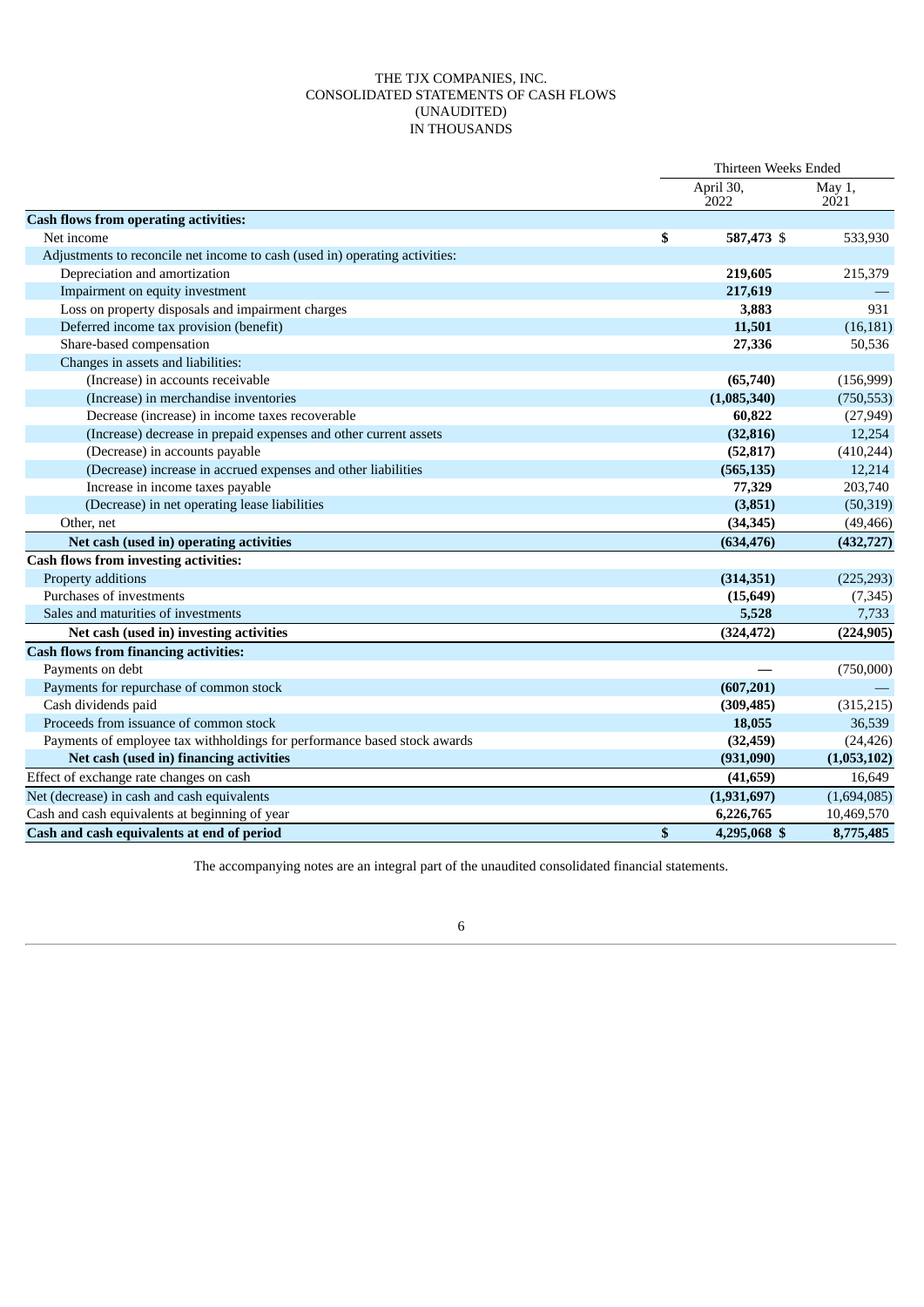# THE TJX COMPANIES, INC. CONSOLIDATED STATEMENTS OF SHAREHOLDERS' EQUITY (UNAUDITED) IN THOUSANDS

|                                                                                | Thirteen Weeks Ended |                  |                                                      |                       |                      |            |  |  |  |
|--------------------------------------------------------------------------------|----------------------|------------------|------------------------------------------------------|-----------------------|----------------------|------------|--|--|--|
|                                                                                | Common Stock         |                  |                                                      |                       |                      |            |  |  |  |
|                                                                                | <b>Shares</b>        | Par Value<br>\$1 | Additional Paid- Accumulated Other<br>-In<br>Capital | Comprehensive<br>Loss | Retained<br>Earnings | Total      |  |  |  |
| <b>Balance, January 29, 2022</b>                                               | 1,181,189 \$         | 1,181,189 \$     | $-s$                                                 | $(687,150)$ \$        | 5,508,953 \$         | 6,002,992  |  |  |  |
| Net income                                                                     |                      |                  |                                                      |                       | 587,473              | 587,473    |  |  |  |
| Other comprehensive (loss), net of tax                                         |                      |                  |                                                      | (53, 834)             |                      | (53, 834)  |  |  |  |
| Cash dividends declared on common stock                                        |                      |                  |                                                      |                       | (346, 922)           | (346, 922) |  |  |  |
| Recognition of share-based compensation                                        |                      |                  | 27,336                                               |                       |                      | 27,336     |  |  |  |
| Issuance of common stock under stock<br>incentive plan, and related tax effect | 1.145                | 1,145            | (15,549)                                             |                       |                      | (14, 404)  |  |  |  |
| Common stock repurchased                                                       | (9,623)              | (9,623)          | (11,787)                                             |                       | (585,791)            | (607, 201) |  |  |  |
| <b>Balance, April 30, 2022</b>                                                 | 1,172,711 \$         | 1,172,711 \$     | $\overbrace{\phantom{12333}}$                        | $(740, 984)$ \$       | 5,163,713 \$         | 5,595,440  |  |  |  |

|                                                                                | Thirteen Weeks Ended |                  |               |                                                             |                      |            |  |  |
|--------------------------------------------------------------------------------|----------------------|------------------|---------------|-------------------------------------------------------------|----------------------|------------|--|--|
|                                                                                | Common Stock         |                  |               |                                                             |                      |            |  |  |
|                                                                                | <b>Shares</b>        | Par Value<br>\$1 | 1n<br>Capital | Additional Paid- Accumulated Other<br>Comprehensive<br>Loss | Retained<br>Earnings | Total      |  |  |
| <b>Balance, January 30, 2021</b>                                               | 1,204,698 \$         | 1,204,698 \$     | 260,515 \$    | $(606, 071)$ \$                                             | 4,973,542 \$         | 5,832,684  |  |  |
| Net income                                                                     |                      |                  |               |                                                             | 533,930              | 533,930    |  |  |
| Other comprehensive income, net of tax                                         |                      |                  |               | 24,887                                                      |                      | 24,887     |  |  |
| Cash dividends declared on common stock                                        |                      |                  |               |                                                             | (314, 936)           | (314, 936) |  |  |
| Recognition of share-based compensation                                        |                      |                  | 50,536        |                                                             |                      | 50,536     |  |  |
| Issuance of common stock under stock<br>incentive plan, and related tax effect | 1.689                | 1.689            | 10.424        |                                                             |                      | 12,113     |  |  |
| <b>Balance, May 1, 2021</b>                                                    | 1,206,387 \$         | 1,206,387 \$     | 321,475 \$    | $(581, 184)$ \$                                             | 5,192,536 \$         | 6,139,214  |  |  |

<span id="page-6-0"></span>The accompanying notes are an integral part of the unaudited consolidated financial statements.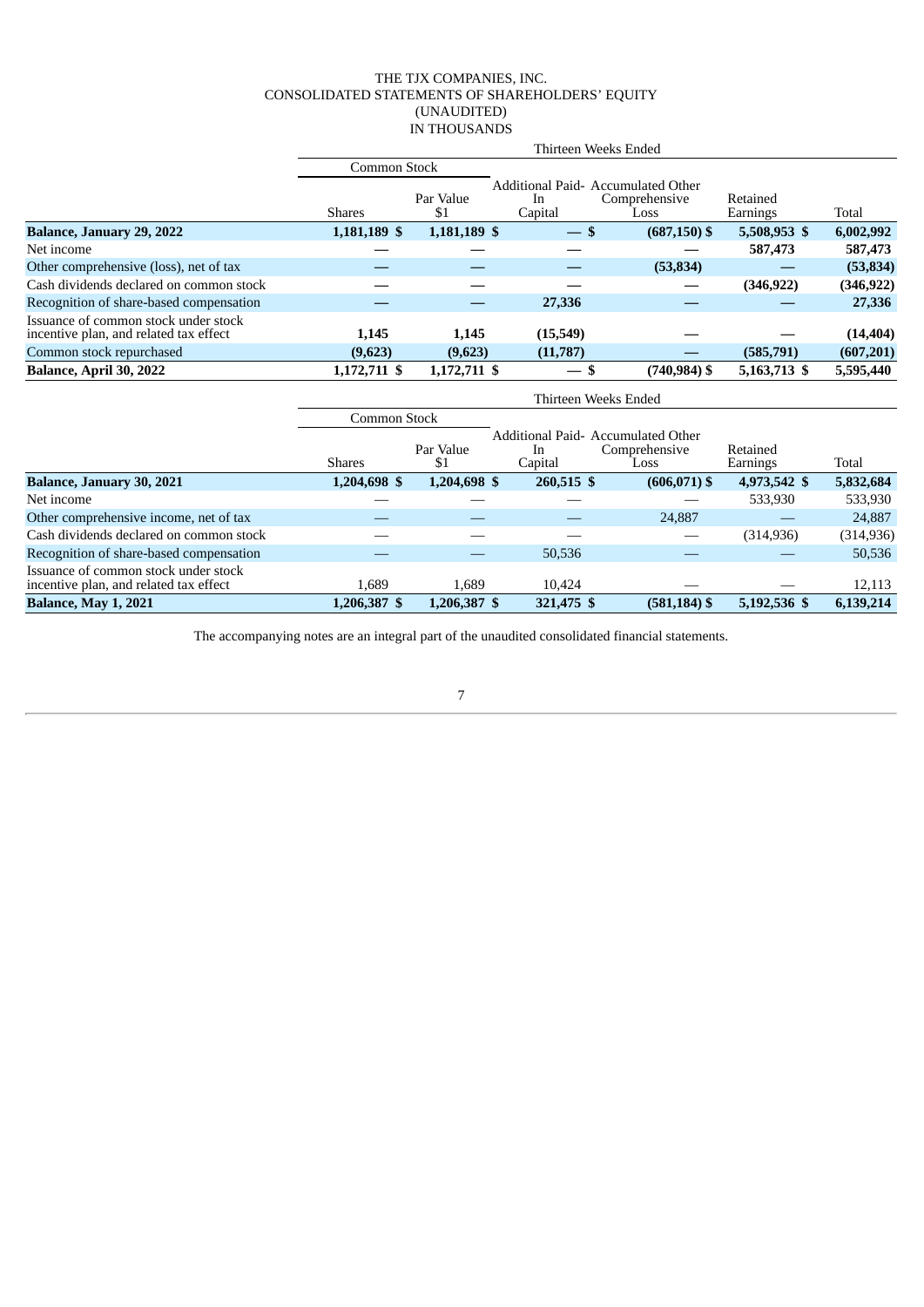#### THE TJX COMPANIES, INC. NOTES TO CONSOLIDATED FINANCIAL STATEMENTS

# **Note A. Basis of Presentation and Summary of Significant Accounting Policies**

#### *Basis of Presentation*

The Consolidated Financial Statements and Notes thereto have been prepared in accordance with accounting principles generally accepted in the United States of America ("GAAP") for interim financial information. These Consolidated Financial Statements and Notes thereto are unaudited and, in the opinion of management, reflect all normal recurring adjustments, accruals and deferrals among periods required to match costs properly with the related revenue or activity, considered necessary by The TJX Companies, Inc. (together with its subsidiaries, "TJX") for a fair statement of its Consolidated Financial Statements for the periods reported, all in conformity with GAAP consistently applied. Investments for which the Company exercises significant influence but does not have control are accounted for under the equity method. The Consolidated Financial Statements and Notes thereto should be read in conjunction with the audited Consolidated Financial Statements, including the related notes, contained in TJX's Annual Report on Form 10-K for the fiscal year ended January 29, 2022 ("fiscal 2022").

These interim results are not necessarily indicative of results for the full fiscal year. TJX's business, in common with the businesses of retailers generally, is subject to seasonal influences, with higher levels of sales and income generally realized in the second half of the year.

The January 29, 2022 balance sheet data was derived from audited Consolidated Financial Statements and does not include all disclosures required by GAAP.

### *Fiscal Year*

TJX's fiscal year ends on the Saturday nearest to the last day of January of each year. The current fiscal year ends January 28, 2023 ("fiscal 2023") and is a 52-week fiscal year. Fiscal 2022 was also a 52-week fiscal year.

### *Use of Estimates*

The preparation of financial statements, in conformity with GAAP, requires management to make estimates and assumptions that affect the reported amounts of assets and liabilities and disclosure of contingent liabilities at the date of the financial statements as well as the reported amounts of revenues and expenses during the reporting period. TJX considers its accounting policies relating to inventory valuation, reserves for uncertain tax positions and loss contingencies to be the most significant accounting policies that involve management estimates and judgments. Actual amounts could differ from these estimates, and such differences could be material. TJX considered the impact of COVID-19 on its estimates and the Company cannot reasonably estimate with certainty the duration and severity of this pandemic which has had, and may continue to have, a material impact on its business, results of operations, financial position and cash flows.

# *Equity Investment*

In fiscal 2020, the Company acquired a minority ownership stake in privately held Familia, an off-price retailer of apparel and home fashions domiciled in Luxembourg that operates stores throughout Russia. During the quarter ended April 30, 2022, the Company announced that it has committed to divesting its minority investment and as a result, the Company performed an impairment analysis of this investment. Based on this analysis the Company concluded that there was an other-than-temporary impairment of this investment and recorded an impairment charge of \$218 million representing the entirety of the Company's investment. See Note F—Fair Value Measurements for additional information.

# *Deferred Gift Card Revenue*

The following table presents deferred gift card revenue activity:

| In thousands                                         | April 30,<br>2022 | May 1<br>2021 |
|------------------------------------------------------|-------------------|---------------|
| <b>Balance, beginning of year</b>                    | 685,202 \$        | 576,187       |
| Deferred revenue                                     | 383,892           | 323,773       |
| Effect of exchange rates changes on deferred revenue | (2,645)           | 2,899         |
| Revenue recognized                                   | (443, 944)        | (365, 854)    |
| <b>Balance, end of period</b>                        | 622,505 \$        | 537,005       |

Gift cards are combined in one homogeneous pool and are not separately identifiable. As such, the revenue recognized consists of gift cards that were part of the deferred revenue balance at the beginning of the period as well as gift cards that were issued during the period.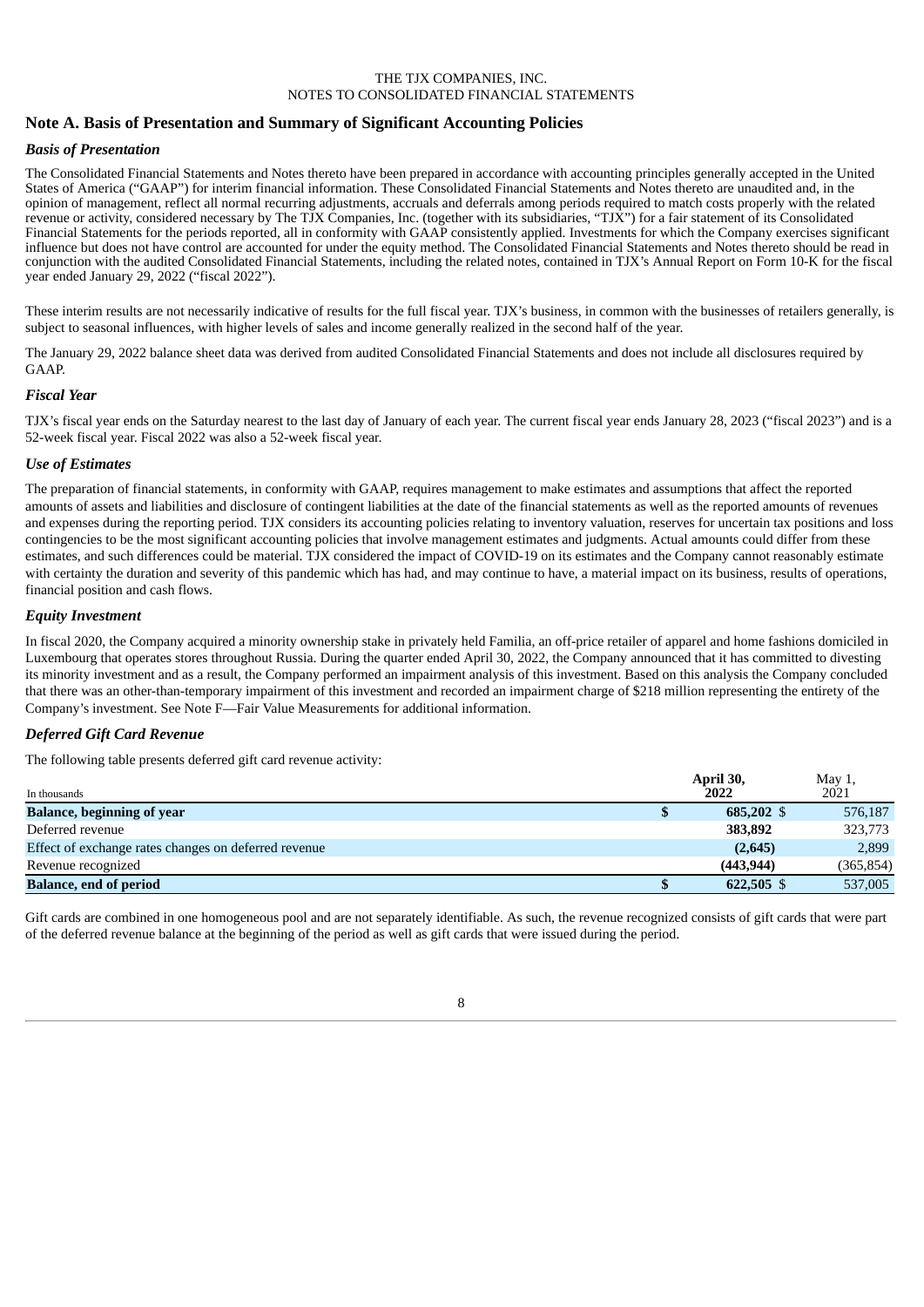# *Leases*

Supplemental cash flow information related to leases is as follows:

|                                                              | Thirteen Weeks Ended |                  |  |
|--------------------------------------------------------------|----------------------|------------------|--|
| In thousands                                                 | April 30,<br>2022    | May $1,$<br>2021 |  |
| Operating cash flows paid for operating leases               | 488,233 \$           | 531,836          |  |
| Lease liabilities arising from obtaining right of use assets | 756,609 \$           | 488.666          |  |

# *Future Adoption of New Accounting Standards*

From time to time, the Financial Accounting Standards Board ("FASB") or other standard setting bodies issue new accounting pronouncements. Updates to the FASB Accounting Standards Codification are communicated through issuance of an Accounting Standards Update ("ASU"). The Company has reviewed the new guidance and has determined that it will either not apply to TJX or is not expected to be material to its Consolidated Financial Statements upon adoption and therefore, they are not disclosed.

# **Note B. Property at Cost**

The following table presents the components of property at cost:

| In thousands                                    | April 30,<br>2022 | January 29,<br>2022 | May 1,<br>2021 |
|-------------------------------------------------|-------------------|---------------------|----------------|
| Land and buildings                              | 1,929,521 \$      | 1,911,569 \$        | 1,723,049      |
| Leasehold costs and improvements                | 3,615,202         | 3,652,280           | 3,611,943      |
| Furniture, fixtures and equipment               | 6,961,560         | 6,871,777           | 6,602,759      |
| Total property at cost                          | 12,506,283 \$     | 12,435,626 \$       | 11,937,751     |
| Less: accumulated depreciation and amortization | 7,217,119         | 7,164,799           | 6,869,927      |
| Net property at cost                            | $5,289,164$ \$    | 5,270,827 \$        | 5,067,824      |

Depreciation expense was \$218 million for the three months ended April 30, 2022 and \$212 million for the three months ended May 1, 2021.

Non-cash investing activities in the cash flows consist of accrued capital additions of \$176 million and \$90 million as of the periods ended April 30, 2022 and May 1, 2021, respectively.

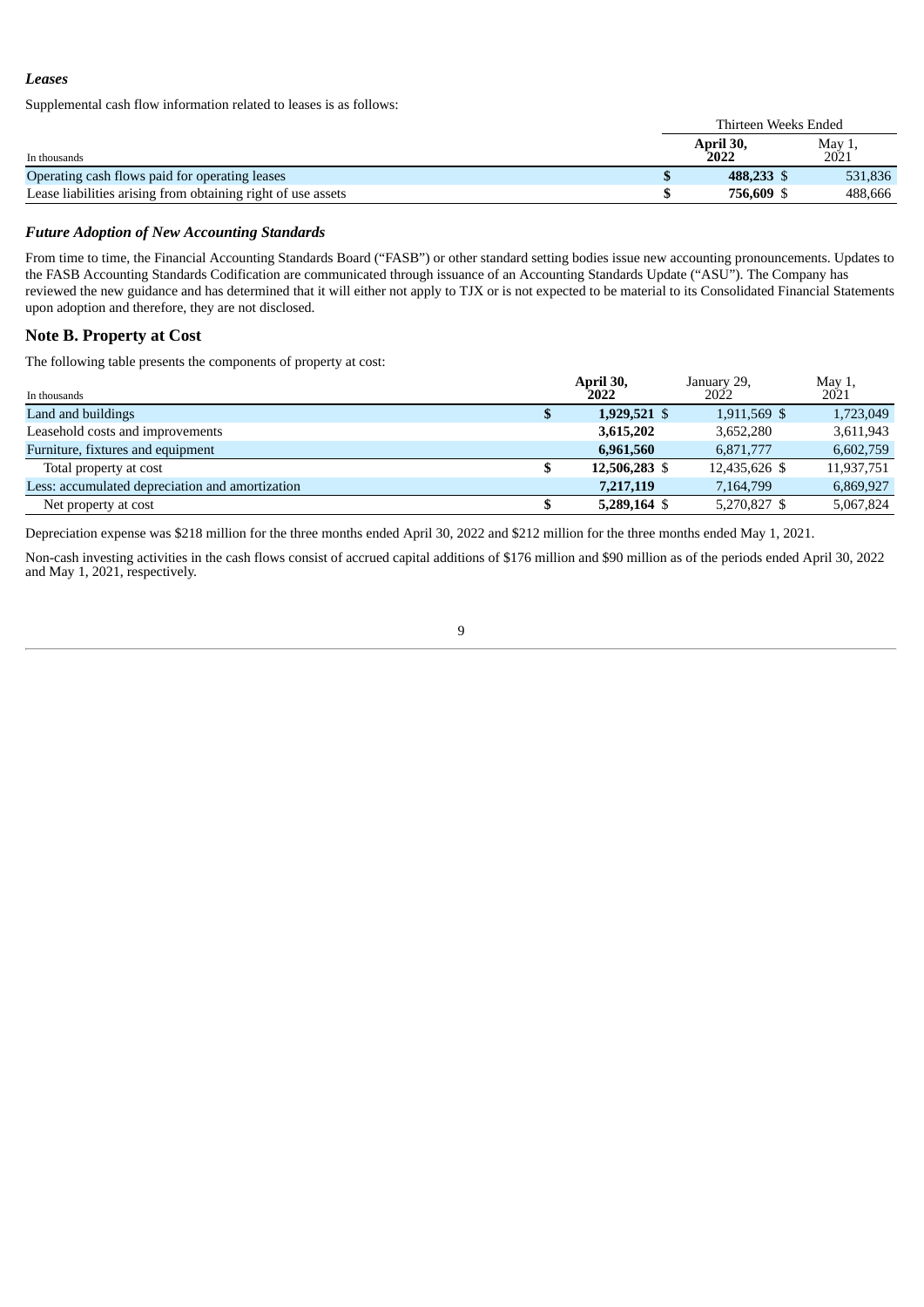# **Note C. Accumulated Other Comprehensive (Loss) Income**

Amounts included in Accumulated other comprehensive (loss) are recorded net of taxes. The following table details the changes in Accumulated other comprehensive (loss) for the twelve months ended January 29, 2022 and the three months ended April 30, 2022:

| In thousands                                                                           |    | Foreign<br>Currency<br>Translation | <b>Deferred</b><br>Benefit<br>Costs | Cash<br>Flow<br>Hedge<br>on Debt | Accumulated<br>Other<br>Comprehensive<br>(Loss) Income |
|----------------------------------------------------------------------------------------|----|------------------------------------|-------------------------------------|----------------------------------|--------------------------------------------------------|
| Balance, January 30, 2021                                                              | S. | $(441, 532)$ \$                    | $(164, 802)$ \$                     | 263 \$                           | (606, 071)                                             |
| Additions to other comprehensive loss:                                                 |    |                                    |                                     |                                  |                                                        |
| Foreign currency translation adjustments (net of taxes of \$207)                       |    | (46,715)                           |                                     |                                  | (46, 715)                                              |
| Recognition of net gains/losses on benefit obligations (net of taxes of \$17,659)      |    |                                    | (48,504)                            |                                  | (48,504)                                               |
| Reclassifications from other comprehensive loss to net income:                         |    |                                    |                                     |                                  |                                                        |
| Amortization of loss on cash flow hedge (net of taxes of \$603)                        |    |                                    |                                     | (263)                            | (263)                                                  |
| Amortization of prior service cost and deferred gains/losses (net of taxes of \$4,588) |    |                                    | 14,403                              |                                  | 14,403                                                 |
| <b>Balance, January 29, 2022</b>                                                       | \$ | $(488, 247)$ \$                    | $(198,903)$ \$                      | — S                              | (687, 150)                                             |
| Additions to other comprehensive loss:                                                 |    |                                    |                                     |                                  |                                                        |
| Foreign currency translation adjustments (net of taxes of \$574)                       |    | (57, 612)                          |                                     |                                  | (57, 612)                                              |
| Reclassifications from other comprehensive loss to net income:                         |    |                                    |                                     |                                  |                                                        |
| Amortization of prior service cost and deferred gains/losses (net of taxes of \$1,375) |    |                                    | 3,778                               |                                  | 3,778                                                  |
| <b>Balance, April 30, 2022</b>                                                         |    | $(545, 859)$ \$                    | $(195, 125)$ \$                     |                                  | (740, 984)                                             |

# **Note D. Capital Stock and Earnings Per Share**

#### *Capital Stock*

TJX repurchased and retired 9.5 million shares of its common stock at a cost of approximately \$0.6 billion during the quarter ended April 30, 2022, on a "trade date" basis. TJX reflects stock repurchases in its consolidated financial statements on a "settlement date" or cash basis. TJX had cash expenditures under repurchase programs of \$0.6 billion for the three months ended April 30, 2022. These expenditures were funded by cash generated from operations.

In February 2022, the Company announced that its Board of Directors had approved a new stock repurchase program that authorizes the repurchase of up to an additional \$3.0 billion of TJX common stock from time to time. Under this program and previously announced programs, TJX had approximately \$3.2 billion available for repurchase as of April 30, 2022.

All shares repurchased under the stock repurchase programs have been retired.

# *Earnings Per Share*

The following table presents the calculation of basic and diluted earnings per share:

|                                                                                       | Thirteen Weeks Ended |                  |  |
|---------------------------------------------------------------------------------------|----------------------|------------------|--|
| Amounts in thousands, expect per share amounts                                        | April 30,<br>2022    | May $1,$<br>2021 |  |
| Basic earnings per share:                                                             |                      |                  |  |
| Net income                                                                            | 587,473 \$           | 533,930          |  |
| Weighted average common shares outstanding for basic earnings per share calculation   | 1,177,141            | 1,205,439        |  |
| Basic earnings per share                                                              | 0.50 <sub>5</sub>    | 0.44             |  |
| Diluted earnings per share:                                                           |                      |                  |  |
| Net income                                                                            | 587,473 \$           | 533,930          |  |
| Weighted average common shares outstanding for basic earnings per share calculation   | 1,177,141            | 1,205,439        |  |
| Assumed exercise / vesting of stock options and awards                                | 12,122               | 16,078           |  |
| Weighted average common shares outstanding for diluted earnings per share calculation | 1,189,263            | 1,221,517        |  |
| Diluted earnings per share                                                            | $0.49 \text{ } $$    | 0.44             |  |
| Cash dividends declared per share                                                     | $0.295 \text{ } $5$  | 0.26             |  |

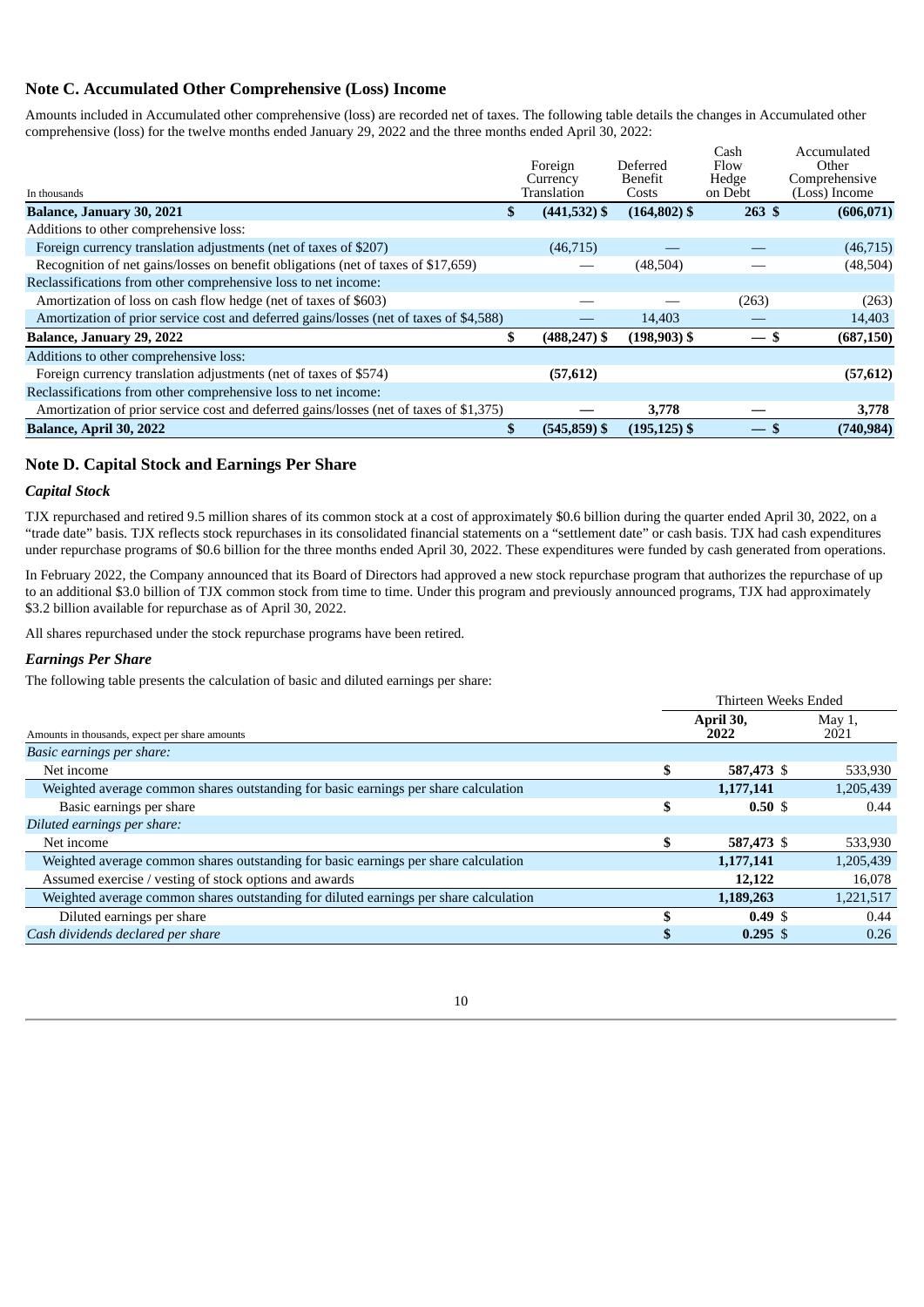The weighted average common shares for the diluted earnings per share calculation excludes the impact of outstanding stock options if the assumed proceeds per share of the option is in excess of the average price of TJX's common stock for the related fiscal period. Such options are excluded because they would have an antidilutive effect. There were 5.1 million such options excluded for the thirteen weeks ended April 30, 2022 and there were no such options excluded for the thirteen weeks ended May 1, 2021.

# **Note E. Financial Instruments**

As a result of its operating and financing activities, TJX is exposed to market risks from changes in interest and foreign currency exchange rates and fuel costs. These market risks may adversely affect TJX's operating results and financial position. TJX seeks to minimize risk from changes in interest and foreign currency exchange rates and fuel costs through the use of derivative financial instruments when and to the extent deemed appropriate. TJX does not use derivative financial instruments for trading or other speculative purposes and does not use any leveraged derivative financial instruments. TJX recognizes all derivative instruments as either assets or liabilities in the Consolidated Balance Sheet and measures those instruments at fair value. The fair values of the derivatives are classified as assets or liabilities, current or non-current, based upon valuation results and settlement dates of the individual contracts. Changes to the fair value of derivative contracts that do not qualify for hedge accounting are reported in earnings in the period of the change. For derivatives that qualify for hedge accounting, changes in the fair value of the derivatives are either recorded in shareholders' equity as a component of Accumulated other comprehensive (loss) or are recognized currently in earnings, along with an offsetting adjustment against the basis of the item being hedged.

# *Diesel Fuel Contracts*

TJX hedges portions of its estimated notional diesel requirements based on the diesel fuel expected to be consumed by independent freight carriers transporting TJX's inventory. Independent freight carriers transporting TJX's inventory charge TJX a mileage surcharge based on the price of diesel fuel. The hedge agreements are designed to mitigate the volatility of diesel fuel pricing (and the resulting per mile surcharges payable by TJX) by setting a fixed price per gallon for the period being hedged. During fiscal 2022, TJX entered into agreements to hedge a portion of its estimated notional diesel requirements for fiscal 2023, and during the first three months of fiscal 2023, TJX entered into agreements to hedge a portion of its estimated notional diesel requirements for the first three months of fiscal 2024. The hedge agreements outstanding at April 30, 2022 relate to approximately 51% of TJX's estimated notional diesel requirements for the remainder of fiscal 2023 and approximately 47% of TJX's estimated notional diesel requirements for the first three months of fiscal 2024. These diesel fuel hedge agreements will settle throughout fiscal 2023 and throughout the first four months of fiscal 2024. TJX elected not to apply hedge accounting to these contracts.

# *Foreign Currency Contracts*

TJX enters into forward foreign currency exchange contracts to obtain economic hedges on portions of merchandise purchases made and anticipated to be made by the Company's operations in currencies other than their respective functional currencies. The contracts outstanding at April 30, 2022 cover merchandise purchases the Company is committed to over the next several months. Additionally, TJX's operations in Europe are subject to foreign currency exposure as a result of their buying function being centralized in the U.K. All merchandise is purchased centrally in the U.K. and then shipped and billed to the retail entities in other countries. This intercompany billing to TJX's European businesses' Euro denominated operations creates exposure to the central buying entity for changes in the exchange rate between the Euro and British Pound. A portion of the inflows of Euros to the central buying entity provides a natural hedge for merchandise purchased from third-party vendors that is denominated in Euros. TJX calculates any excess Euro exposure each month and enters into forward contracts of approximately 30 days' duration to mitigate this exposure.

TJX also enters into derivative contracts, generally designated as fair value hedges, to hedge intercompany debt. The changes in fair value of these contracts are recorded in Selling, general and administrative expenses and are offset by marking the underlying item to fair value in the same period. Upon settlement, the realized gains and losses on these contracts are offset by the realized gains and losses of the underlying item in Selling, general and administrative expenses.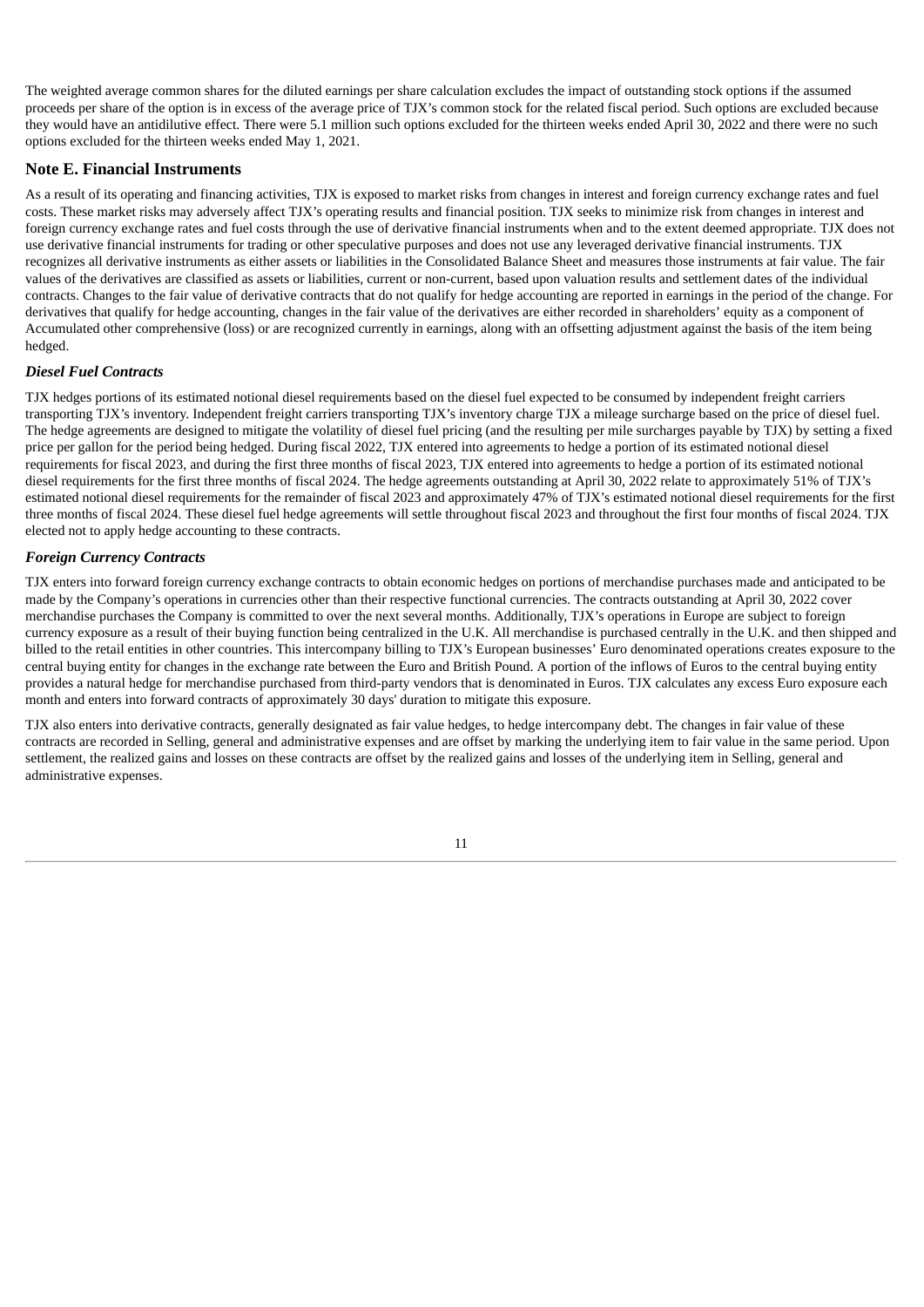The following is a summary of TJX's derivative financial instruments, related fair value and balance sheet classification at April 30, 2022:

| In thousands       |                | Pay                                                  |         | Receive                                                                    | Blended<br>Contract<br>Rate | <b>Balance Sheet</b><br>Location | Current<br>Asset<br>U.S.S | Current<br>(Liability)<br>U.S.S | Net Fair<br>Value in<br>$U.S.\$$ at<br>April 30,<br>2022 |
|--------------------|----------------|------------------------------------------------------|---------|----------------------------------------------------------------------------|-----------------------------|----------------------------------|---------------------------|---------------------------------|----------------------------------------------------------|
| Fair value hedges: |                |                                                      |         |                                                                            |                             |                                  |                           |                                 |                                                          |
|                    |                | Intercompany balances, primarily debt related:       |         |                                                                            |                             |                                  |                           |                                 |                                                          |
|                    | z <sub>i</sub> | 25,000                                               | £       | 4,541                                                                      |                             | 0.1816 Prepaid Exp               | \$<br>149 \$              | $-$ \$                          | 149                                                      |
|                    | €              | 60.000                                               | £       | 50,568                                                                     |                             | 0.8428 (Accrued Exp)             |                           | (145)                           | (145)                                                    |
|                    | $A\$           | 170,000                                              | U.S.S   | 122,061                                                                    |                             | 0.7180 Prepaid Exp               | 1,868                     |                                 | 1,868                                                    |
|                    | U.S.S          | 74,646                                               | £       | 55,000                                                                     |                             | 0.7368 (Accrued Exp)             |                           | (5,584)                         | (5,584)                                                  |
|                    | £              | 150,000                                              | U.S.S   | 203,667                                                                    |                             | 1.3578 Prepaid Exp               | 15,501                    |                                 | 15,501                                                   |
|                    | €              | 200,000                                              | $U.S.\$ | 229.237                                                                    |                             | 1.1462 Prepaid Exp               | 16,758                    |                                 | 16,758                                                   |
|                    |                |                                                      |         | Economic hedges for which hedge accounting was not elected:                |                             |                                  |                           |                                 |                                                          |
| Diesel fuel        | contracts      | Fixed on<br>$3.2M - 4.0M$<br>gal per month           |         | Float on<br>$3.2M - 4.0M$<br>gal per month                                 |                             | N/A Prepaid Exp                  | 53,779                    |                                 | 53,779                                                   |
|                    |                |                                                      |         | Intercompany billings in TJX International, primarily merchandise related: |                             |                                  |                           |                                 |                                                          |
|                    | €              | 260,000                                              | £       | 216,610                                                                    |                             | 0.8331 (Accrued Exp)             |                           | (2,348)                         | (2,348)                                                  |
|                    |                | Merchandise purchase commitments:                    |         |                                                                            |                             |                                  |                           |                                 |                                                          |
|                    | $C\$           | 826,057                                              | U.S.S   | 655,000                                                                    |                             | 0.7929 Prepaid Exp               | 14,162                    |                                 | 14,162                                                   |
|                    | C <sub>5</sub> | 30.949                                               | €       | 22,000                                                                     |                             | 0.7108 (Accrued Exp)             |                           | (802)                           | (802)                                                    |
|                    | £              | 436.036                                              | $U.S.\$ | 582,300                                                                    | 1.3354                      | Prepaid Exp /<br>(Accrued Exp)   | 36,363                    | (210)                           | 36,153                                                   |
|                    | A\$            | 69,520                                               | $U.S.\$ | 50,500                                                                     |                             | 0.7264 Prepaid Exp               | 1,394                     |                                 | 1,394                                                    |
|                    | zł             | 615,000                                              | £       | 110,481                                                                    |                             | 0.1796 Prepaid Exp               | 2,458                     |                                 | 2,458                                                    |
|                    | U.S.S          | 152,073                                              | €       | 135,500                                                                    |                             | 0.8910 (Accrued Exp)             |                           | (8, 897)                        | (8, 897)                                                 |
|                    |                | Total fair value of derivative financial instruments |         |                                                                            |                             |                                  | \$<br>142,432 \$          | (17,986) \$                     | 124,446                                                  |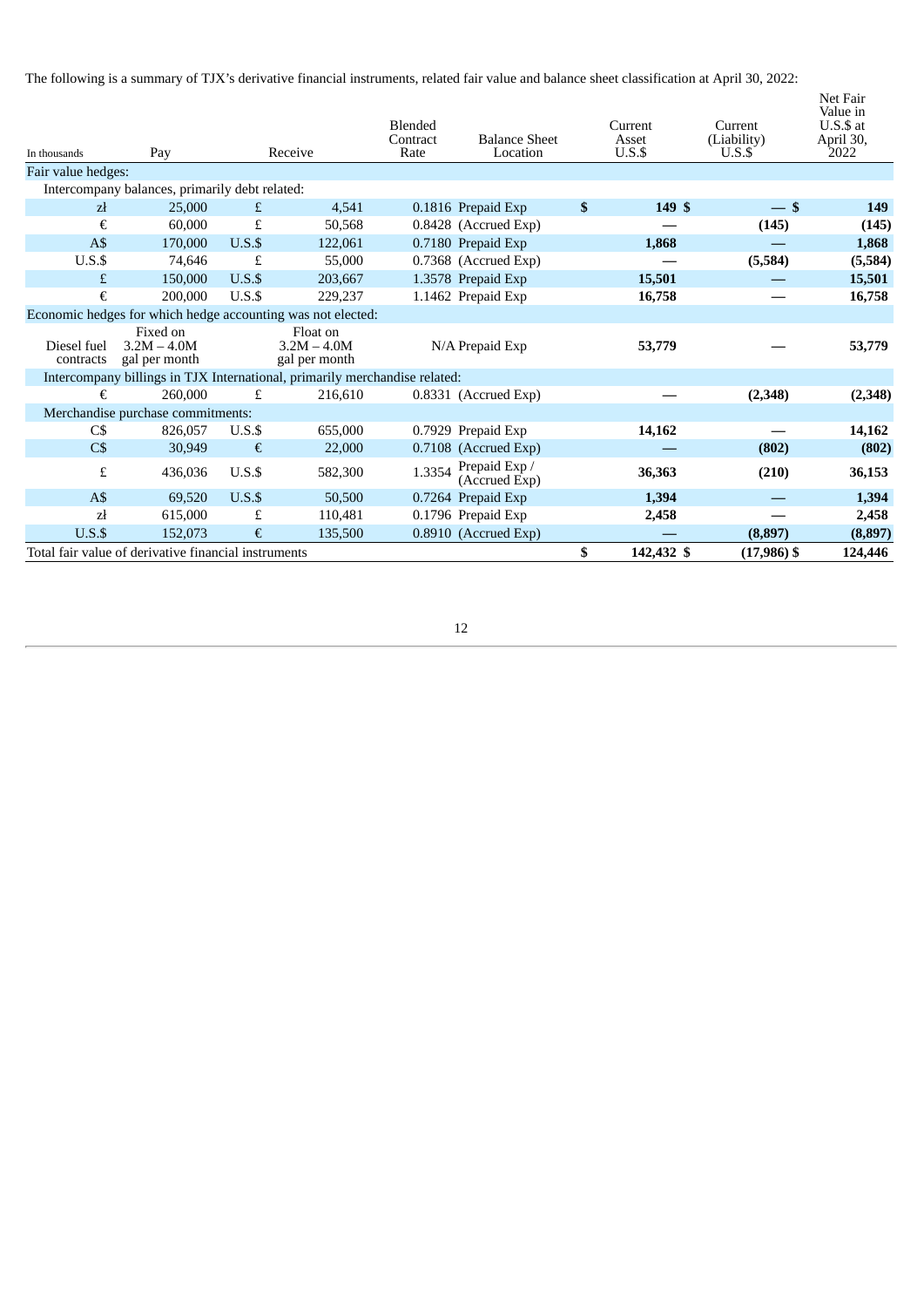The following is a summary of TJX's derivative financial instruments, related fair value and balance sheet classification at January 29, 2022:

| In thousands             | Pay                                                                        |       | Receive                                    | Blended<br>Contract<br>Rate | <b>Balance Sheet</b><br>Location | Current<br>Asset<br>U.S.S | Current<br>(Liability)<br>U.S.S | Net Fair<br>Value in<br>$U.S.\$$ at<br>January 29,<br>2022 |
|--------------------------|----------------------------------------------------------------------------|-------|--------------------------------------------|-----------------------------|----------------------------------|---------------------------|---------------------------------|------------------------------------------------------------|
| Fair value hedges:       |                                                                            |       |                                            |                             |                                  |                           |                                 |                                                            |
|                          | Intercompany balances, primarily debt related:                             |       |                                            |                             |                                  |                           |                                 |                                                            |
| z <sub>i</sub>           | 25,000                                                                     | £     | 4,541                                      |                             | 0.1816 Prepaid Exp               | \$<br>$72 \text{ }$       | $-5$                            | 72                                                         |
| €                        | 60,000                                                                     | £     | 50,568                                     |                             | 0.8428 Prepaid Exp               | 111                       |                                 | 111                                                        |
| A\$                      | 170,000                                                                    | U.S.S | 122,061                                    |                             | 0.7180 Prepaid Exp               | 2,047                     |                                 | 2,047                                                      |
| $U.S.\$                  | 74,646                                                                     | £     | 55,000                                     |                             | 0.7368 (Accrued Exp)             |                           | (918)                           | (918)                                                      |
| €                        | 200,000                                                                    | U.S.S | 230.319                                    |                             | 1.1516 Prepaid Exp               | 4,535                     |                                 | 4,535                                                      |
|                          | Economic hedges for which hedge accounting was not elected:                |       |                                            |                             |                                  |                           |                                 |                                                            |
| Diesel fuel<br>contracts | Fixed on<br>$3.6M - 4.0M$<br>gal per month                                 |       | Float on<br>$3.6M - 4.0M$<br>gal per month |                             | N/A Prepaid Exp                  | 23,649                    |                                 | 23,649                                                     |
|                          | Intercompany billings in TJX International, primarily merchandise related: |       |                                            |                             |                                  |                           |                                 |                                                            |
| €                        | 91.000                                                                     | £     | 75,894                                     |                             | 0.8340 (Accrued Exp)             |                           | (145)                           | (145)                                                      |
|                          | Merchandise purchase commitments:                                          |       |                                            |                             |                                  |                           |                                 |                                                            |
| C\$                      | 987,756                                                                    | U.S.S | 783,000                                    | 0.7927                      | Prepaid Exp /<br>(Accrued Exp)   | 6.641                     | (80)                            | 6,561                                                      |
| C <sub>5</sub>           | 38,138                                                                     | €     | 26,500                                     |                             | 0.6948 (Accrued Exp)             |                           | (248)                           | (248)                                                      |
| £                        | 325,482                                                                    | U.S.S | 442,100                                    | 1.3583                      | Prepaid Exp /<br>(Accrued Exp)   | 6,023                     | (632)                           | 5,391                                                      |
| zł                       | 453,000                                                                    | £     | 82,112                                     | 0.1813                      | Prepaid Exp /<br>(Accrued Exp)   | 744                       | (449)                           | 295                                                        |
| A\$                      | 65,551                                                                     | U.S.S | 47,500                                     |                             | 0.7246 Prepaid Exp               | 1,270                     |                                 | 1,270                                                      |
| U.S.S                    | 66.989                                                                     | €     | 59,000                                     |                             | 0.8807 (Accrued Exp)             |                           | (820)                           | (820)                                                      |
|                          | Total fair value of derivative financial instruments                       |       |                                            |                             |                                  | \$<br>45,092 \$           | $(3,292)$ \$                    | 41,800                                                     |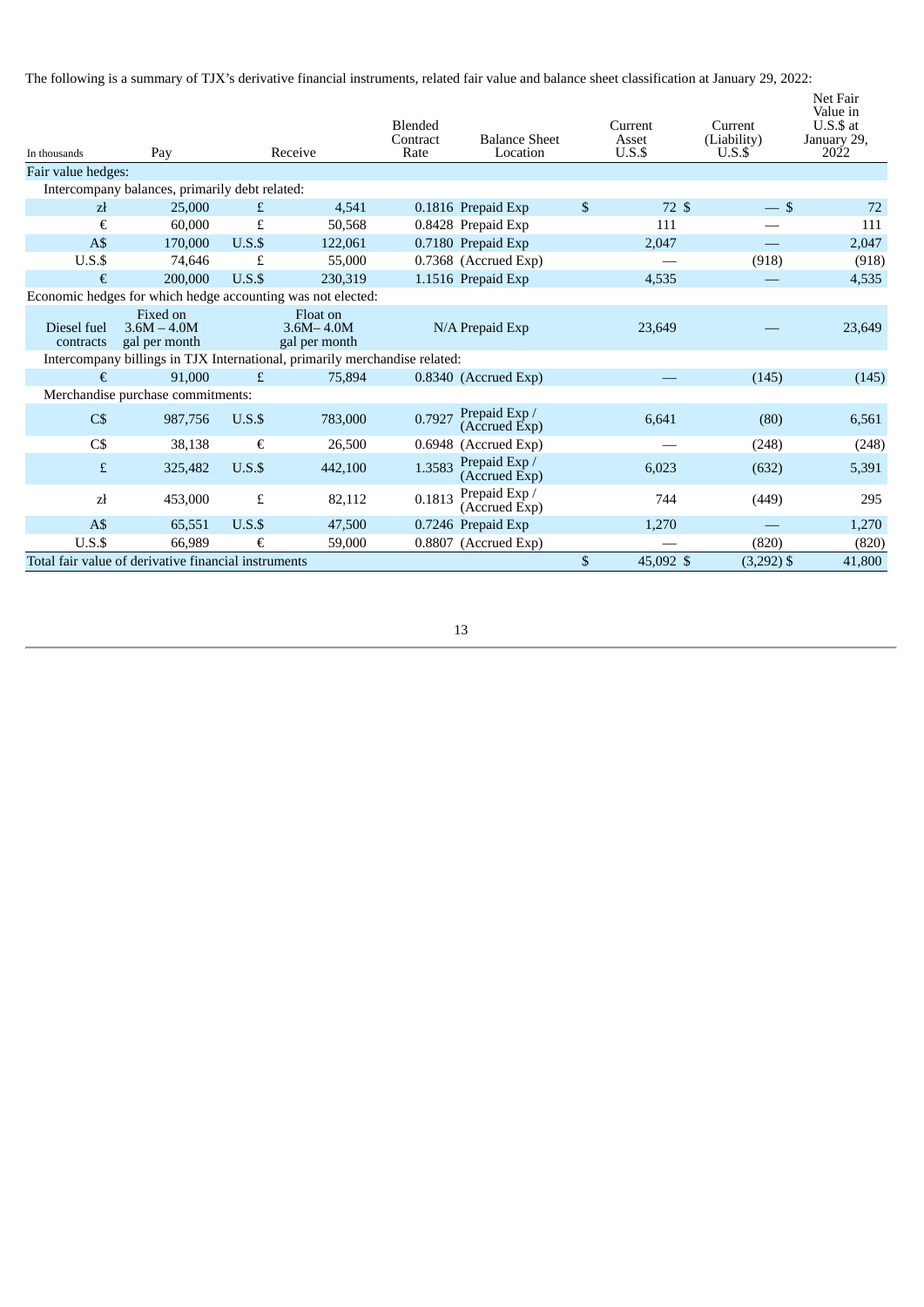The following is a summary of TJX's derivative financial instruments, related fair value and balance sheet classification at May 1, 2021:

| In thousands             | Pay                                                         |         | Receive                                                                    | Blended<br>Contract<br>Rate | <b>Balance Sheet</b><br>Location |                | Current<br>Asset<br>U.S.S | Current<br>(Liability)<br>U.S.S | Net Fair<br>Value in<br>$U.S.S$ at<br>May 1,<br>2021 |
|--------------------------|-------------------------------------------------------------|---------|----------------------------------------------------------------------------|-----------------------------|----------------------------------|----------------|---------------------------|---------------------------------|------------------------------------------------------|
| Fair value hedges:       |                                                             |         |                                                                            |                             |                                  |                |                           |                                 |                                                      |
|                          | Intercompany balances, primarily debt related:              |         |                                                                            |                             |                                  |                |                           |                                 |                                                      |
| z <sub>i</sub>           | 45,000                                                      | £       | 8,846                                                                      |                             | 0.1966 Prepaid Exp               | $\mathfrak{S}$ | 353 \$                    | $-$ \$                          | 353                                                  |
| A\$                      | 80,000                                                      | U.S.S   | 62,032                                                                     |                             | 0.7754 (Accrued Exp)             |                |                           | (98)                            | (98)                                                 |
| $U.S.\$                  | 75.102                                                      | £       | 55,000                                                                     |                             | 0.7323 Prepaid Exp               |                | 1,505                     |                                 | 1,505                                                |
| £                        | 450,000                                                     | U.S.S   | 620,918                                                                    | 1.3798                      | Prepaid Exp /<br>(Accrued Exp)   |                | 40                        | (5,582)                         | (5, 542)                                             |
| €                        | 200,000                                                     | U.S.S   | 244,699                                                                    |                             | 1.2235 Prepaid Exp               |                | 2,301                     |                                 | 2,301                                                |
|                          | Economic hedges for which hedge accounting was not elected: |         |                                                                            |                             |                                  |                |                           |                                 |                                                      |
| Diesel fuel<br>contracts | Fixed on<br>$3.1M - 3.8M$<br>gal per month                  |         | Float on<br>$3.1M - 3.8M$<br>gal per month                                 |                             | N/A Prepaid Exp                  |                | 17,816                    |                                 | 17,816                                               |
|                          |                                                             |         | Intercompany billings in TJX International, primarily merchandise related: |                             |                                  |                |                           |                                 |                                                      |
| €                        | 163,000                                                     | £       | 141,240                                                                    |                             | $0.8665$ (Accrued Exp)           |                |                           | (166)                           | (166)                                                |
|                          | Merchandise purchase commitments:                           |         |                                                                            |                             |                                  |                |                           |                                 |                                                      |
| $C\$                     | 574,390                                                     | U.S.S   | 457,000                                                                    |                             | 0.7956 (Accrued Exp)             |                |                           | (11,054)                        | (11,054)                                             |
| C\$                      | 29,455                                                      | €       | 19,500                                                                     |                             | 0.6620 (Accrued Exp)             |                |                           | (444)                           | (444)                                                |
| £                        | 282,746                                                     | $U.S.\$ | 391,800                                                                    | 1.3857                      | Prepaid Exp /<br>(Accrued Exp)   |                | 1,939                     | (3,751)                         | (1,812)                                              |
| A\$                      | 50,830                                                      | U.S.S   | 39,125                                                                     | 0.7697                      | Prepaid Exp /<br>(Accrued Exp)   |                | 42                        | (356)                           | (314)                                                |
| $U.S.\$                  | 53,680                                                      | €       | 44,400                                                                     | 0.8271                      | Prepaid Exp /<br>(Accrued Exp)   |                | 185                       | (267)                           | (82)                                                 |
|                          | Total fair value of derivative financial instruments        |         |                                                                            |                             |                                  | \$             | 24,181 \$                 | $(21,718)$ \$                   | 2,463                                                |

The impact of derivative financial instruments on the Consolidated Statements of Income is presented below:

|                                                                              |                                                     |    | Amount of Gain (Loss)<br>Recognized<br>in Income by Derivative |                |
|------------------------------------------------------------------------------|-----------------------------------------------------|----|----------------------------------------------------------------|----------------|
|                                                                              | Location of Gain (Loss)                             |    | Thirteen Weeks Ended                                           |                |
| In thousands                                                                 | Recognized in Income by<br>Derivative               |    | April 30,<br>2022                                              | May 1,<br>2021 |
| Fair value hedges:                                                           |                                                     |    |                                                                |                |
| Intercompany balances, primarily debt related                                | Selling, general and administrative expenses        | \$ | 24,395 \$                                                      | (2,864)        |
| Economic hedges for which hedge accounting was not elected:                  |                                                     |    |                                                                |                |
| Diesel fuel contracts                                                        | Cost of sales, including buying and occupancy costs |    | 44,173                                                         | 13,570         |
| Intercompany billings in TJX International, primarily<br>merchandise related | Cost of sales, including buying and occupancy costs |    | (370)                                                          | 118            |
| Merchandise purchase commitments                                             | Cost of sales, including buying and occupancy costs |    | 40,929                                                         | (15,969)       |
| Gain (loss) recognized in income                                             |                                                     |    | 109,127 \$                                                     | (5, 145)       |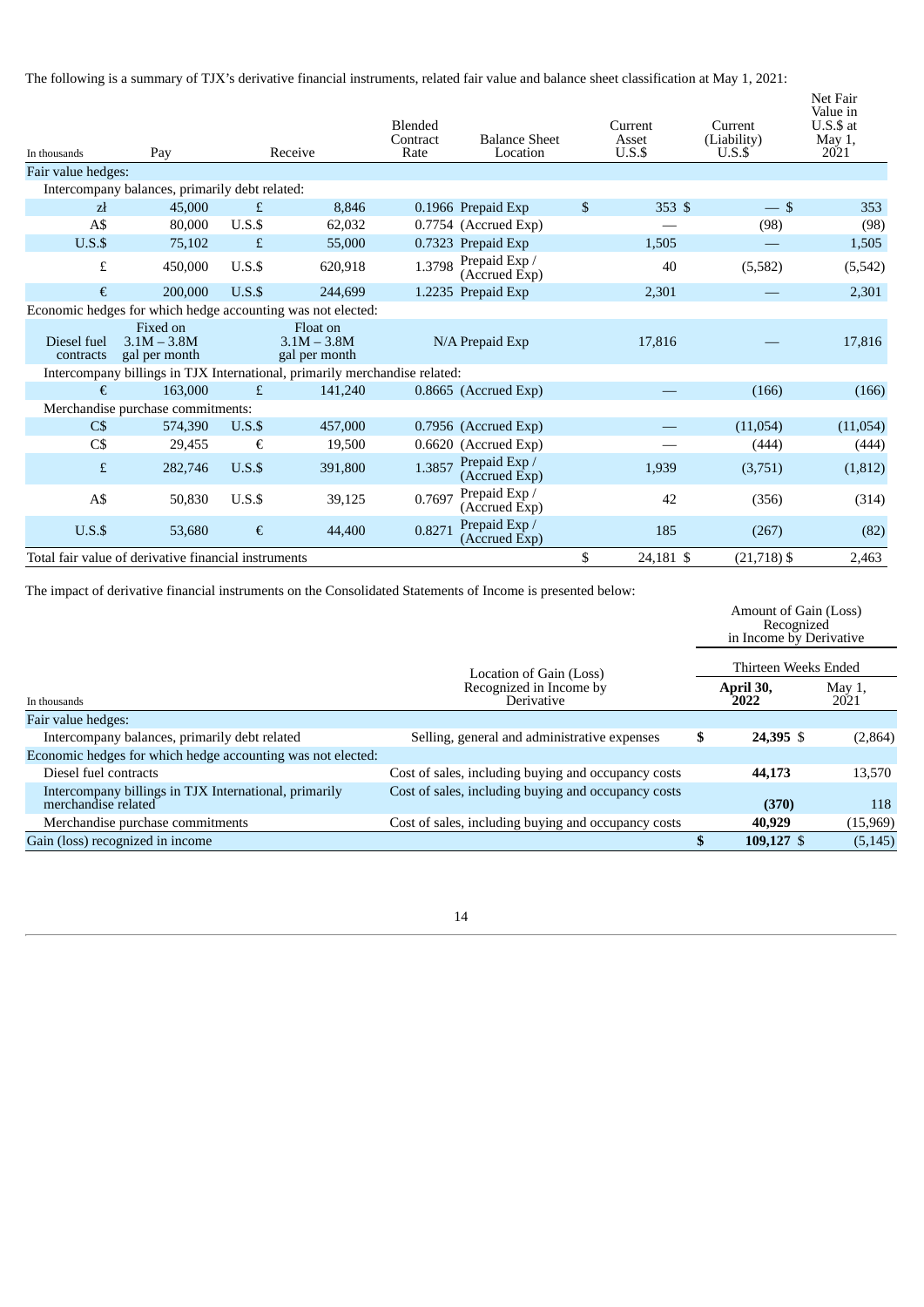# **Note F. Fair Value Measurements**

Fair value is defined as the price that would be received to sell an asset or paid to transfer a liability in an orderly transaction between market participants at the measurement date or "exit price". The inputs used to measure fair value are generally classified into the following hierarchy:

Level 1: Unadjusted quoted prices in active markets for identical assets or liabilities

Level 2: Unadjusted quoted prices in active markets for similar assets or liabilities, or unadjusted quoted prices for identical or similar assets or liabilities in markets that are not active, or inputs other than quoted prices that are observable for the asset or liability

Level 3: Unobservable inputs for the asset or liability

The following table sets forth TJX's financial assets and liabilities that are accounted for at fair value on a recurring basis:

| In thousands                              |    | April 30,<br>2022 | January 29,<br>2022 | May 1,<br>2021 |
|-------------------------------------------|----|-------------------|---------------------|----------------|
| Level 1                                   |    |                   |                     |                |
| Assets:                                   |    |                   |                     |                |
| <b>Executive Savings Plan investments</b> | J. | 366,038 \$        | 387,666 \$          | 384,442        |
| Level 2                                   |    |                   |                     |                |
| Assets:                                   |    |                   |                     |                |
| Foreign currency exchange contracts       | \$ | 88,653 \$         | 21,443 \$           | 6,365          |
| Diesel fuel contracts                     |    | 53,779            | 23,649              | 17,816         |
| Liabilities:                              |    |                   |                     |                |
| Foreign currency exchange contracts       |    | 17,986 \$         | $3,292$ \$          | 21,718         |

Investments designed to meet obligations under the Executive Savings Plan are invested in registered investment companies traded in active markets and are recorded at unadjusted quoted prices.

Foreign currency exchange contracts and diesel fuel contracts are valued using broker quotations, which include observable market information. TJX does not make adjustments to quotes or prices obtained from brokers or pricing services but does assess the credit risk of counterparties and will adjust final valuations when appropriate. Where independent pricing services provide fair values, TJX obtains an understanding of the methods used in pricing. As such, these instruments are classified within Level 2.

The fair value of TJX's general corporate debt was estimated by obtaining market quotes given the trading levels of other bonds of the same general issuer type and market perceived credit quality. These inputs are considered to be Level 2. The fair value of long-term debt as of April 30, 2022 was \$3.2 billion compared to a carrying value of \$3.4 billion. The fair value of long-term debt as of January 29, 2022 was \$3.5 billion compared to a carrying value of \$3.4 billion. The fair value of long-term debt as of May 1, 2021 was \$5.8 billion compared to a carrying value of \$5.3 billion. These estimates do not necessarily reflect provisions or restrictions in the various debt agreements that might affect TJX's ability to settle these obligations. For additional information on long-term debt, see Note I—Long-Term Debt and Credit Lines.

TJX's cash equivalents are stated at cost, which approximates fair value due to the short maturities of these instruments.

Certain assets and liabilities are measured at fair value on a nonrecurring basis, whereas the majority of assets and liabilities are not measured at fair value on an ongoing basis, but are subject to fair value adjustments in certain circumstances, such as when there is evidence of an impairment. For the periods ended April 30, 2022, January 29, 2022 and May 1, 2021, the Company did not record any material impairments to long-lived assets.

During the first quarter of fiscal 2023, the Company announced its intention to divest from its position in its equity investment in Familia and recharacterized this investment as held-for-sale valued as a Level 3 position. Given the lack of an active market or observable inputs, the Company derived an exit price which indicated that this investment had no market value. The Company recorded a \$218 million charge in the first quarter of fiscal 2023 which represents the entirety of its investment.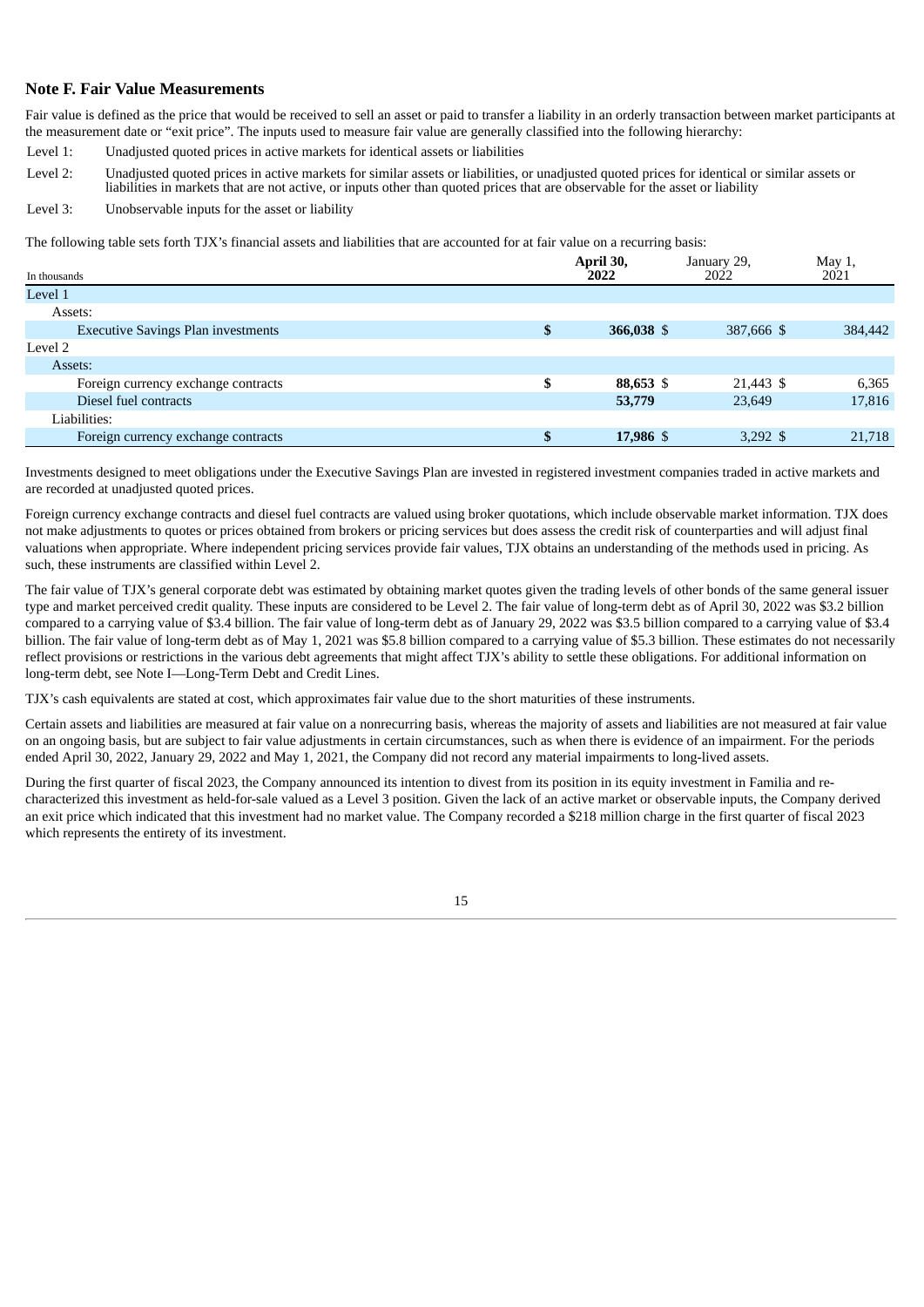# **Note G. Segment Information**

TJX operates four main business segments. The Marmaxx segment (T.J. Maxx, Marshalls, tjmaxx.com and marshalls.com) and the HomeGoods segment (HomeGoods, Homesense, and homegoods.com) both operate in the United States, the TJX Canada segment operates Winners, HomeSense and Marshalls in Canada, and the TJX International segment operates T.K. Maxx, Homesense and tkmaxx.com in Europe and T.K. Maxx in Australia. In addition to the Company's four main business segments, Sierra operates sierra.com and retail stores in the U.S. The results of Sierra are included in the Marmaxx segment.

All of TJX's stores, with the exception of HomeGoods and HomeSense, sell family apparel and home fashions. HomeGoods and HomeSense offer home fashions.

TJX evaluates the performance of its segments based on "segment profit or loss," which it defines as pre-tax income or loss before general corporate expense, interest expense, net and certain separately disclosed unusual or infrequent items. "Segment profit or loss," as defined by TJX, may not be comparable to similarly titled measures used by other entities. This measure of performance should not be considered an alternative to net income or cash flows from operating activities as an indicator of TJX's performance or as a measure of liquidity.

Presented below is financial information with respect to TJX's business segments:

|                                 |              | Thirteen Weeks Ended |                  |  |
|---------------------------------|--------------|----------------------|------------------|--|
| In thousands                    |              | April 30,<br>2022    | May $1,$<br>2021 |  |
| Net sales:                      |              |                      |                  |  |
| In the United States:           |              |                      |                  |  |
| Marmaxx                         | $\mathbf{s}$ | 6,872,270 \$         | 6,640,486        |  |
| <b>HomeGoods</b>                |              | 2,035,785            | 2,141,756        |  |
| <b>TJX Canada</b>               |              | 1,081,528            | 765,536          |  |
| <b>TJX</b> International        |              | 1,416,891            | 538,883          |  |
| Total net sales                 | \$           | 11,406,474 \$        | 10,086,661       |  |
| Segment profit (loss):          |              |                      |                  |  |
| In the United States:           |              |                      |                  |  |
| Marmaxx                         | \$           | 904,222 \$           | 824,855          |  |
| <b>HomeGoods</b>                |              | 121,985              | 251,602          |  |
| TJX Canada                      |              | 126,618              | 71,577           |  |
| <b>TJX</b> International        |              | 13,232               | (221, 558)       |  |
| Total segment profit            |              | 1,166,057            | 926,476          |  |
| General corporate expense       |              | 77,378               | 160,442          |  |
| Impairment on equity investment |              | 217,619              |                  |  |
| Interest expense, net           |              | 18,785               | 44,688           |  |
| Income before income taxes      | \$           | 852,275 \$           | 721,346          |  |

# **Note H. Pension Plans and Other Retirement Benefits**

Presented below is financial information relating to TJX's funded defined benefit pension plan ("qualified pension plan" or "funded plan") and its unfunded supplemental pension plan ("unfunded plan") for the periods shown:

|                                                           | Funded Plan |                      |                   | Unfunded Plan        |                  |  |
|-----------------------------------------------------------|-------------|----------------------|-------------------|----------------------|------------------|--|
|                                                           |             | Thirteen Weeks Ended |                   | Thirteen Weeks Ended |                  |  |
| In thousands                                              |             | April 30,<br>2022    | May $1$ ,<br>2021 | April 30,<br>2022    | May $1,$<br>2021 |  |
| Service cost                                              |             | 12,168 \$            | $12,219$ \$       | 727 S                | 755              |  |
| Interest cost                                             |             | 14,426               | 12,812            | 931                  | 780              |  |
| Expected return on plan assets                            |             | (22, 228)            | (23,992)          |                      |                  |  |
| Amortization of net actuarial loss and prior service cost |             | 4,274                | 2,803             | 879                  | 1,154            |  |
| Total expense                                             |             | $8,640$ \$           | $3,842$ \$        | $2,537$ \$           | 2,689            |  |

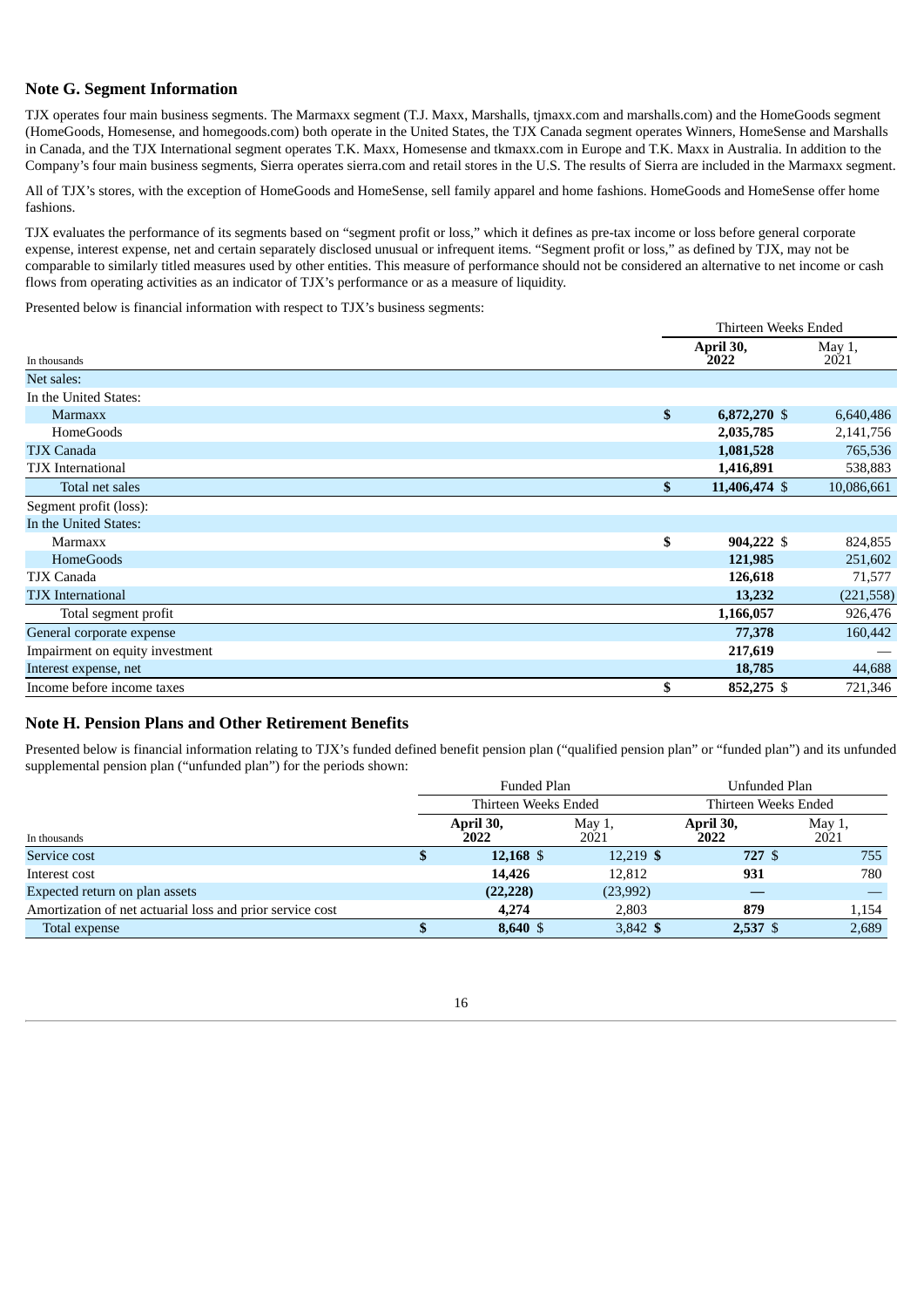TJX's policy with respect to the funded plan is to fund, at a minimum, the amount required to maintain a funded status of 80% of the applicable pension liability (the Funding Target pursuant to the Internal Revenue Code section 430) or such other amount as is sufficient to avoid restrictions with respect to the funding of nonqualified plans under the Internal Revenue Code. The Company does not anticipate any required funding in fiscal 2023 for the funded plan. The Company anticipates making contributions of \$4 million to provide current benefits coming due under the unfunded plan in fiscal 2023.

The amounts included in amortization of net actuarial loss and prior service cost in the table above have been reclassified in their entirety from Accumulated other comprehensive loss to the Consolidated Statements of Income, net of related tax effects, for the periods presented.

# **Note I. Long-Term Debt and Credit Lines**

The table below presents long-term debt, exclusive of current installments, as of April 30, 2022, January 29, 2022 and May 1, 2021. All amounts are net of unamortized debt discounts.

| In thousands                                                                                                                                                                                                                           | April 30,<br>2022  | January 29,<br>2022 | May 1,<br>2021 |
|----------------------------------------------------------------------------------------------------------------------------------------------------------------------------------------------------------------------------------------|--------------------|---------------------|----------------|
| 2.500% senior unsecured notes, maturing May 15, 2023 (effective interest rate of 2.51% after<br>reduction of unamortized debt discount of \$45 at April 30, 2022, \$56 at January 29, 2022 and \$89<br>\$.<br>at May 1, 2021)          | 499,955 \$         | 499,944 \$          | 499,911        |
| 3.500% senior unsecured notes, redeemed on June 4, 2021 (effective interest rate of 3.58% after<br>reduction of unamortized debt discount of \$3,956 at May 1, 2021)                                                                   |                    |                     | 1,246,044      |
| 2.250% senior unsecured notes, maturing September 15, 2026 (effective interest rate of 2.32%)<br>after reduction of unamortized debt discount of \$3,233 at April 30, 2022, \$3,419 at January 29,<br>2022 and \$3,979 at May 1, 2021) | 996,767            | 996,581             | 996,021        |
| 3.750% senior unsecured notes, redeemed on June 4, 2021 (effective interest rate of 3.76% after<br>reduction of unamortized debt discount of \$437 at May 1, 2021)                                                                     |                    |                     | 749,563        |
| 1.150% senior unsecured notes, maturing May 15, 2028 (effective interest rate of 1.18% after<br>reduction of unamortized debt discount of \$779 at April 30, 2022, \$811 at January 29, 2022, and<br>\$907 at May 1, 2021)             | 499,221            | 499,189             | 499,093        |
| 3.875% senior unsecured notes, maturing April 15, 2030 (effective interest rate of 3.89% after<br>reduction of unamortized debt discount of \$491 at April 30, 2022, \$506 at January 29, 2022 and<br>\$553 at May 1, 2021)            | 495,359            | 495,344             | 495,297        |
| 1.600% senior unsecured notes, maturing May 15, 2031 (effective interest rate of 1.61% after<br>reduction of unamortized debt discount of \$535 at April 30, 2022, \$551 at January 29, 2022, and<br>\$595 at May 1, 2021)             | 499,465            | 499,449             | 499,405        |
| 4.500% senior unsecured notes, maturing April 15, 2050 (effective interest rate of 4.52% after<br>reduction of unamortized debt discount of \$2,113 at April 30, 2022, \$2,132 at January 29, 2022<br>and \$2,189 at May 1, 2021)      | 383,386            | 383,367             | 383,310        |
| Total debt                                                                                                                                                                                                                             | 3,374,153          | 3,373,874           | 5,368,644      |
| Debt issuance costs                                                                                                                                                                                                                    | (18, 338)          | (19,033)            | (33,780)       |
| Long-term debt                                                                                                                                                                                                                         | \$<br>3,355,815 \$ | 3,354,841 \$        | 5,334,864      |

#### *Senior Unsecured Notes*

On June 4, 2021, the Company completed make-whole calls for its \$1.25 billion aggregate principal amount of 3.500% Notes maturing in 2025 and its \$750 million aggregate principal amount of 3.750% Notes maturing in 2027, which 3.500% Notes and 3.750% Notes were originally issued and sold on April 1, 2020. Interest on the Company's remaining outstanding notes is payable semi-annually.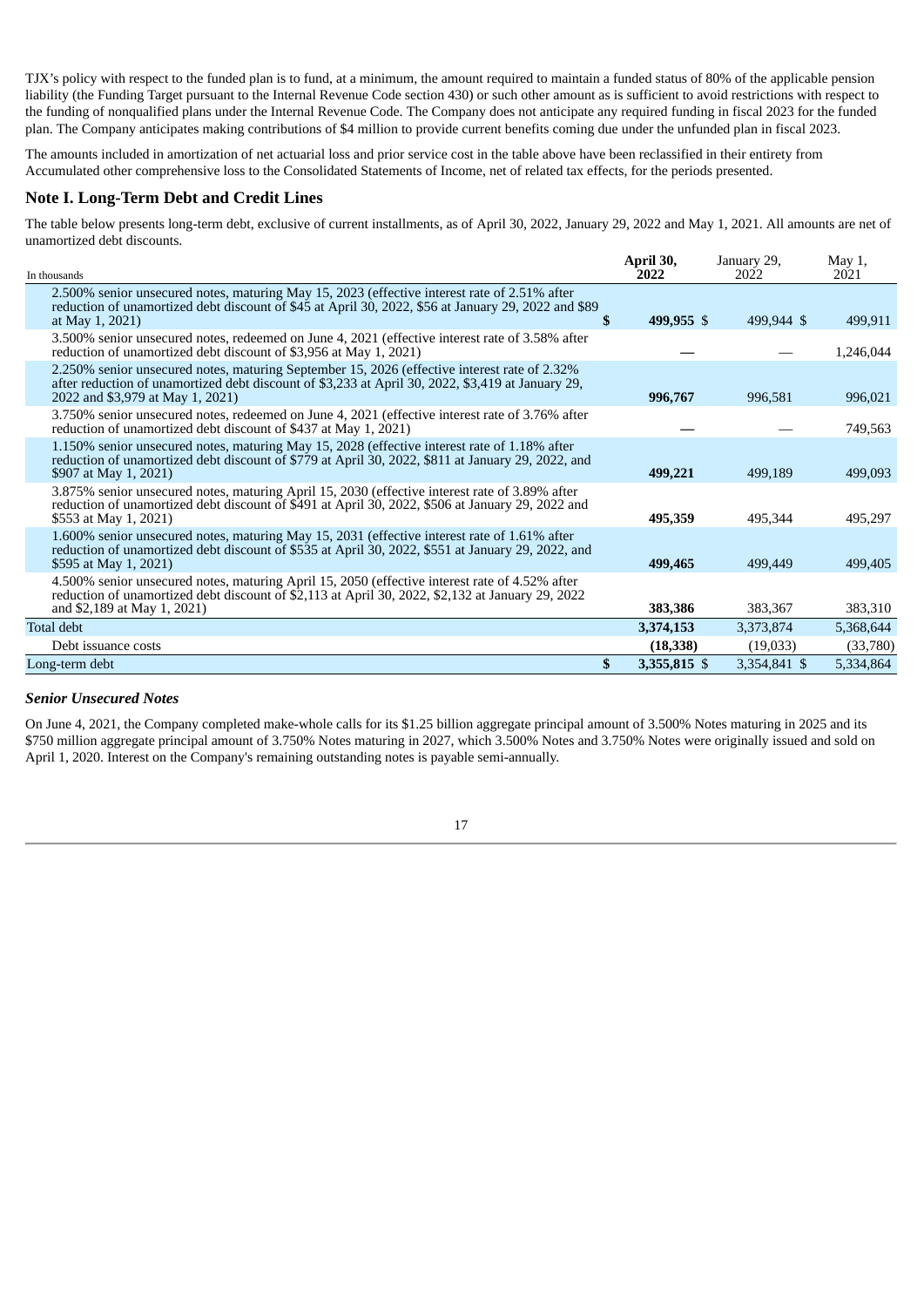# *Credit Facilities*

The Company has two revolving credit facilities, a \$1 billion senior unsecured revolving credit facility maturing in June 2026 (the "2026 Revolving Credit Facility") and a \$500 million revolving credit facility that matures in May 2024 (the "2024 Revolving Credit Facility"). Under these credit facilities, the Company has maintained a borrowing capacity of \$1.5 billion. The terms of these revolving credit facilities require quarterly payments on the committed amount and payment of interest on borrowings at rates based on LIBOR or a base rate plus a variable margin, in each case based on the Company's longterm debt ratings. The 2024 Revolving Credit Facility requires usage fees based on total credit extensions under the facility. As of April 30, 2022, January 29, 2022 and May 1, 2021, there were no amounts outstanding under any of the Company's facilities. Each of these facilities require TJX to maintain a ratio of funded debt to earnings before interest, taxes, depreciation and amortization and rentals (EBITDAR) of not more than 3.50 to 1.00 on a rolling four-quarter basis. TJX was in compliance with all covenants related to its credit facilities at the end of all periods presented.

As of April 30, 2022, January 29, 2022 and May 1, 2021, TJX Canada had two uncommitted credit lines, a C\$10 million facility for operating expenses and a C\$10 million letter of credit facility. As of April 30, 2022, January 29, 2022 and May 1, 2021, and during the quarters and year then ended, there were no amounts outstanding on the Canadian credit lines. As of April 30, 2022, January 29, 2022 and May 1, 2021, the Company's European business at TJX International had an uncommitted credit line of £5 million. As of April 30, 2022, January 29, 2022 and May 1, 2021, and during the quarters and year then ended, there were no amounts outstanding on the European credit line.

# **Note J. Income Taxes**

The effective income tax rate was 31.1% for the first quarter of fiscal 2023 and 26.0% for the first quarter of fiscal 2022. The increase in the effective income tax rate is primarily due to the impairment of our minority investment stake in Familia, which at this time we estimate to have no associated tax benefit, and a reduction of excess tax benefits from share-based compensation, partially offset by the change of jurisdictional mix of profits and losses and the resolution of various tax matters.

TJX had net unrecognized tax benefits of \$273 million as of April 30, 2022, \$288 million as of January 29, 2022 and \$278 million as of May 1, 2021.

TJX is subject to U.S. federal income tax as well as income tax in multiple state, local and foreign jurisdictions. In the U.S. and India, fiscal years through 2010 are no longer subject to examination. In all other jurisdictions, fiscal years through 2011 are no longer subject to examination.

TJX's accounting policy is to classify interest and penalties related to income tax matters as part of income tax expense. The accrued amounts for interest and penalties on the Consolidated Balance Sheets was \$44 million as of April 30, 2022, \$43 million as of January 29, 2022 and \$38 million as of May 1, 2021.

Based on the final resolution of tax examinations, judicial or administrative proceedings, changes in facts or law, expirations of statutes of limitations in specific jurisdictions or other resolutions of, or changes in, tax positions, it is reasonably possible that unrecognized tax benefits for certain tax positions taken on previously filed tax returns may change materially from those represented on the consolidated financial statements as of April 30, 2022. During the next 12 months, it is reasonably possible that tax audit resolutions may reduce unrecognized tax benefits by up to \$44 million, which would reduce the provision for taxes on earnings.

# <span id="page-17-1"></span>**Note K. Contingent Obligations, Contingencies, and Commitments**

# *Contingent Contractual Obligations*

TJX is a party to various agreements under which it may be obligated to indemnify the other party with respect to certain losses related to matters including title to assets sold, specified environmental matters or certain income taxes. These obligations are sometimes limited in time or amount. There are no amounts reflected in the Company's Consolidated Balance Sheets with respect to these contingent obligations.

# *Legal Contingencies*

<span id="page-17-0"></span>TJX is subject to certain legal proceedings, lawsuits, disputes and claims that arise from time to time in the ordinary course of its business. TJX has accrued immaterial amounts in the accompanying Consolidated Financial Statements for certain of its legal proceedings.

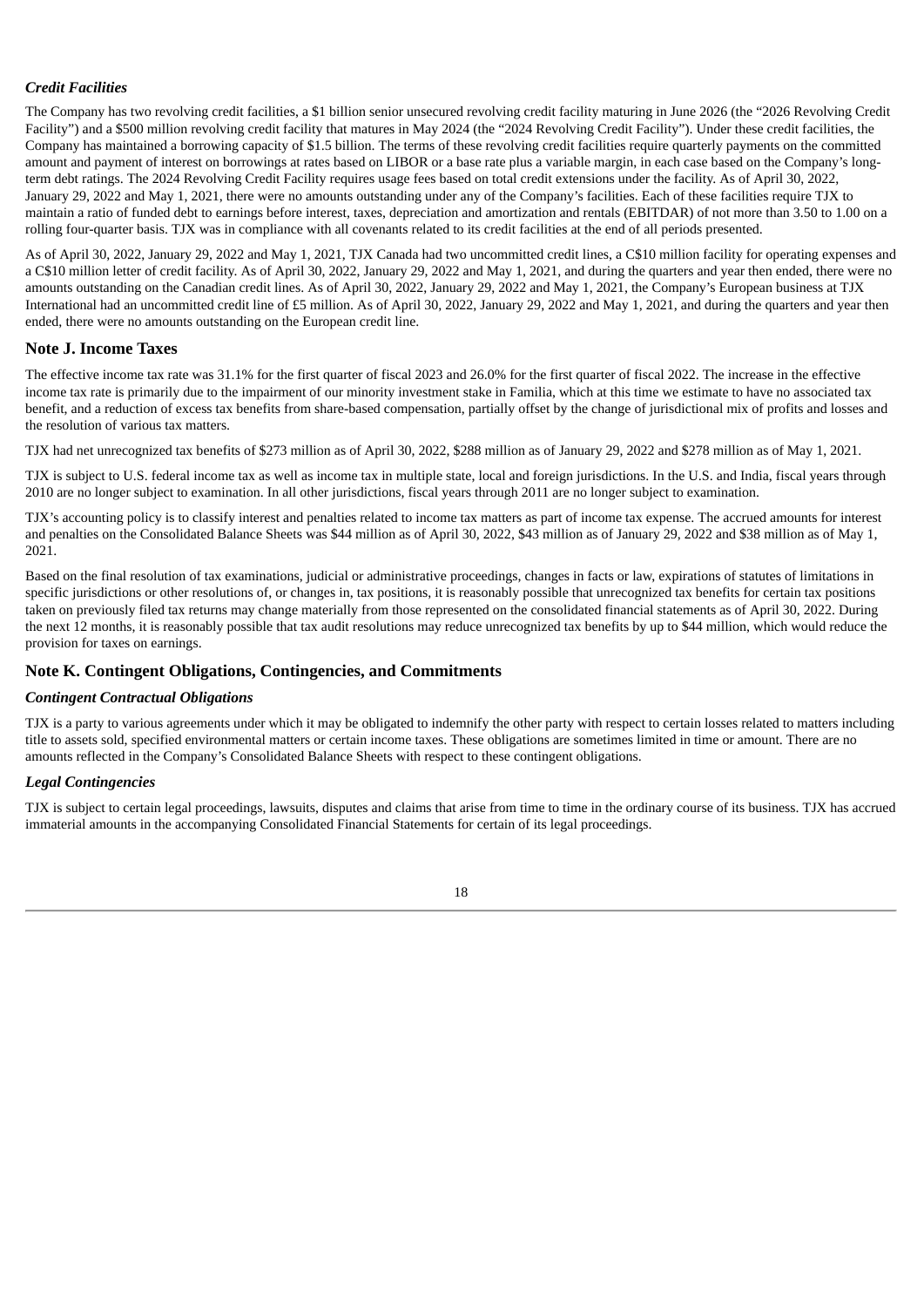# **Item 2. Management's Discussion and Analysis of Financial Condition and Results of Operations**

The Thirteen Weeks (first quarter) Ended April 30, 2022 Compared to The Thirteen Weeks (first quarter) Ended May 1, 2021

# **OVERVIEW**

We are the leading off-price apparel and home fashions retailer in the U.S. and worldwide. Our mission is to deliver great value to our customers every day. We do this by selling a rapidly changing assortment of apparel, home fashions and other merchandise at prices generally 20% to 60% below full-price retailers' (including department, specialty, and major online retailers) regular prices on comparable merchandise, every day through our stores and five distinctive branded e-commerce sites. We operate over 4,700 stores through our four main segments: in the U.S., Marmaxx (which operates T.J. Maxx, Marshalls, tjmaxx.com and marshalls.com) and HomeGoods (which operates HomeGoods, Homesense and homegoods.com); TJX Canada (which operates Winners, HomeSense and Marshalls in Canada); and TJX International (which operates T.K. Maxx, Homesense and tkmaxx.com in Europe, and T.K. Maxx in Australia). In addition to our four main segments, Sierra operates sierra.com and retail stores in the U.S. The results of Sierra are included in the Marmaxx segment.

# **RESULTS OF OPERATIONS**

As an overview of our financial performance, results for the quarter ended April 30, 2022 include the following:

- Net sales increased 13% to \$11.4 billion for the first quarter of fiscal 2023 over last year's first quarter sales of \$10.1 billion. As of April 30, 2022, the number of stores in operation increased 2% and selling square footage increased 1% compared to the end of the first quarter of fiscal 2022.
- U.S. comp store sales growth was flat for the first quarter of fiscal 2023. The U.S. open-only comp store sales increase was 17% for the comparable period last year ended May 1, 2021.
- Net sales increased 163% and 41% for TJX International and TJX Canada, respectively.
- Diluted earnings per share for the first quarter of fiscal 2023 were \$0.49, which included a \$218 million impairment on our equity investment in Familia, or \$0.19 per share, versus \$0.44 in the first quarter of fiscal 2022.
- Pre-tax margin (the ratio of pre-tax income to net sales) for the first quarter of fiscal 2023 was 7.5%, which included a negative 1.9 percentage point impact from the impairment on our equity investment in Familia, and was a 0.3 percentage point increase compared with 7.2% in the first quarter of fiscal 2022.
- Our cost of sales ratio, including buying and occupancy costs, for the first quarter of fiscal 2023 was 72.1%, a 0.2 percentage point increase compared with 71.9% in the first quarter of fiscal 2022.
- Our selling, general and administrative ("SG&A") expense ratio for the first quarter of fiscal 2023 was 18.4%, a 2.1 percentage point decrease compared with 20.5% in the first quarter of fiscal 2022.
- Our consolidated average per store inventories, including inventory on hand at our distribution centers (which excludes inventory in transit) and excluding our e-commerce sites and Sierra stores, were up 35% on a reported basis and 37% on a constant currency basis at the end of the first quarter of fiscal 2023.
- During the first quarter of fiscal 2023, we returned \$0.9 billion to our shareholders through share repurchases and dividends.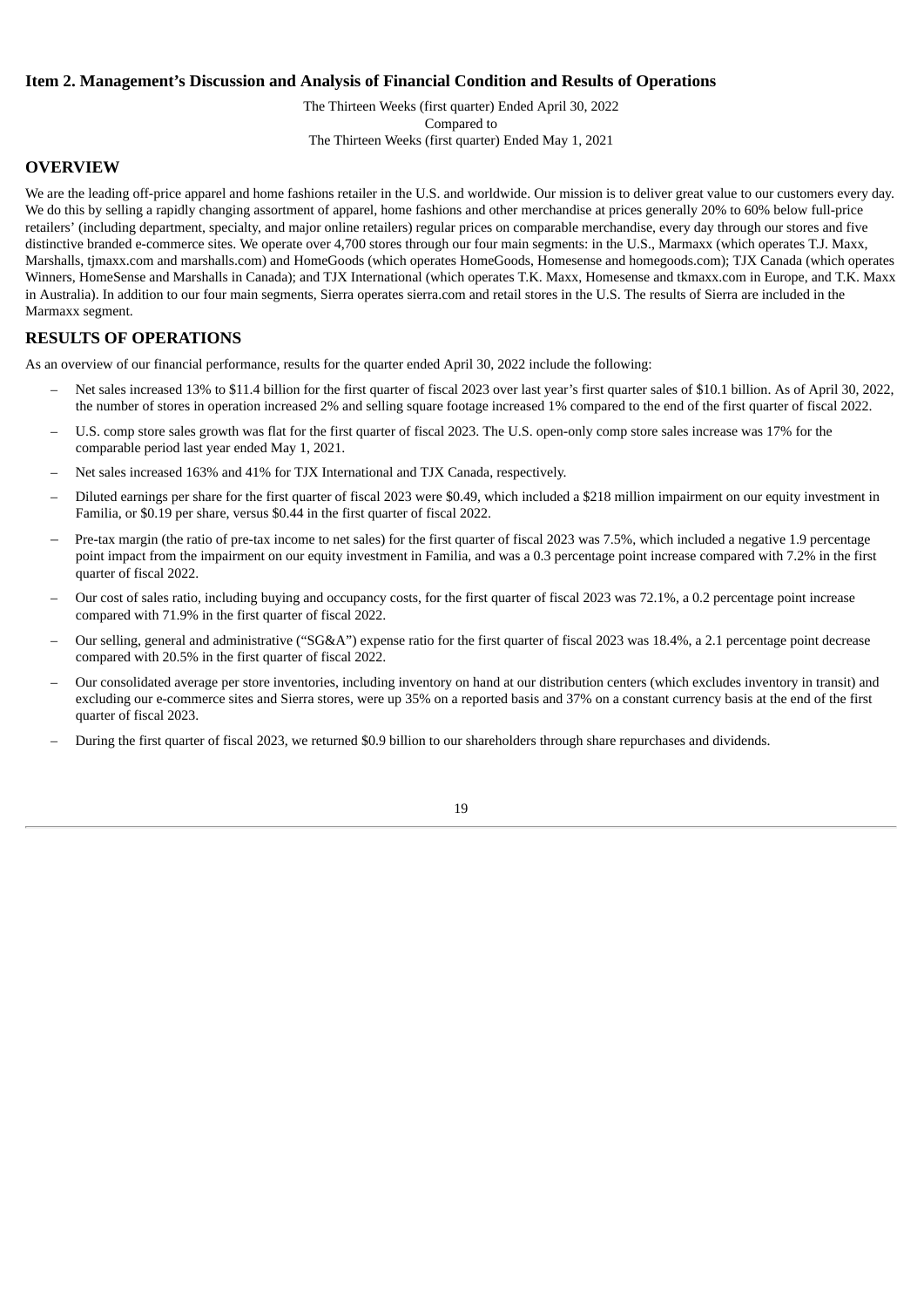# *Operating Results as a Percentage of Net Sales*

The following table sets forth our consolidated operating results as a percentage of net sales:

|                                                       | Thirteen weeks Ended |                  |  |
|-------------------------------------------------------|----------------------|------------------|--|
|                                                       | April 30,<br>2022    | May $1,$<br>2021 |  |
| Net sales                                             | 100.0%               | 100.0 %          |  |
| Cost of sales, including buying and occupancy costs   | 72.1                 | 71.9             |  |
| Selling, general and administrative expenses          | 18.4                 | 20.5             |  |
| Impairment on equity investment                       | 1.9                  |                  |  |
| Interest expense, net                                 | 0.2                  | 0.4              |  |
| Income before provision for income taxes <sup>7</sup> | $7.5\%$              | $7.2\%$          |  |

Thirteen Weeks Ended

Figures may not foot due to rounding.

#### *Net Sales*

Net sales for the quarter ended April 30, 2022 totaled \$11.4 billion, a 13% increase versus last year's first quarter fiscal 2022 net sales of \$10.1 billion. Net sales from our e-commerce sites combined amounted to less than 3% of total sales for each of the first quarters of fiscal 2023 and fiscal 2022.

For fiscal 2023, we returned to our historical definition of comparable store sales, as defined below. While stores in the U.S. were open for all of fiscal 2022, a significant number of stores in TJX Canada and TJX International experienced COVID-19 related temporary store closures and governmentmandated shopping restrictions during fiscal 2022. Therefore, we cannot measure year-over-year comparable store sales with fiscal 2022 in these geographies in a meaningful way. As a result, the comparable stores included in the fiscal 2023 measure consist of U.S. stores only, which we refer to as U.S. comparable store sales ("U.S. comp store sales") and are calculated against sales for the comparable periods in fiscal 2022.

Net sales increased 13% for the first quarter of fiscal 2023 compared to the first quarter of fiscal 2022, primarily due to an increase in average basket driven by higher average ticket. The increase in net sales also reflects having a fully open store base for the first quarter of fiscal 2023 compared to temporary store closures for 14% of the first quarter of fiscal 2022, defined as the total store days closed due to the COVID-19 pandemic as a percentage of potential total store days open during the period.

U.S. comp store sales were flat for the first quarter of fiscal 2023 compared to the first quarter of fiscal 2022. U.S. comp store sales reflects an increase in average basket driven by higher average ticket as well as an increase in customer traffic in Marmaxx, partially offset by lower customer traffic in HomeGoods. For the first quarter ended April 30, 2022, comp store sales growth in the U.S. was strongest in the South region. Apparel outperformed home fashions for the first quarter ended April 30, 2022.

As of April 30, 2022, our store count increased 2% and selling square footage increased 1% compared to the end of the first quarter last year.

#### *Definition of Comp Store Sales*

We define comparable store sales, or comp sales, to be sales of stores that have been in operation for all or a portion of two consecutive fiscal years, or in other words, stores that are starting their third fiscal year of operation. We calculated comp store sales on a 52-week basis by comparing the current and prior year weekly periods that are most closely aligned. Relocated stores and stores that have changed in size are generally classified in the same way as the original store, and we believe that the impact of these stores on the consolidated comp percentage is immaterial.

Sales excluded from comp sales ("non-comp sales") consist of sales from:

- New stores stores that have not yet met the comp sales criteria, which represents a substantial majority of non-comp sales
- Stores that are closed permanently or for an extended period of time
- Sales from our e-commerce sites

We determine which stores are included in the comp sales calculation at the beginning of a fiscal year and the classification remains constant throughout that year unless a store is closed permanently or for an extended period during that fiscal year.

Comp sales of our foreign segments are calculated by translating the current year's comp sales using the prior year's exchange rates. This removes the effect of changes in currency exchange rates, which we believe is a more accurate measure of segment operating performance.

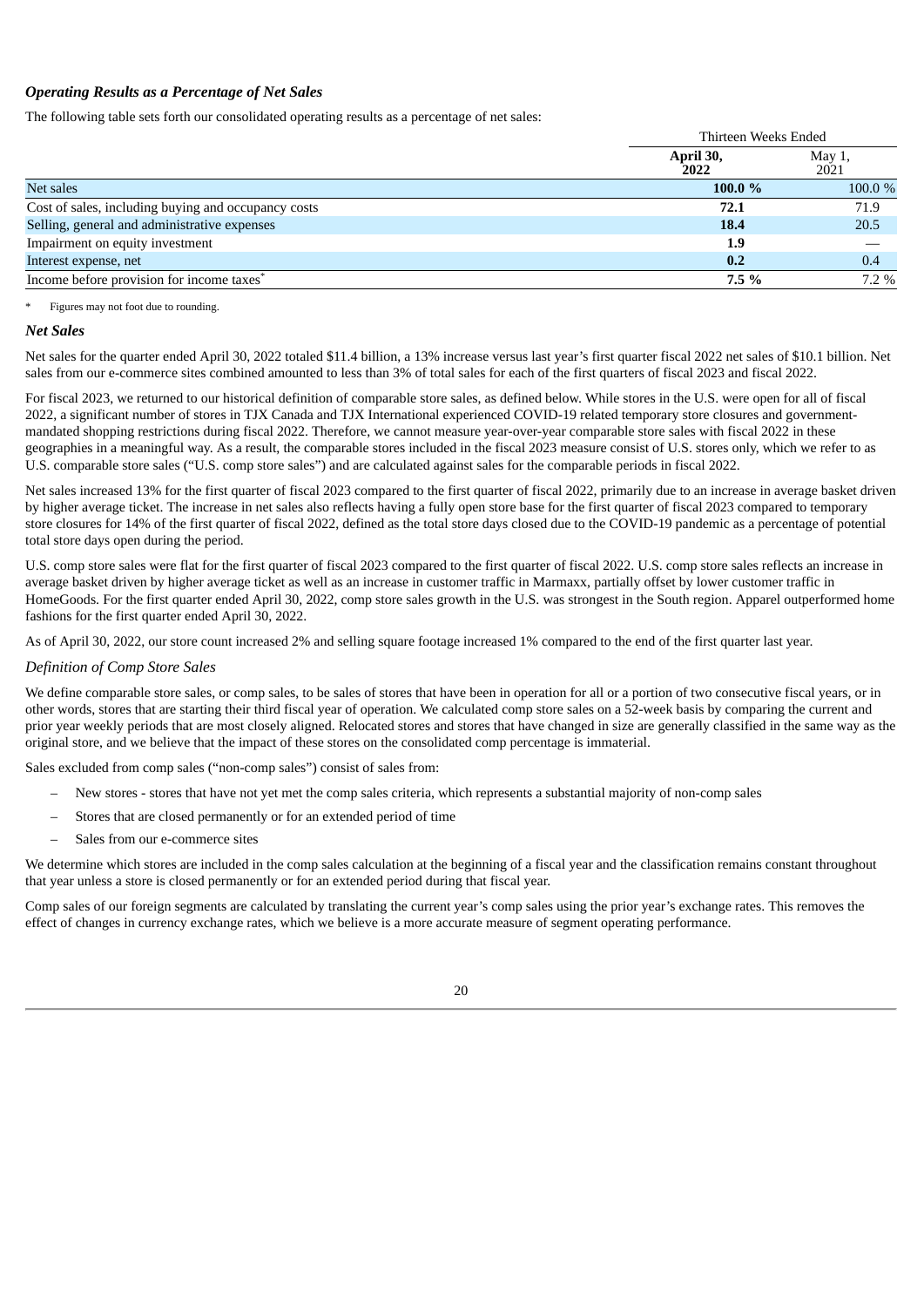Comp sales may be referred to as "same store" sales by other retail companies. The method for calculating comp sales varies across the retail industry, therefore our measure of comp sales may not be comparable to that of other retail companies.

We define customer traffic to be the number of transactions in stores and average ticket to be the average retail price of the units sold. We define average transaction or average basket to be the average dollar value of transactions.

#### *Open-Only Comp Store Sales*

Due to the temporary closing of stores as a result of the COVID-19 pandemic, our historical definition of comp store sales was not applicable for fiscal 2022. In order to provide a performance indicator for its stores, during fiscal 2022, we temporarily reported open-only comp store sales. Open-only comp store sales included stores initially classified as comp stores at the beginning of fiscal 2021. This measure reported the sales increase or decrease of these stores for the days the stores were open in fiscal 2022 against sales for the same days in fiscal 2020, prior to the emergence of the global pandemic.

#### *Impact of Foreign Currency Exchange Rates*

Our operating results are affected by foreign currency exchange rates as a result of changes in the value of the U.S. dollar or a division's local currency in relation to other currencies. We specifically refer to "foreign currency" as the impact of translational foreign currency exchange and mark-to-market of inventory derivatives, as described in detail below. This does not include the impact foreign currency exchange rates can have on various transactions that are denominated in a currency other than an operating division's local currency, which are referred to as "transactional foreign exchange," and also described below.

#### *Translation Foreign Exchange*

In our consolidated financial statements, we translate the operations of TJX Canada and TJX International from local currencies into U.S. dollars using currency rates in effect at different points in time. Significant changes in foreign exchange rates between comparable prior periods can result in meaningful variations in assets, liabilities, net sales, net income and earnings per share growth as well as the net sales and operating results of these segments. Currency translation generally does not affect operating margins, or affects them only slightly, as sales and expenses of the foreign operations are translated at approximately the same rates within a given period.

#### *Mark-to-Market Inventory Derivatives*

We routinely enter into inventory-related hedging instruments to mitigate the impact on earnings of changes in foreign currency exchange rates on merchandise purchases denominated in currencies other than the local currencies of our divisions, principally TJX Canada and TJX International. As we have not elected "hedge accounting" for these instruments, as defined by U.S. generally accepted accounting principles ("GAAP"), we record a mark-tomarket gain or loss on the derivative instruments in our results of operations at the end of each reporting period. In subsequent periods, the income statement impact of the mark-to-market adjustment is effectively offset when the inventory being hedged is received and paid for. While these effects occur every reporting period, they are of much greater magnitude when there are sudden and significant changes in currency exchange rates during a short period of time. The mark-to-market adjustment on these derivatives does not affect net sales, but it does affect the cost of sales, operating margins and earnings we report.

#### *Transactional Foreign Exchange*

When discussing the impact on our results of the effect of foreign currency exchange rates on certain transactions, we refer to it as "transactional foreign exchange". This primarily includes the impact that foreign currency exchange rates may have on the year-over-year comparison of merchandise margin as well as "foreign currency gains and losses" on transactions that are denominated in a currency other than the operating division's local currency. These two items can impact segment margin comparison of our foreign divisions and we have highlighted them when they are meaningful to understanding operating trends.

#### *Cost of Sales, Including Buying and Occupancy Costs*

Cost of sales, including buying and occupancy costs, as a percentage of net sales was 72.1% for the first quarter of fiscal 2023, an increase of 0.2 percentage points from 71.9% for the first quarter of fiscal of 2022.

The increase in the cost of sales ratio, including buying and occupancy costs, was primarily attributable to lower merchandise margin, partially offset by leverage on occupancy as a result of a higher level of sales in the first quarter of fiscal 2023 compared to fiscal 2022 and favorable mark-to-market adjustments on inventory and fuel hedges. Within merchandise margin, strong markon and a benefit from our pricing initiative were more than offset by approximately 220 basis points of incremental freight.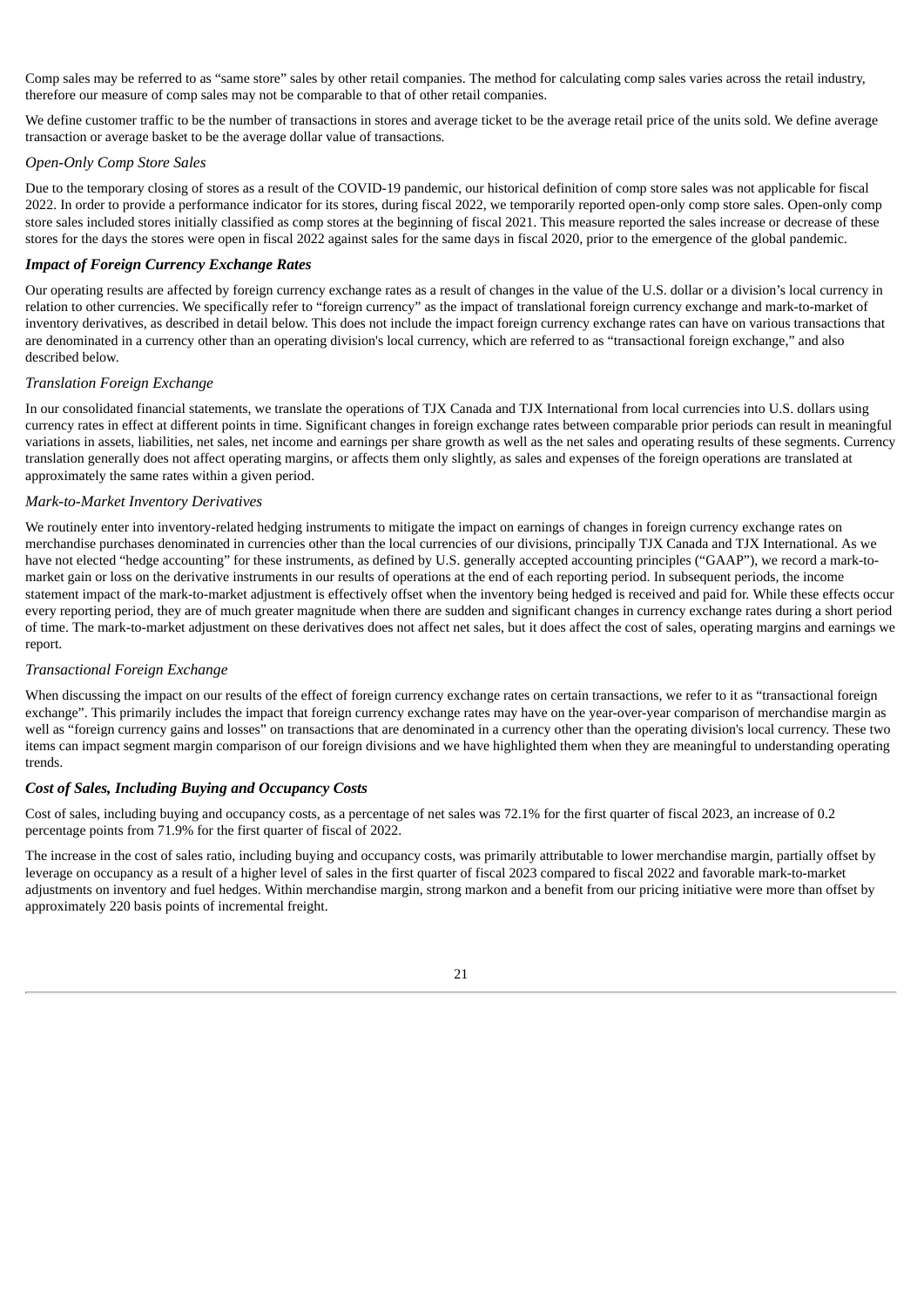# *Selling, General and Administrative Expenses*

SG&A expenses, as a percentage of net sales, were 18.4% for the first quarter of fiscal 2023, a decrease of 2.1 percentage points over last year's first quarter ratio of 20.5%.

The decrease in the SG&A ratio for the first quarter of fiscal 2023 compared to the same period of fiscal 2022 was primarily driven by store payroll due to a reduction of COVID-related costs.

## *Impairment on Equity Investment*

During the quarter ended April 30, 2022, due to the Russian invasion of Ukraine, the Company announced that it has committed to divesting its minority investment in Familia, an off-price retailer of apparel and home fashions domiciled in Luxembourg that operates stores in Russia. As a result, we performed an impairment analysis and concluded that there was an other-than-temporary impairment of this investment. We recorded an impairment charge of \$218 million representing the entire carrying value of the investment. This charge had a \$0.19 negative impact on earnings per share for the first quarter of fiscal 2023.

#### *Interest Expense, net*

The components of interest expense, net are summarized below:

|                       | Thirteen Weeks Ended |                |  |
|-----------------------|----------------------|----------------|--|
| In millions           | April 30,<br>2022    | May 1,<br>2021 |  |
| Interest expense      | 22.9 <sup>5</sup>    | 47.0           |  |
| Capitalized interest  | (1.6)                | (1.1)          |  |
| Interest (income)     | (2.5)                | (1.2)          |  |
| Interest expense, net | 18.8 \$              | 44.7           |  |

Net interest expense decreased for the first quarter of fiscal 2023 compared to the same period in fiscal 2022, primarily due to the \$2.75 billion pay down of outstanding debt during fiscal 2022.

#### *Provision for Income Taxes*

The effective income tax rate was 31.1% for the first quarter of fiscal 2023 compared to 26.0% for the first quarter of fiscal 2022. The increase in the effective income tax rate is primarily due to the impairment of our minority investment stake in Familia, which at this time we estimate to have no associated tax benefit, and a reduction of excess tax benefits from share-based compensation, partially offset by the change of jurisdictional mix of profits and losses and the resolution of various tax matters.

#### *Net Income and Diluted Earnings Per Share*

Net income for the first quarter of fiscal 2023 was \$0.6 billion, or \$0.49 per diluted share compared with \$0.5 billion, or \$0.44 per diluted share for the first quarter of fiscal 2022. The \$218 million impairment on our equity investment in Familia had a \$0.19 negative impact on earnings per share for the first quarter of fiscal 2023.

#### *Segment Information*

We operate four main business segments. Our Marmaxx segment (T.J. Maxx, Marshalls, tjmaxx.com and marshalls.com) and our HomeGoods segment (HomeGoods, Homesense and homegoods.com) both operate in the United States. Our TJX Canada segment operates Winners, HomeSense and Marshalls in Canada, and our TJX International segment operates T.K. Maxx, Homesense and tkmaxx.com in Europe and T.K. Maxx in Australia. In addition to our four main segments, Sierra operates sierra.com and retail stores in the U.S. The results of Sierra are included in the Marmaxx segment.

We evaluate the performance of our segments based on "segment profit or loss," which we define as pre-tax income or loss before general corporate expense and interest expense, net, and certain separately disclosed unusual or infrequent items. "Segment profit or loss," as we define the term, may not be comparable to similarly titled measures used by other companies. The terms "segment margin" or "segment profit margin" are used to describe segment profit or loss as a percentage of net sales. These measures of performance should not be considered an alternative to net income or cash flows from operating activities as an indicator of our performance or as a measure of liquidity.

Presented below is selected financial information related to our business segments.

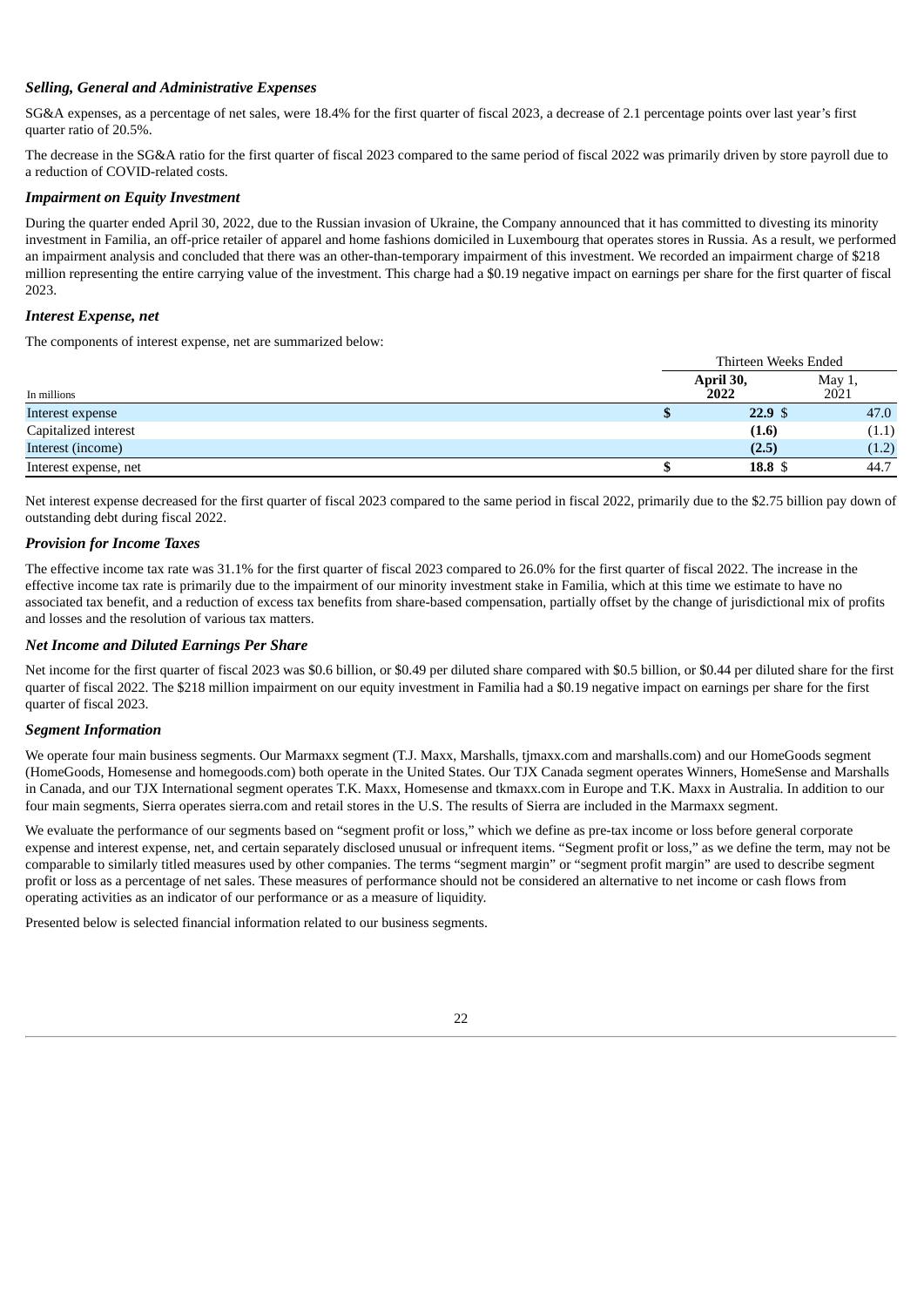# **U.S. SEGMENTS**

# *Marmaxx*

|                                                         | Thirteen Weeks Ended |     |                   |  |
|---------------------------------------------------------|----------------------|-----|-------------------|--|
| U.S. dollars in millions                                | April 30,<br>2022    |     | May $1$ ,<br>2021 |  |
| Net sales                                               | \$<br>6,872          | \$. | 6,640             |  |
| Segment profit                                          | \$<br>904            | -S  | 825               |  |
| Segment margin                                          | 13.2 %               |     | 12.4 %            |  |
| Stores in operation at end of period:                   |                      |     |                   |  |
| T.J. Maxx                                               | 1,285                |     | 1,282             |  |
| Marshalls                                               | 1,155                |     | 1,147             |  |
| <b>Sierra</b>                                           | 60                   |     | 52                |  |
| Total                                                   | 2,500                |     | 2,481             |  |
| Selling square footage at end of period (in thousands): |                      |     |                   |  |
| T.J. Maxx                                               | 27,894               |     | 27,872            |  |
| <b>Marshalls</b>                                        | 26,252               |     | 26,187            |  |
| Sierra                                                  | 975                  |     | 853               |  |
| <b>Total</b>                                            | 55,121               |     | 54,912            |  |

#### *Net Sales*

Net sales for Marmaxx were \$6.9 billion for the first quarter of fiscal 2023, an increase of 3% compared to \$6.6 billion for the first quarter of fiscal 2022. The increase in the first quarter was driven by a 3% increase from comp store sales compared to a 12% open-only comp store sales increase in the first quarter of fiscal 2022. The increase in comp store sales was primarily attributable to an increase in customer traffic as well as an increase in average basket driven by higher average ticket. Apparel outperformed home fashions during the quarter and geographically, comp store sales growth in the quarter was strongest in the South region.

### *Segment Profit*

Segment profit margin increased to 13.2% for the first quarter of fiscal 2023 compared to 12.4% for the same period last year. The increase in segment margin was primarily driven by store and distribution center payroll reflecting lower COVID-related expenses and fewer units processed, partially offset by higher wage and lower merchandise margin. Within merchandise margin, incremental freight costs were mostly offset by strong markon and a benefit related to our pricing initiative.

Our Marmaxx e-commerce sites, tjmaxx.com and marshalls.com, together with sierra.com, represented less than 3% of Marmaxx's net sales for the first quarter of fiscal 2023 and fiscal 2022, and did not have a significant impact on year-over-year segment margin comparisons.

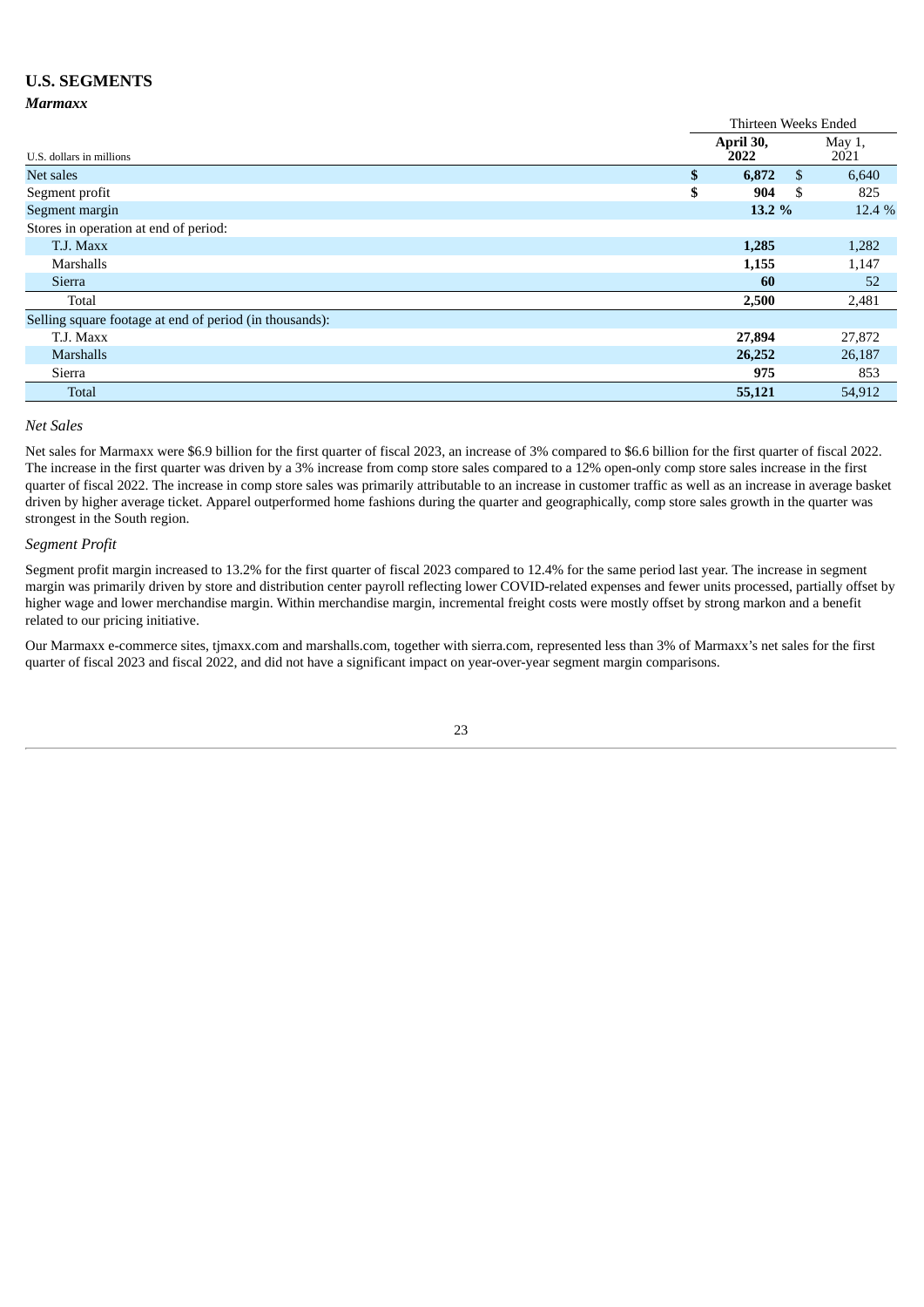# *HomeGoods*

|                                                         | Thirteen Weeks Ended |     |                |
|---------------------------------------------------------|----------------------|-----|----------------|
| U.S. dollars in millions                                | April 30,<br>2022    |     | May 1,<br>2021 |
| Net sales                                               | 2,036                | \$. | 2,142          |
| Segment profit                                          | 122                  | S   | 252            |
| Segment margin                                          | 6.0 $%$              |     | 11.7 %         |
| Stores in operation at end of period:                   |                      |     |                |
| <b>HomeGoods</b>                                        | 859                  |     | 843            |
| Homesense                                               | 39                   |     | 39             |
| <b>Total</b>                                            | 898                  |     | 882            |
| Selling square footage at end of period (in thousands): |                      |     |                |
| <b>HomeGoods</b>                                        | 15,701               |     | 15,425         |
| Homesense                                               | 837                  |     | 837            |
| Total                                                   | 16,538               |     | 16,262         |

#### *Net Sales*

Net sales for HomeGoods were \$2.0 billion for the first quarter of fiscal 2023, a decrease of 5%, compared to \$2.1 billion for the first quarter of fiscal 2022. The decrease in the first quarter represents a 7% decrease from comp store sales, partially offset by a 2% increase from non-comp store sales. The decrease in comp store sales was driven by a decrease in customer traffic, partially offset by an increase in average basket driven by a higher average ticket. Open-only comp store sales were up 40% for the first quarter of fiscal 2022.

#### *Segment Profit*

Segment profit margin decreased to 6.0% for the first quarter of fiscal 2023 compared to 11.7% for the same period last year. The decrease in segment profit margin was driven by lower merchandise margin, deleverage on lower comp store sales, primarily in occupancy and administrative costs, investments in supply chain and higher wage. The decrease in segment profit margin was partially offset by store and distribution payroll reflecting lower COVID-related expenses and fewer units processed. Within merchandise margin, approximately 700 basis points of incremental freight costs and higher markdowns were partially offset by strong markon and a benefit related to our pricing initiative.

During the third quarter of fiscal 2022, HomeGoods made online shopping available at www.homegoods.com. The e-commerce site did not have a significant impact on year-over-year segment margin comparisons for the first quarter of fiscal 2023, representing less than 1.0% of HomeGoods net sales for the first quarter of fiscal 2023.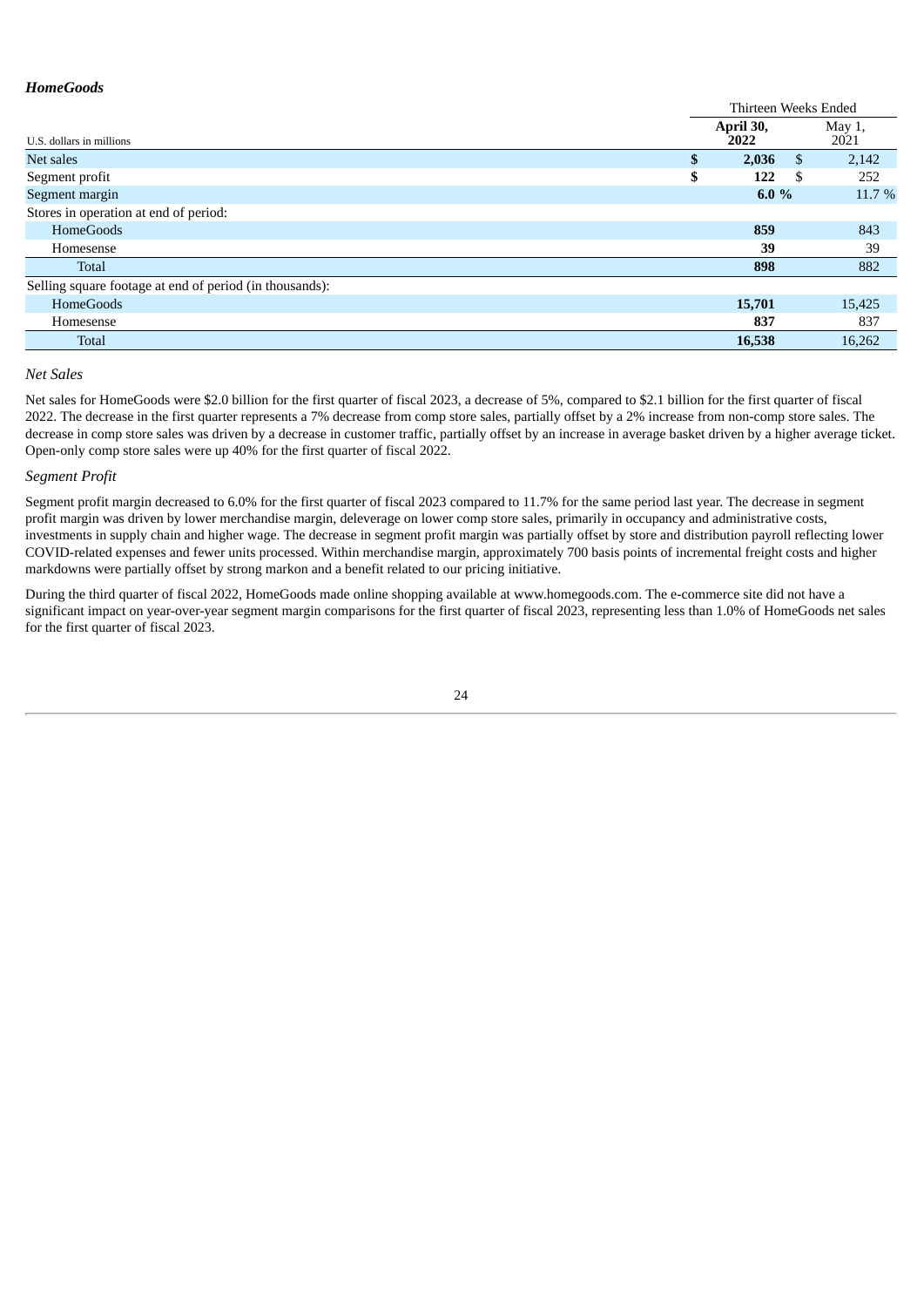# **FOREIGN SEGMENTS** *TJX Canada*

|                                                         | Thirteen Weeks Ended |    |                |
|---------------------------------------------------------|----------------------|----|----------------|
| U.S. dollars in millions                                | April 30,<br>2022    |    | May 1,<br>2021 |
| Net sales                                               | \$<br>1,082          | \$ | 766            |
| Segment profit                                          | \$<br>127            | S  | 72             |
| Segment margin                                          | 11.7 %               |    | 9.3 %          |
| Stores in operation at end of period:                   |                      |    |                |
| <b>Winners</b>                                          | 293                  |    | 284            |
| HomeSense                                               | 148                  |    | 143            |
| <b>Marshalls</b>                                        | 106                  |    | 103            |
| Total                                                   | 547                  |    | 530            |
| Selling square footage at end of period (in thousands): |                      |    |                |
| Winners                                                 | 6,297                |    | 6,113          |
| HomeSense                                               | 2,729                |    | 2,644          |
| Marshalls                                               | 2,220                |    | 2,159          |
| <b>Total</b>                                            | 11,246               |    | 10,916         |

#### *Net Sales*

Net sales for TJX Canada were \$1.1 billion for the first quarter of fiscal 2023, an increase of 41% compared to \$0.8 billion for the first quarter of fiscal 2022. The increase in net sales reflects having a fully open store base for all of the first quarter of fiscal 2023, compared to temporary store closures for 25% of the first quarter of fiscal 2022 as a result of the COVID-19 pandemic. In addition to stores being open for more days in the first quarter of fiscal 2023, net sales further increased due to an increase in average basket driven by a higher average ticket.

### *Segment Profit*

Segment profit margin increased to 11.7% for the first quarter of fiscal 2023 compared to 9.3% for the same period last year. The increase for the first quarter of fiscal 2023 was primarily driven by increased sales due to having a fully open store base for all of the first quarter of fiscal 2023 compared to the temporary store closures in the same period in fiscal 2022. This was partially offset by government programs received in the first quarter of fiscal 2022 and lower merchandise margin. Within merchandise margin, strong markon and a benefit from our pricing initiative were more than offset by higher freight costs.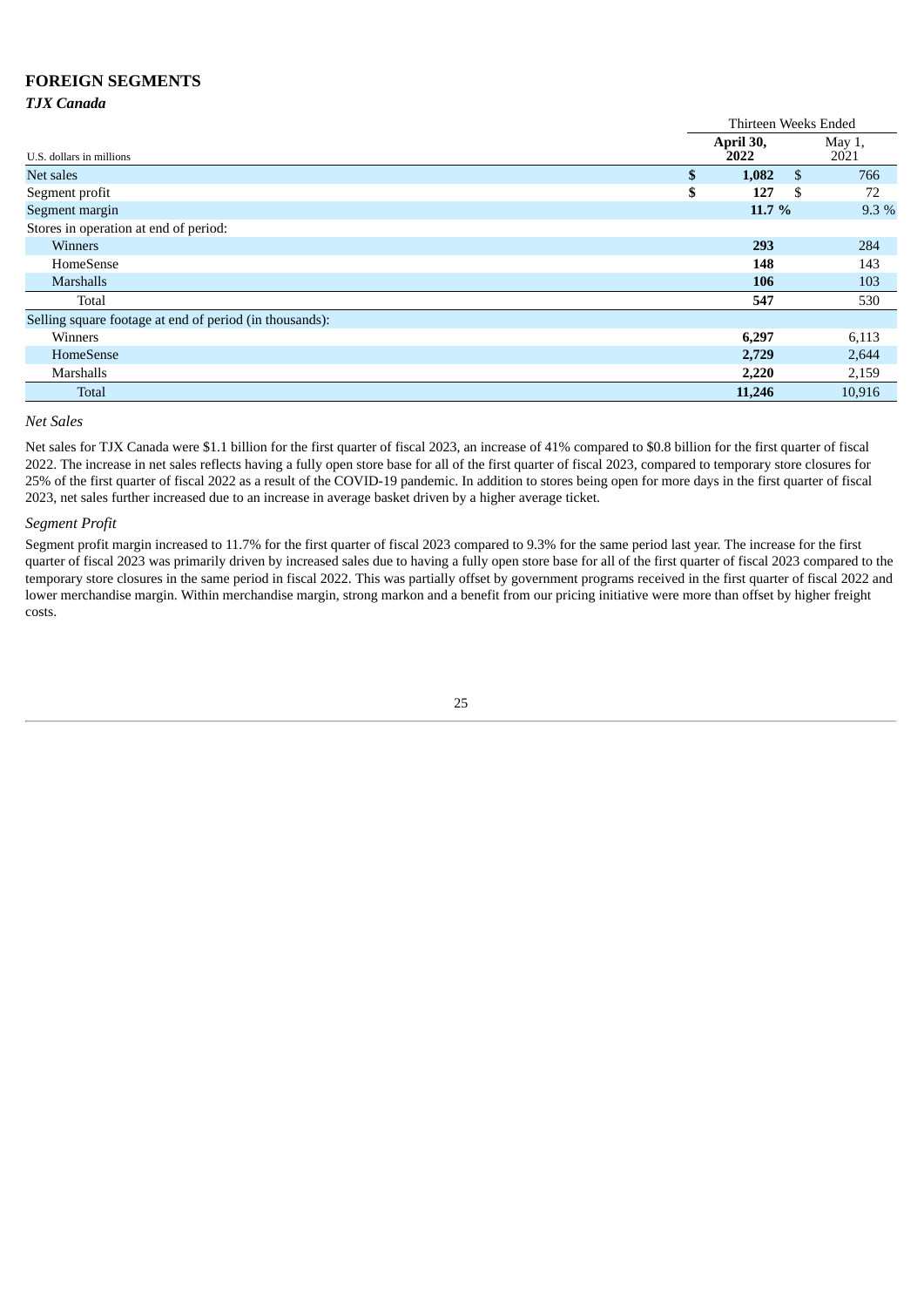# *TJX International*

|                                                         |    | Thirteen Weeks Ended |     |                |
|---------------------------------------------------------|----|----------------------|-----|----------------|
| U.S. dollars in millions                                |    | April 30,<br>2022    |     | May 1,<br>2021 |
| Net sales                                               | S  | 1,417                | \$. | 539            |
| Segment profit (loss)                                   | \$ | 13                   | S   | (222)          |
| Segment margin                                          |    | 0.9%                 |     | $(41.1)\%$     |
| Stores in operation at end of period:                   |    |                      |     |                |
| T.K. Maxx                                               |    | 623                  |     | 604            |
| Homesense                                               |    | 77                   |     | 78             |
| T.K. Maxx Australia                                     |    | 70                   |     | 64             |
| Total                                                   |    | 770                  |     | 746            |
| Selling square footage at end of period (in thousands): |    |                      |     |                |
| T.K. Maxx                                               |    | 12,501               |     | 12,160         |
| Homesense                                               |    | 1,126                |     | 1,142          |
| T.K. Maxx Australia                                     |    | 1,231                |     | 1,143          |
| <b>Total</b>                                            |    | 14,858               |     | 14,445         |

#### *Net Sales*

Net sales for TJX International were \$1.4 billion for the first quarter of fiscal 2023, an increase of 163% compared to \$0.5 billion for the first quarter of fiscal 2022. The increase in net sales reflects having a fully open store base for all of the first quarter of fiscal 2023, compared to temporary store closings for 69% of the first quarter of fiscal 2022 as a result of the COVID-19 pandemic. In addition to stores being open for more days in the first quarter of fiscal 2023, net sales further increased due to an increase in average basket, partially offset by a negative impact due to exchange rates.

E-commerce sales were approximately 4% and 12% of TJX International's net sales for the first quarters of fiscal 2023 and fiscal 2022, respectively. Our ecommerce site and stores were fully open for the first quarter of fiscal 2023. For the first quarter of fiscal 2022, while our e-commerce site remained open, there were temporary store closures due to the COVID-19 pandemic resulting in an increased e-commerce contribution.

#### *Segment Profit / (Loss)*

Segment profit margin increased to 0.9% for the first quarter of fiscal 2023 compared to loss of (41.1)% for the same period last year. This increase was primarily driven by additional sales due to having a fully open store base for all of the first quarter of fiscal 2023 compared to the temporary store closures in the same period in fiscal 2022. This was partially offset by government programs received in the first quarter of fiscal 2022 and lower merchandise margin in fiscal 2023. Within merchandise margin, strong markon was more than offset by higher markdowns and incremental freight costs.

## **GENERAL CORPORATE EXPENSE**

|                           | Thirteen Weeks Ended     |                |  |
|---------------------------|--------------------------|----------------|--|
| In millions               | April 30,<br>2022        | May 1,<br>2021 |  |
| General corporate expense | 77<br>$\mathbf{r}$<br>٠D | 160            |  |

General corporate expense for segment reporting purposes represents those costs not specifically related to the operations of our business segments. General corporate expenses are primarily included in SG&A expenses. The mark-to-market adjustment of our fuel and inventory hedges is included in cost of sales, including buying and occupancy costs.

The decrease in general corporate expense for the first quarter of fiscal 2023 was primarily driven by favorable mark-to-market adjustments on inventory and fuel hedges, lower share-based and incentive compensation costs and timing of funding to TJX's charitable foundations.

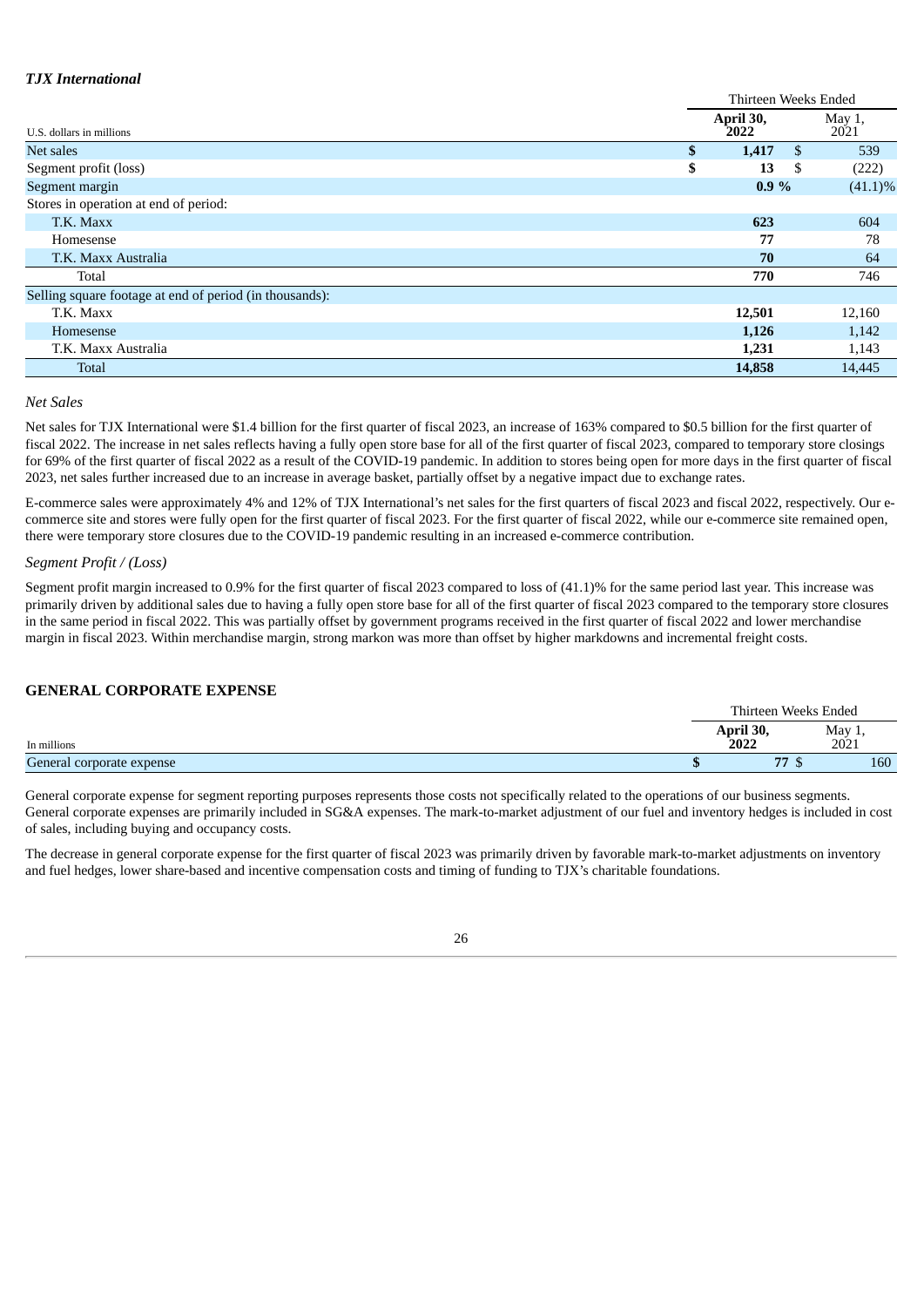# **ANALYSIS OF FINANCIAL CONDITION**

#### *Liquidity and Capital Resources*

Our liquidity requirements have traditionally been funded through cash generated from operations, supplemented, as needed, by short-term bank borrowings and the issuance of commercial paper. As of April 30, 2022, there were no short-term bank borrowings or commercial paper outstanding. We believe our existing cash and cash equivalents, internally generated funds and our credit facilities, under which facilities we have \$1.5 billion available as of the period ended April 30, 2022, as described in Note I—Long-Term Debt and Credit Lines of Notes to Consolidated Financial Statements, are adequate to meet our operating needs for the foreseeable future.

As of April 30, 2022, we held \$4.3 billion in cash. Approximately \$1.1 billion of our cash was held by our foreign subsidiaries with \$0.4 billion held in countries where we intend to indefinitely reinvest any undistributed earnings. We have provided for all applicable state and foreign withholding taxes on all undistributed earnings of our foreign subsidiaries in Canada, Puerto Rico, Italy, India, Hong Kong and Vietnam through April 30, 2022. If we repatriate cash from such subsidiaries, we should not incur additional tax expense and our cash would be reduced by the amount of withholding taxes paid.

We monitor debt financing markets on an ongoing basis and from time to time may incur additional long-term indebtedness depending on prevailing market conditions, liquidity requirements, existing economic conditions and other factors. In fiscal 2022 we had used, and in the future we may use, operating cash flow and cash on hand to repay portions of our indebtedness, depending on prevailing market conditions, liquidity requirements, existing economic conditions, contractual restrictions and other factors. As such, we may, from time to time, seek to retire, redeem, prepay or purchase our outstanding debt through redemptions, cash purchases, prepayments, refinancings and/or exchanges, in open market purchases, privately negotiated transactions, by tender offer or otherwise. If we use our operating cash flow and/or cash on hand to repay our debt, it will reduce the amount of cash available for additional capital expenditures.

### *Operating Activities*

Operating activities resulted in net cash outflows of \$0.6 billion for the three months ended April 30, 2022 and \$0.4 billion for the three months ended May 1, 2021.

Operating cash flows decreased compared to fiscal 2022, primarily due to a \$0.6 billion decrease in accrued expenses, which was mostly attributable to lower incentive compensation costs and the repayment of previously deferred COVID taxes. This decrease was partially offset by net income, excluding the non-cash charges, which increased operating cashflows by \$0.3 billion as compared to the first quarter of fiscal 2022 and a \$0.1 billion decrease in accounts receivables for the receipt of COVID related government incentives.

#### *Investing Activities*

Investing activities resulted in net cash outflows of \$0.3 billion for the three months ended April 30, 2022 and \$0.2 billion for the three months ended May 1, 2021. The cash outflows for both periods were driven by capital expenditures.

Investing activities in the first three months of fiscal 2023 primarily reflected property additions for investments in our distribution centers, new stores, store improvements and renovations as well as investments in our offices, including buying and merchandising systems and other information systems. We anticipate that capital spending for the full fiscal year 2023 will be approximately \$1.7 billion to \$1.9 billion. We plan to fund these expenditures through cash flows from operations.

#### *Financing Activities*

Financing activities resulted in net cash outflows of \$0.9 billion for the first three months of fiscal 2023 and net cash outflows of \$1.1 billion for the three months ended May 1, 2021. The cash outflows for fiscal 2023 were primarily driven by equity repurchases and dividend payments.

#### *Debt*

The cash outflows in the first three months of fiscal 2022 were due to the redemption at par of \$750 million principal notes.

#### *Equity*

Under our stock repurchase programs, we paid \$0.6 billion to repurchase and retire 9.6 million shares of our stock on a settlement basis in the first three months of fiscal 2023. As of April 30, 2022, approximately \$3.2 billion remained available under our existing stock repurchase programs. In the first three months of fiscal 2022 there were no stock repurchases due to the temporary suspension of our share repurchase program, which was lifted during the second quarter of fiscal 2022. For further information regarding equity repurchases, see Note D – Capital Stock and Earnings Per Share of Notes to Consolidated Financial Statements.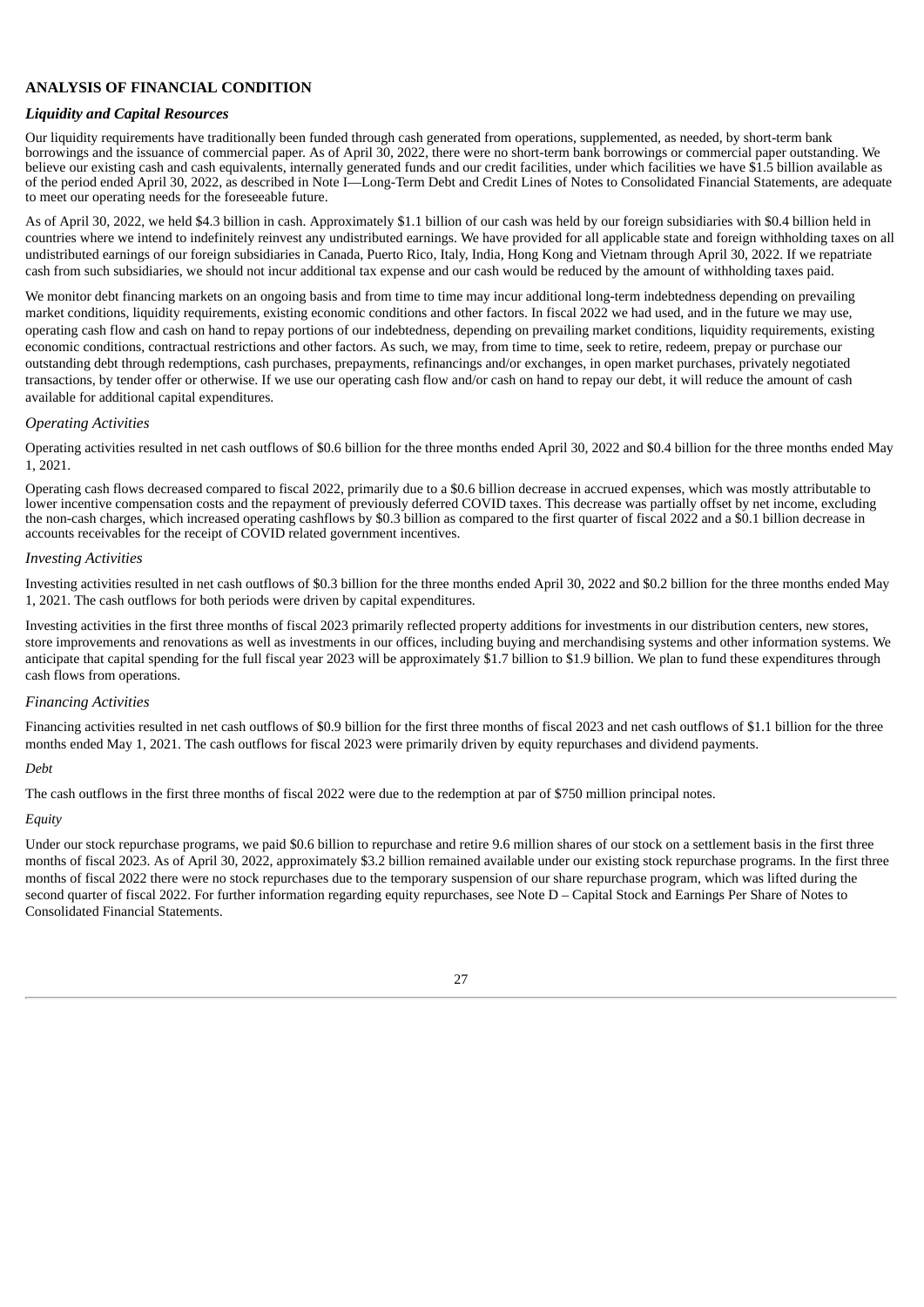#### *Dividends*

We declared quarterly dividends on our common stock of \$0.295 per share in the first three months of fiscal 2023 and \$0.26 per share in the first three months of fiscal 2022. Cash payments for dividends on our common stock totaled \$0.3 billion for each of the first three months of fiscal 2023 and fiscal 2022.

# **RECENTLY ISSUED ACCOUNTING PRONOUNCEMENTS**

There have been no material changes to the critical accounting estimates as discussed in TJX's Annual Report on Form 10-K for the fiscal year ended January 29, 2022. For a discussion of accounting standards, see Note A—Basis of Presentation and Summary of Significant Accounting Policies of Notes to Consolidated Financial Statements included in TJX's Annual Report on Form 10-K for the fiscal year ended January 29, 2022 and Note A—Basis of Presentation and Summary of Significant Accounting Policies of Notes to Consolidated Financial Statements in this Quarterly Report on Form 10-Q.

# **FORWARD-LOOKING STATEMENTS**

Various statements made in this Quarterly Report on Form 10-Q are forward-looking and involve a number of risks and uncertainties. All statements that address activities, events or developments that we intend, expect or believe may occur in the future are forward-looking statements. The following are some of the factors that could cause actual results to differ materially from the forward-looking statements: the ongoing COVID-19 pandemic and associated containment and remediation efforts; execution of buying strategy and inventory management; various marketing efforts; customer trends and preferences; competition; operational and business expansion; management of large size and scale; merchandise sourcing and transport; labor costs and workforce challenges; personnel recruitment, training and retention; data security and maintenance and development of information technology systems; corporate and retail banner reputation; cash flow; expanding international operations; fluctuations in quarterly operating results and market expectations; mergers, acquisitions, or business investments and divestitures, closings or business consolidations; real estate activities; inventory or asset loss; economic conditions and consumer spending; market instability; serious disruptions or catastrophic events; disproportionate impact of disruptions in the first half of the fiscal year; commodity availability and pricing; adverse or unseasonable weather; fluctuations in currency exchange rates; compliance with laws, regulations and orders and changes in laws, regulations and applicable accounting standards; outcomes of litigation, legal proceedings and other legal or regulatory matters; quality, safety and other issues with our merchandise; tax matters; and other factors that may be described in our filings with the Securities and Exchange Commission, including our most recent Annual Report on Form 10-K filed with the Securities and Exchange Commission. We do not undertake to publicly update or revise our forward-looking statements even if experience or future changes make it clear that any projected results expressed or implied in such statements will not be realized.

# <span id="page-27-0"></span>**Item 3. Quantitative and Qualitative Disclosures about Market Risk**

There have been no material changes in our primary risk exposures or management of market risks from those disclosed in our Annual Report on Form 10- K for the fiscal year ended January 29, 2022.

# <span id="page-27-1"></span>**Item 4. Controls and Procedures**

We have carried out an evaluation, under the supervision and with the participation of our management, including our Chief Executive Officer and Chief Financial Officer, of the effectiveness of the design and operation of our disclosure controls and procedures as of April 30, 2022 pursuant to Rules 13a-15(b) and 15d-15(b) of the Securities Exchange Act of 1934, as amended (the "Act"). Based upon that evaluation, our Chief Executive Officer and Chief Financial Officer concluded that our disclosure controls and procedures are effective at the reasonable assurance level in ensuring that information required to be disclosed by us in the reports that we file or submit under the Act is (i) recorded, processed, summarized and reported, within the time periods specified in the Securities and Exchange Commission's rules and forms; and (ii) accumulated and communicated to our management, including our principal executive and principal financial officers, or persons performing similar functions, as appropriate to allow timely decisions regarding required disclosures. Management recognizes that any controls and procedures, no matter how well designed and operated, can provide only reasonable assurance of achieving their objectives and management necessarily applies its judgment in evaluating the cost-benefit relationship of implementing controls and procedures.

<span id="page-27-2"></span>There were no changes in the Company's internal controls over financial reporting (as defined in Rule 13a-15(f) and 15d-15(f) under the Act) during the fiscal quarter ended April 30, 2022 identified in connection with the evaluation by our management, including our Chief Executive Officer and Chief Financial Officer, that have materially affected, or are reasonably likely to materially affect, our internal control over financial reporting.

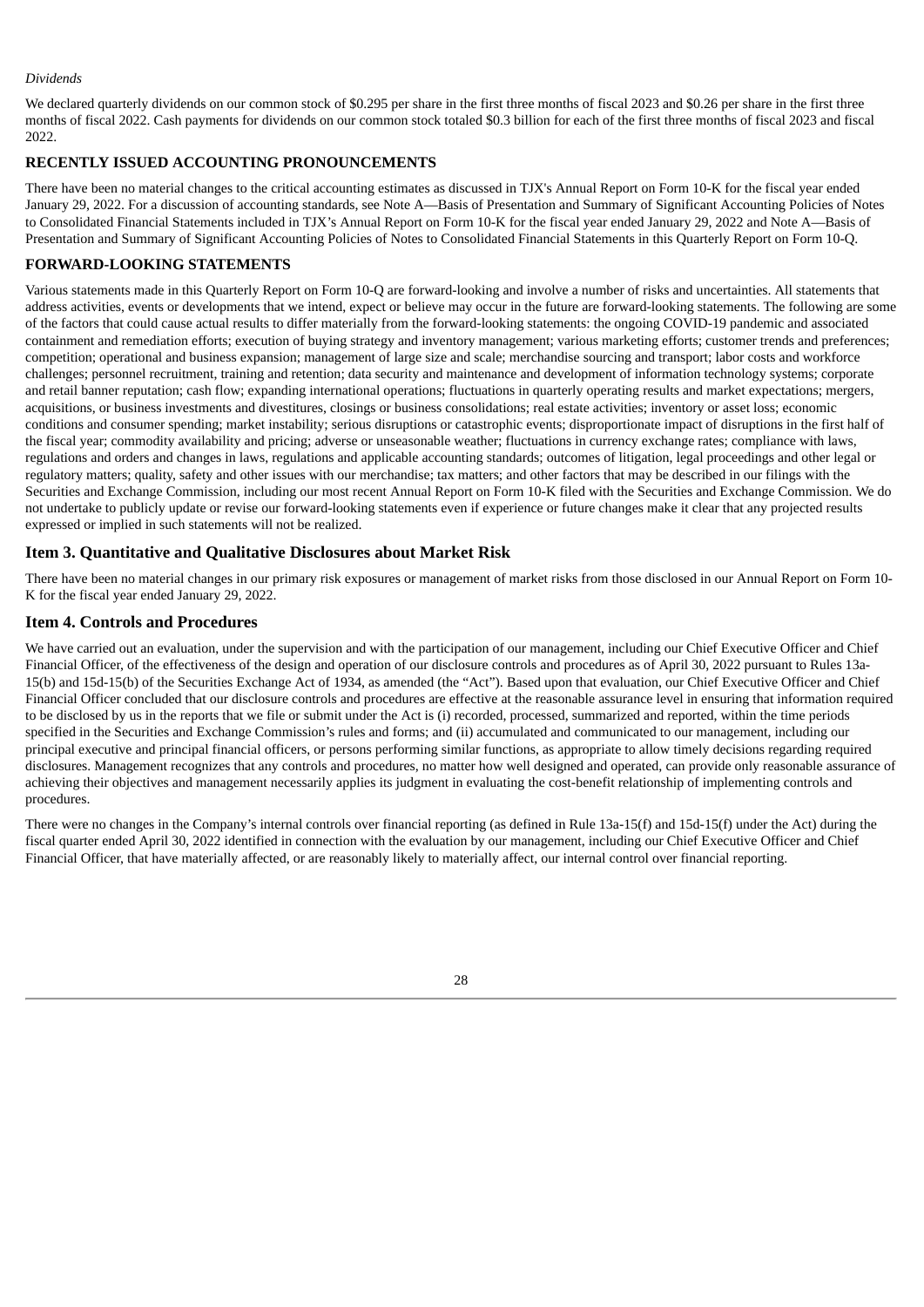# **PART II—OTHER INFORMATION**

# <span id="page-28-0"></span>**Item 1. Legal Proceedings**

See Note [K—Contingent](#page-17-1) Obligations, Contingencies, and Commitments of Notes to Consolidated Financial Statements for information on legal proceedings.

#### <span id="page-28-1"></span>**Item 1A. Risk Factors**

There have been no material changes to the risk factors disclosed in the "Risk Factors" section of our Annual Report on Form 10-K for the year ended January 29, 2022, as filed with the Securities Exchange Commission on March 30, 2022.

#### <span id="page-28-2"></span>**Item 2. Unregistered Sales of Equity Securities and Use of Proceeds**

# **INFORMATION ON SHARE REPURCHASES**

The number of shares of common stock repurchased by TJX during the first quarter of fiscal 2023 and the average price paid per share are as follows:

|                                            | Total<br>Number of Shares<br>Repurchased <sup>(a)</sup> | Average Price Paid<br>Per Share <sup>(b)</sup> | Total Number of<br>Shares Purchased as<br>Part of Publicly<br>Announced<br>Plans or Programs <sup><math>(c)</math></sup> | Approximate Dollar<br>Value of Shares that<br>May Yet be<br>Purchased Under<br>the Plans or<br>ProgramS <sup>(c)</sup> |
|--------------------------------------------|---------------------------------------------------------|------------------------------------------------|--------------------------------------------------------------------------------------------------------------------------|------------------------------------------------------------------------------------------------------------------------|
| January 30, 2022 through February 26, 2022 | 1,354,555 \$                                            | 68.18                                          | 1,354,555 \$                                                                                                             | 3,701,439,223                                                                                                          |
| February 27, 2022 through April 2, 2022    | 5,387,551 \$                                            | 61.74                                          | 5,387,551 \$                                                                                                             | 3,368,793,365                                                                                                          |
| April 3, 2022 through April 30, 2022       | 2,792,993 \$                                            | 62.66                                          | 2,792,993 \$                                                                                                             | 3,193,793,453                                                                                                          |
| Total                                      | 9,535,099                                               |                                                | 9,535,099                                                                                                                |                                                                                                                        |

(a) Consists of shares repurchased under publicly announced stock repurchase programs.

(b) Includes commissions for the shares repurchased under stock repurchase programs.

(c) In February 2022, we announced that our Board of Directors had approved a new stock repurchase program that authorizes the repurchase of up to an additional \$3.0 billion of our common stock from time to time. Under this program and previously announced programs, we had approximately \$3.2 billion available for repurchase as of April 30, 2022.

#### <span id="page-28-3"></span>**Item 6. Exhibits**

|                       |                                                                                                                                                                                                                                                                                                                                                                                                                                                                                                                     | <b>Incorporate by Reference</b> |                |                       |
|-----------------------|---------------------------------------------------------------------------------------------------------------------------------------------------------------------------------------------------------------------------------------------------------------------------------------------------------------------------------------------------------------------------------------------------------------------------------------------------------------------------------------------------------------------|---------------------------------|----------------|-----------------------|
| <b>Exhibit</b><br>No. | <b>Description</b>                                                                                                                                                                                                                                                                                                                                                                                                                                                                                                  | Form                            | Exhibit<br>No. | <b>Filing</b><br>Date |
| 10.1                  | The Letter Agreement dated April 28, 2022 between Richard Sherr and TJX, filed herewith*                                                                                                                                                                                                                                                                                                                                                                                                                            |                                 |                |                       |
| 10.2                  | The Form of Performance Share Unit Award granted under the Stock Incentive Plan as of March 28, 2022, filed<br>herewith*                                                                                                                                                                                                                                                                                                                                                                                            |                                 |                |                       |
| 10.3                  | The Form of Restricted Stock Unit Award granted under the Stock Incentive Plan as of March 28, 2022, filed<br>herewith*                                                                                                                                                                                                                                                                                                                                                                                             |                                 |                |                       |
| 31.1                  | Certification of Chief Executive Officer pursuant to Section 302 of the Sarbanes-Oxley Act of 2002, filed<br>herewith                                                                                                                                                                                                                                                                                                                                                                                               |                                 |                |                       |
| 31.2                  | Certification of Chief Financial Officer pursuant to Section 302 of the Sarbanes-Oxley Act of 2002, filed<br>herewith                                                                                                                                                                                                                                                                                                                                                                                               |                                 |                |                       |
| 32.1                  | Certification of Chief Executive Officer pursuant to Section 906 of the Sarbanes-Oxley Act of 2002, filed<br>herewith                                                                                                                                                                                                                                                                                                                                                                                               |                                 |                |                       |
| 32.2                  | Certification of Chief Financial Officer pursuant to Section 906 of the Sarbanes-Oxley Act of 2002, filed<br>herewith                                                                                                                                                                                                                                                                                                                                                                                               |                                 |                |                       |
| 101                   | The following materials from The TJX Companies, Inc.'s Quarterly Report on Form 10-Q for the quarter ended<br>April 30, 2022, formatted in Inline XBRL (Extensible Business Reporting Language): (i) the Consolidated<br>Statements of Income, (ii) the Consolidated Statements of Comprehensive Income, (iii) the Consolidated Balance<br>Sheets, (iv) the Consolidated Statements of Cash Flows, (v) the Consolidated Statements of Shareholders' Equity,<br>and (vi) Notes to Consolidated Financial Statements. |                                 |                |                       |
| 104                   | The cover page from The TJX Companies, Inc.'s Quarterly Report on Form 10-Q for the quarter ended April 30,<br>2022, formatted in Inline XBRL (included in Exhibit 101)                                                                                                                                                                                                                                                                                                                                             |                                 |                |                       |

\* Management contract or compensatory plan or arrangement.

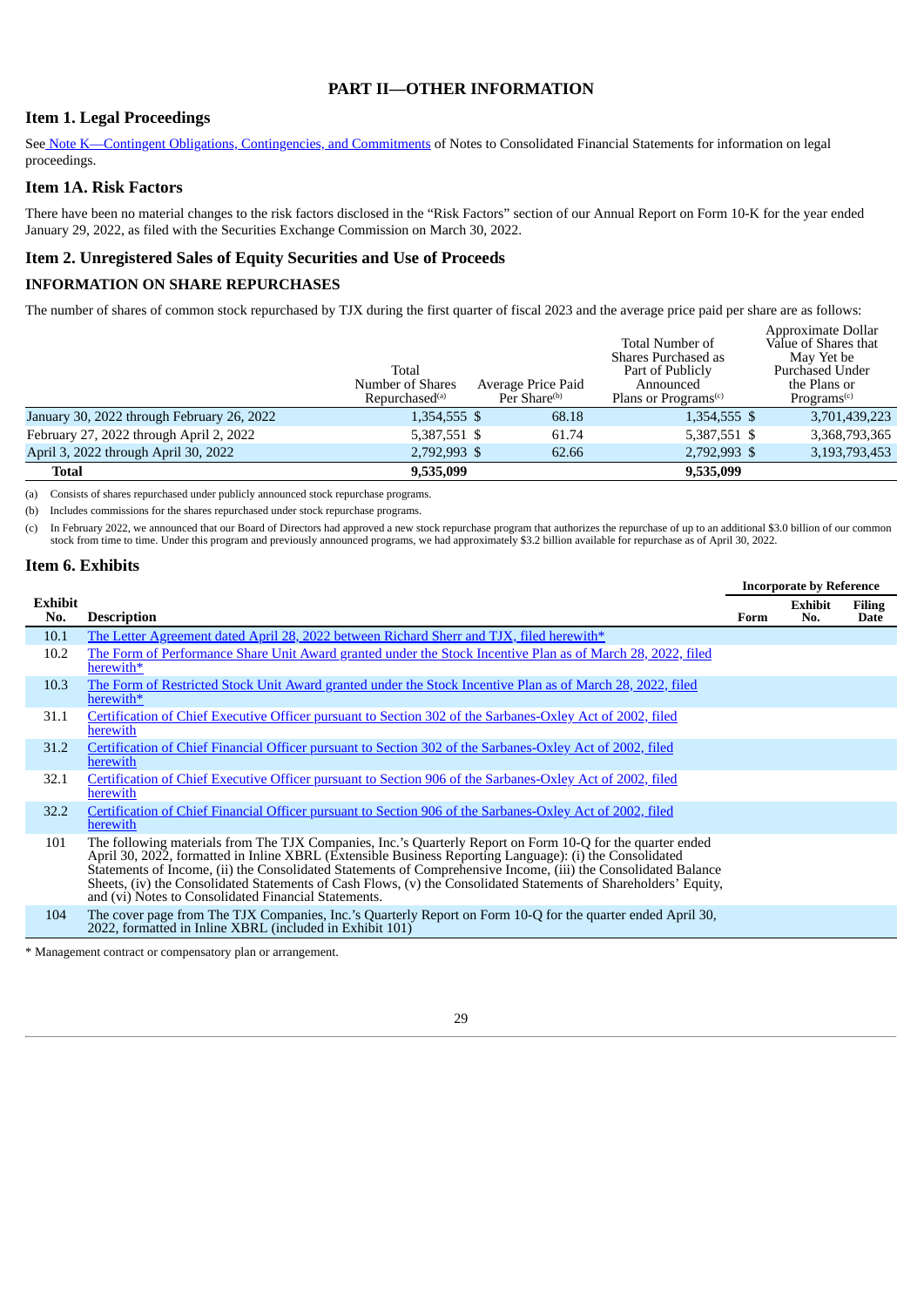# **SIGNATURE**

<span id="page-29-0"></span>Pursuant to the requirements of the Securities Exchange Act of 1934 the registrant has duly caused this report to be signed on its behalf by the undersigned thereunto duly authorized.

> THE TJX COMPANIES, INC. (Registrant)

Date: May 27, 2022

/s/ Scott Goldenberg

Scott Goldenberg, Chief Financial Officer (Principal Financial and Accounting Officer)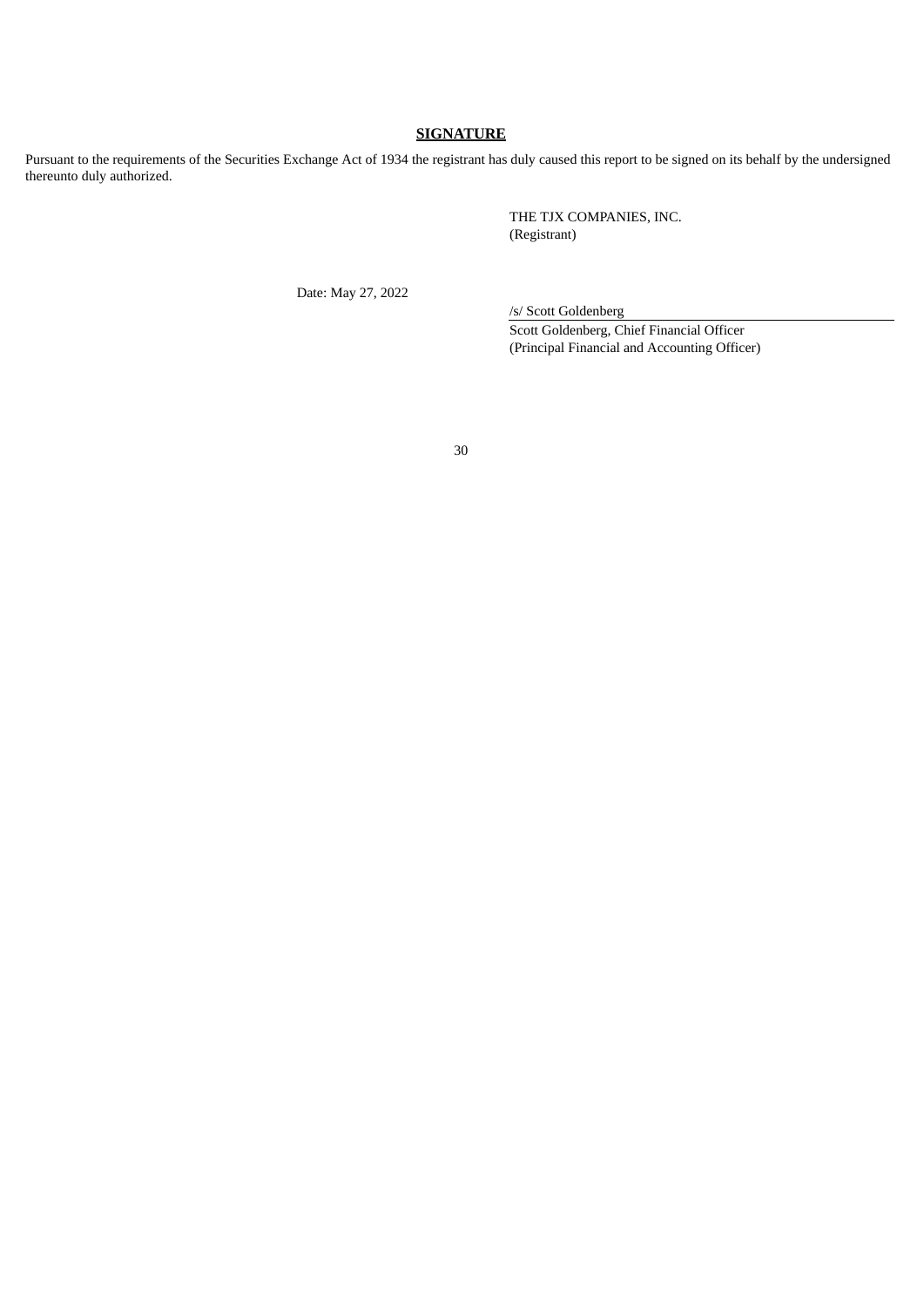#### <span id="page-30-0"></span>April 28, 2022

Richard Sherr The TJX Companies, Inc. 770 Cochituate Road Framingham, MA 01701

#### Re: Letter Agreement

Dear Mr. Sherr,

Reference is made to the employment agreement between you and The TJX Companies, Inc. ("TJX" or "Company") dated February 2, 2018, as most recently amended as of January 29, 2021 (the "Employment Agreement"). Subject to the other terms and conditions provided therein, you agree that your employment with TJX under the Employment Agreement will continue as follows: (i) effective July 11, 2022 and continuing until the close of business on January 28, 2023 (the last day of FY23), your employment in the role of Senior Executive Vice President, Group President of TJX will continue on a reduced time basis that is intended to reflect approximately eighty percent (80%) of your current work schedule (the "Reduced Schedule") and (ii) effective January 29, 2023 (the start of FY24) and continuing until the Retirement Date (as defined below), you will no longer serve as an executive officer of TJX and your employment will continue in the role of Senior Executive Vice President of TJX on the same Reduced Schedule. You agree that during your employment, including during the period of the Reduced Schedule, you shall continue to diligently perform such duties and responsibilities as may be specified from time to time by the Company, and you shall devote such time and attention as required to fulfill your duties and responsibilities and your best efforts to the performance thereof. On July 14, 2023, you are scheduled to retire from TJX (such date, the "Retirement Date").

This letter agreement (the "Letter Agreement") is intended to summarize (x) the changes to your compensation and benefits under the Employment Agreement in connection with the changes to your work time and position as contemplated herein and (y) the benefits to which you will be entitled upon your retirement on the Retirement Date. You hereby acknowledge and agree to the following:

- 1. Effective the date the Reduced Schedule commences, your annualized base salary and car allowance shall be reduced to \$960,000 and \$28,723, respectively, which in each case reflects eighty percent (80%) of the level in effect immediately prior to the date the Reduced Schedule commences.
- 2. Your outstanding award opportunity under TJX's Management Incentive Plan ("MIP") for FY23 will continue to reflect a target value of 90% of your actual base salary earned during FY23, which shall take into account the base salary adjustment described above in connection with the Reduced Schedule.
- 3. The FY23 tranches of all outstanding awards under TJX's Long Range Performance Incentive Plan ("LRPIP") (i.e., the FY21-23 cycle, FY22-24 cycle and FY23-25 cycle) will be adjusted to reflect the Reduced Schedule. For your FY21-23 LRPIP award, your original target award opportunity of \$1,297,200 is reduced to \$1,210,720 as a result of an eighty percent (80%) proration of the FY23 tranche.
- Your outstanding awards of restricted stock units ("RSUs") and performance share units ("PSUs") granted under TJX's Stock Incentive Plan (the "SIP") shall, in each case, continue in accordance with and subject to their existing terms and conditions.
- 5. Effective as of the date hereof, you will no longer be eligible for new awards or payouts under MIP or LRPIP for performance periods beginning in FY24 or later, or new grants of RSUs, PSUs or other equity-based awards under the SIP.
- 6. During your employment during the period of the Reduced Schedule, you will continue to be eligible to participate in other TJX benefits, in each case in accordance with and subject to plan terms. For the avoidance of doubt, your eligibility for vacation time benefits will be reduced to reflect your reduced time status in accordance with Company policy.
- 7. Following your retirement on the Retirement Date and assuming no earlier termination of your employment with the Company, you will be eligible for the following payments and benefits, subject to your satisfaction of your obligations under the Employment Agreement (including, without limitation, Sections 8 and 12 thereof) and The TJX Companies, Inc. Executive Severance Plan, as modified by your participation agreement thereunder (the "Severance Plan") (including, without limitation, Section 8 thereof):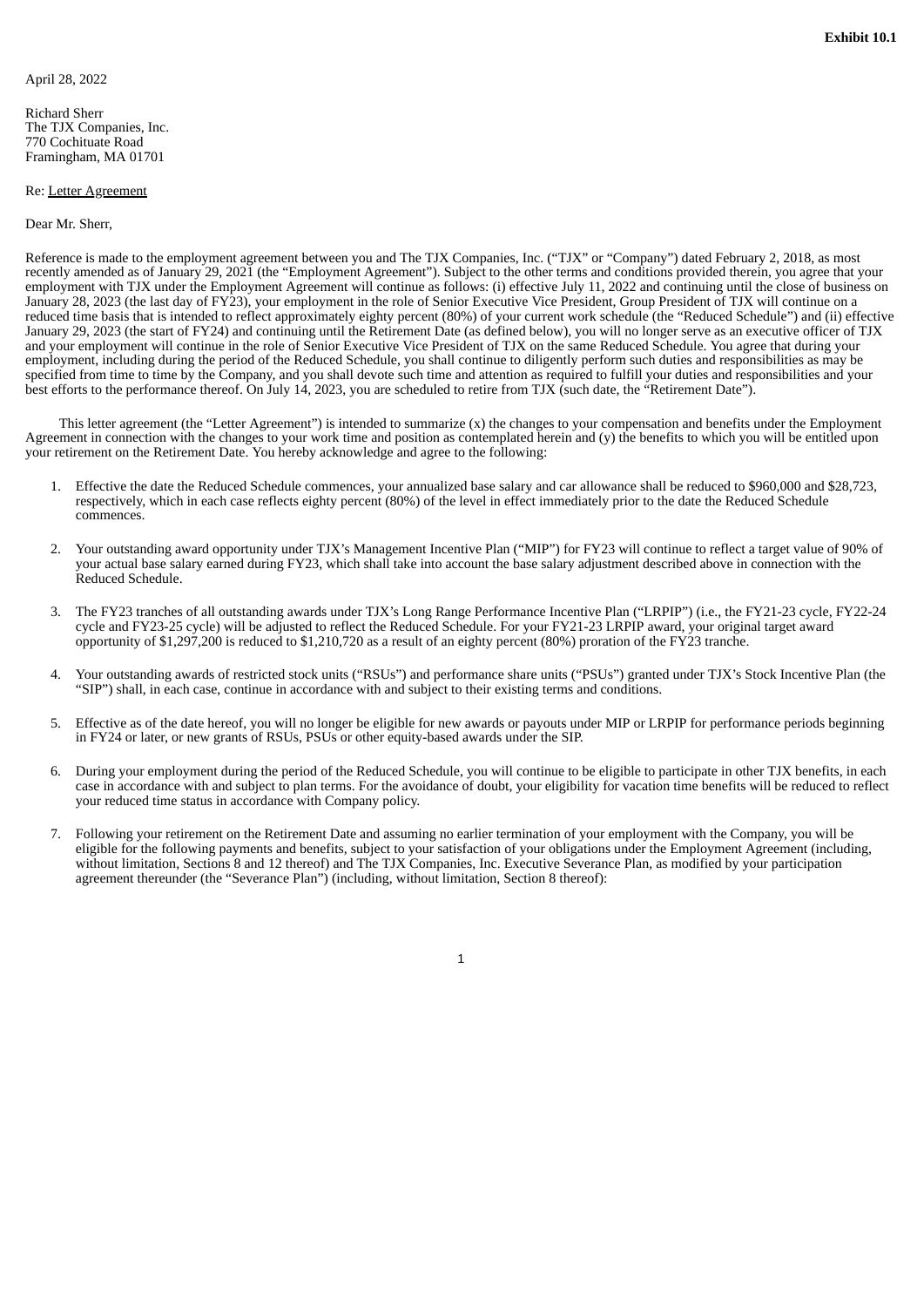- a. As soon as practicable and in all events within 30 days following the Retirement Date, payment to you of any earned but unpaid base salary, any earned but unpaid automobile allowance, and any earned but unused vacation time in accordance with Company policy.
- b. Any payment, to the extent unpaid, to which you are entitled under MIP for FY23, under LRPIP for the FY21-23 cycle, and with respect to your FY21-23 PSU award granted under the SIP, in each case based on actual performance results for such year or cycle, as applicable, and paid at the same time as other awards are paid for such year or cycle, as applicable; and any unpaid amount to which you are entitled with respect to your 2020 RSU award under the SIP that is scheduled to vest in full on April 10, 2023.
- c. Any benefits (including, without limitation, Special Service Retirement benefits) with respect to your award opportunities under LRPIP for the FY22-24 cycle and FY23-25 cycle, in accordance with and subject to applicable award terms. As of your retirement on the Retirement Date, after taking into account the adjustments described in Section 3 above, your LRPIP target award opportunities shall be adjusted to \$420,000 for the FY22-24 cycle and to \$186,667 for the FY23-25 cycle, with any payout based on actual LRPIP performance results for the applicable cycle and paid at the same time as other LRPIP awards are paid for the applicable cycle.
- d. Any benefits (including, without limitation, Special Service Retirement benefits) with respect to your PSU and RSU awards under the SIP that remain outstanding as of the Retirement Date, in accordance with and subject to applicable award terms.
	- i. Your PSU awards granted under the SIP, to the extent outstanding as of the Retirement Date, shall remain outstanding and eligible to vest in accordance with and subject to the terms of the applicable award, with your target award prorated two-thirds  $(2/3)$  for the FY22-24 cycle and one-third  $(1/3)$  for the FY23-25 cycle, and any payout based on actual PSU performance results for the applicable cycle. As of your retirement on the Retirement Date, assuming no share split or other event described in Section  $3(b)$  of the SIP, your PSU awards, measured at target after applicable proration, shall be 18,435 units under the FY22-24 PSU award and 11,691 units under the FY23-25 PSU award.
	- ii. In addition, the applicable portions of your 2021 and 2022 grants of RSU awards under the SIP, to the extent vested and outstanding as of the Retirement Date, shall be delivered to you in accordance with and subject to the terms of the applicable award, including any required six-month delay under Section 409A of the Internal Revenue Code. As of your retirement on the Retirement Date, assuming no share split or other event described in Section 3(b) of the SIP, the number of RSUs eligible to be delivered to you, after accounting for applicable proration, is 18,435 units under your 2021 RSU award and 7,794 units under your 2022 RSU award.
- e. All vested benefits under the Company's deferred compensation programs (including, for the avoidance of doubt, any vested benefits under TJX's Executive Savings Plan ("ESP"); provided, for the avoidance of doubt, that consistent with the terms of ESP, you will not be eligible for any performance-based employer credits under ESP for FY24) and retirement/savings programs (including, for the avoidance of doubt, any vested benefits under TJX's tax-qualified retirement plans and Supplemental Executive Retirement Plan), in each case in accordance with and subject to applicable plan terms, including any required six-month payment delay under Section 409A of the Internal Revenue Code. Your rights, if any, under Company health and welfare programs will be governed by the terms of the applicable program and applicable law, and all other TJX benefits will cease as of the Retirement Date in accordance with and subject to plan terms. For the avoidance of doubt, if there is no written plan governing any such benefits then those benefits will cease as of the Retirement Date.
- 8. You further acknowledge and agree, effective as of the date hereof, that: (a) you will not be eligible for any severance or, except as provided by the terms of any outstanding award under the SIP, change of control benefits in connection with your retirement or following the Retirement Date; (b) the release requirement set forth in Section 12 of your Employment Agreement will continue to apply as described therein; (c) you have voluntarily requested the change to your schedule and your anticipated retirement described in this Letter Agreement, and the transition of your duties and responsibilities from and after the date hereof, including without limitation the appointment of any successor to your position, is not a breach of the Employment Agreement, you will not advance a claim that you have been constructively dismissed as a result of any such changes, and you will have no claim against the Company for any compensation- or benefits-related loss arising out of the change to your schedule or your anticipated retirement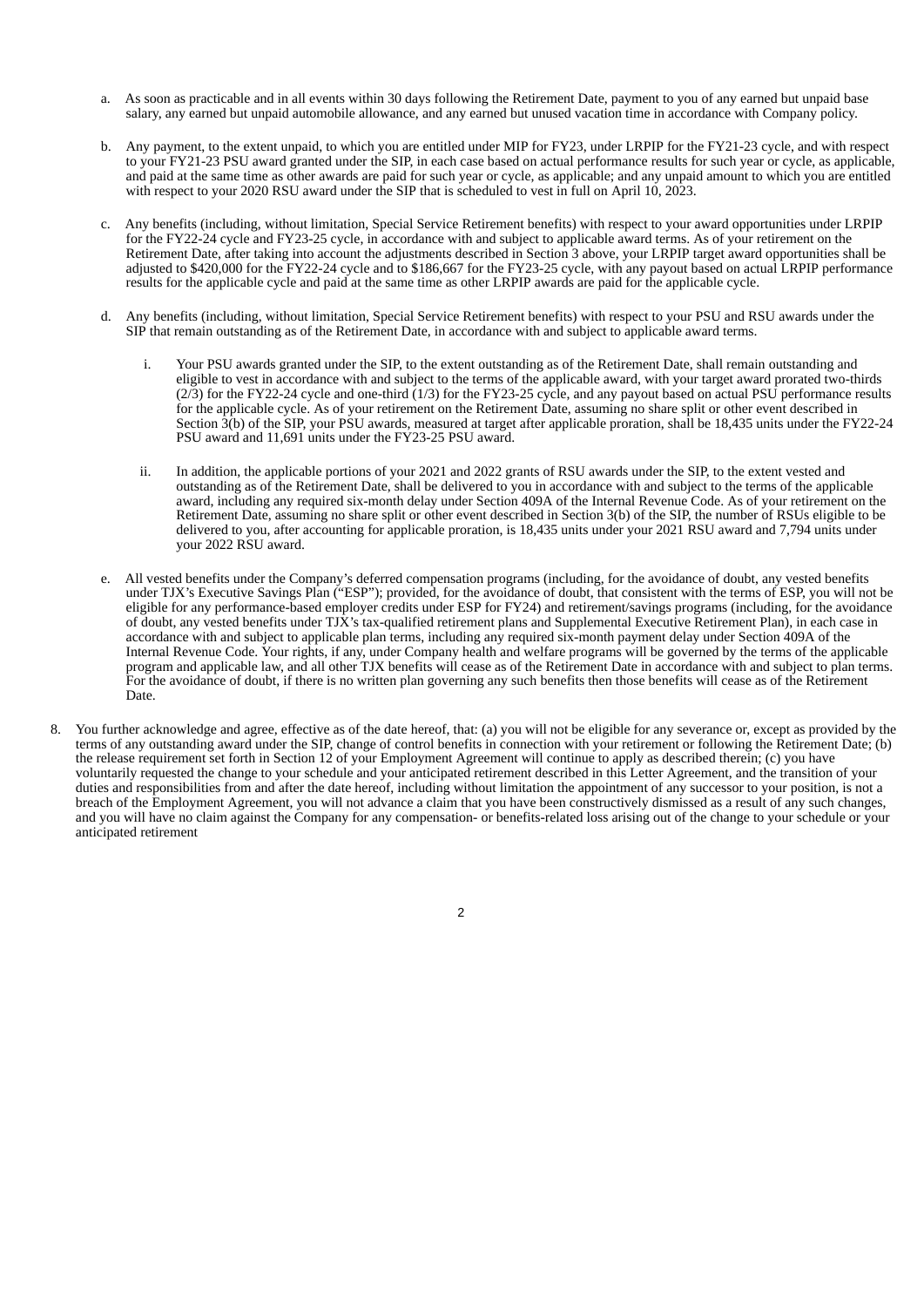consistent with the terms of this Letter Agreement; (d) you agree to resign from such other offices and positions with or on behalf of the Company and/or its affiliates, and to execute such documents and take other such actions to effectuate the transitions contemplated by this Letter Agreement, in each case as may be requested by TJX; (e) you continue to be bound by, and the benefits described in this Letter Agreement are subject to, each of your undertakings under Section 8 of the Employment Agreement and Section 8 of the Severance Plan, with the post-employment portions of the Nonsolicitation Period and the Noncompetition Period (in each case, as defined in the Severance Plan) commencing on the Retirement Date; and (f) you are subject to the Policy for Recovery of Executive Officer Incentive Compensation of The TJX Companies, Inc., as amended February 1, 2019, and any other applicable Company policy adopted hereafter regarding recovery of executive officer incentive compensation adopted pursuant to Section 10D of the Securities Exchange Act of 1934, as amended.

- 9. You understand all of the changes to your compensation and benefits arising out of the change to your schedule and your anticipated retirement, and you agree that the payments and benefits described above are in complete satisfaction of any and all compensation and benefits due to you from the Company, whether arising from the Employment Agreement or otherwise, in connection with the Reduced Schedule and your retirement, and that, except as expressly provided in this Letter Agreement, nothing further is or will be owed to you by the Company.
- 10. All payments required to be made to you by the Company as referenced in this Letter Agreement shall be subject to the withholding of such amounts, if any, relating to tax and other payroll deductions as the Company may reasonably determine it should withhold pursuant to any applicable law or regulation. You acknowledge that you have had an opportunity to review with your personal advisors the provisions of this Letter Agreement and all of the changes to your compensation and benefits arising out of the change to your schedule and anticipated retirement, and you agree that the Company shall not be liable to make you whole for any taxes that may become due or payable by reason of any payment, benefit or entitlement referenced in this Letter Agreement, or otherwise.
- 11. The rights and obligations of the Company under this Letter Agreement shall inure to the benefit of and shall be binding upon the successors and assigns of the Company. Your rights and obligations under this Letter Agreement, or under any agreement, plan or award referenced herein, are not assignable except only that stock issuable and awards and payments payable to you after your death shall be made to your estate except as otherwise provided by the applicable plan or award documentation.

Except as otherwise amended by this Letter Agreement, the Employment Agreement shall continue in full force and effect. You acknowledge and agree that, unless terminated earlier in accordance with its terms, your employment with TJX under the Employment Agreement shall continue from and after the date hereof in accordance with the terms of the Employment Agreement, as amended by this Letter Agreement.

If you agree with the foregoing, please so indicate by signing the enclosed copy of this Letter Agreement in the space indicated below and returning it to the Company, whereupon this Letter Agreement will take effect as of the date hereof. This Letter Agreement shall constitute an agreement under seal.

*[Signature Page Follows]*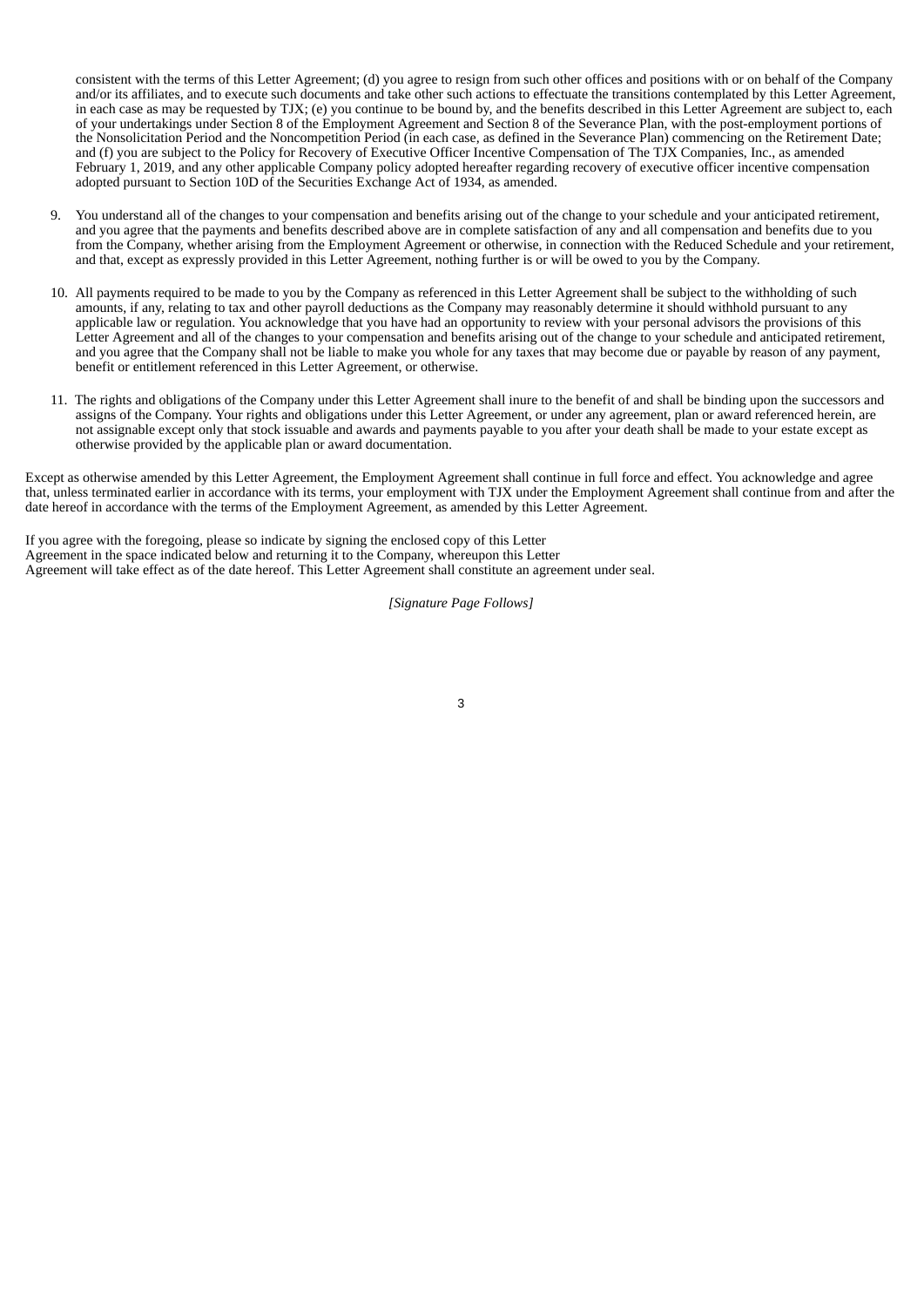THE TJX COMPANIES, INC.

By: /s/ Ernie Herrman Name: Ernie Herrman Title: Chief Executive Officer and President

 $\overline{\phantom{0}}$ 

EXECUTIVE:

/s/ Richard Sherr Name: Richard Sherr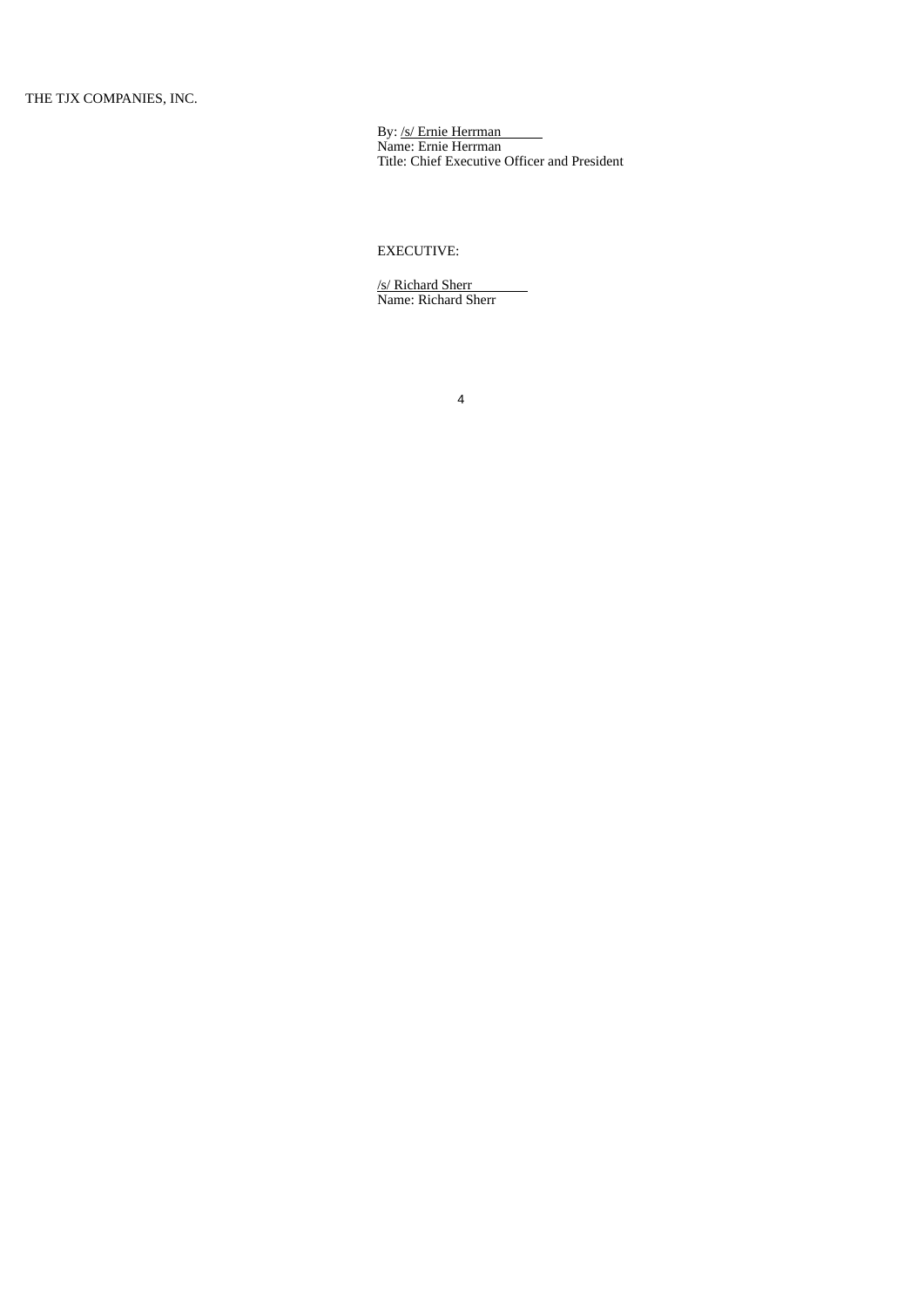#### **THE TJX COMPANIES, INC. FORM OF PERFORMANCE SHARE UNIT AWARD GRANTED UNDER STOCK INCENTIVE PLAN**

### **[ ]**

<span id="page-34-0"></span>This certificate evidences an award (the "Award") of performance share units ("PSUs") granted to the grantee named below ("Grantee") under the Stock Incentive Plan (the "Plan") of The TJX Companies, Inc. (the "Company"). The Award is subject to the terms and conditions of the Plan, the provisions of which, as from time to time amended, are incorporated by reference in this certificate. Terms defined in the Plan are used in this certificate as so defined; terms not defined in the Plan shall have the meanings specified herein.

The Award consists of the right to receive, on the terms provided herein and in the Plan, one share of Stock with respect to each performance share unit forming part of the Award, subject to adjustment pursuant to Section 3 of the Plan.

| 1. Grantee:                                    |  |
|------------------------------------------------|--|
| 2. Target Number of PSUs Subject to the Award: |  |
| 3. Date of Award:                              |  |

4. **Vesting and Settlement of Award:** Except as provided in Section 5, the Award shall become earned and shall vest, if at all, as to the target number of PSUs multiplied by the product of the percentage determined under Section 4(a) (Performance conditions) multiplied by the percentage determined under Section 4(b) (Service conditions):

 $[ ]$ 

As soon as practicable and in all events within [ ] days following the applicable Settlement Date, the Company shall transfer to Grantee (or, if Grantee has died, to Grantee's Beneficiary) the shares of Stock underlying the portion of the Award that has become earned and vested hereunder.

- 5. **Change of Control**: Upon the occurrence of a Change of Control occurring while any portion of the Award is outstanding, the following provisions shall apply:
	- a) Upon consummation of the Change of Control, if the Committee does not provide for Rollover Awards as described in Section 5(b) below, the Award to the extent outstanding immediately prior to consummation of the Change of Control shall be deemed earned and vested as though each of the Section 4(a) percentage and the Section 4(b) percentage was, as of immediately prior to consummation of the Change of Control, one hundred percent (100%).
	- b) The Committee in its discretion may, but shall not be required to, provide in connection with the Change of Control that, in lieu of the acceleration described in Section 5(a) above, the Award (including for purposes of this Section 5(b) any replacement award or any arrangement involving stock, cash or other property into which the Award may be converted or for which it may be exchanged in connection with the Change of Control) (the Award or any such replacement award or other arrangement, the "Rollover Award") shall be continued on such terms and conditions as the Committee considers appropriate in the circumstances to reflect the transaction, subject to the following provisions of this Section 5(b). With respect to any Rollover Award, in lieu of the treatment provided in Section 5(a) above, (i) the Section 4(a) percentage shall at all times from and after the Change of Control be deemed to be one hundred percent (100%), and (ii) Section 4(b) shall be applied without modification except that in the event of and upon a qualifying termination of Grantee's employment occurring upon or within twenty-four months following the Change of Control, the Section 4(b) percentage shall not be less than one hundred percent (100%).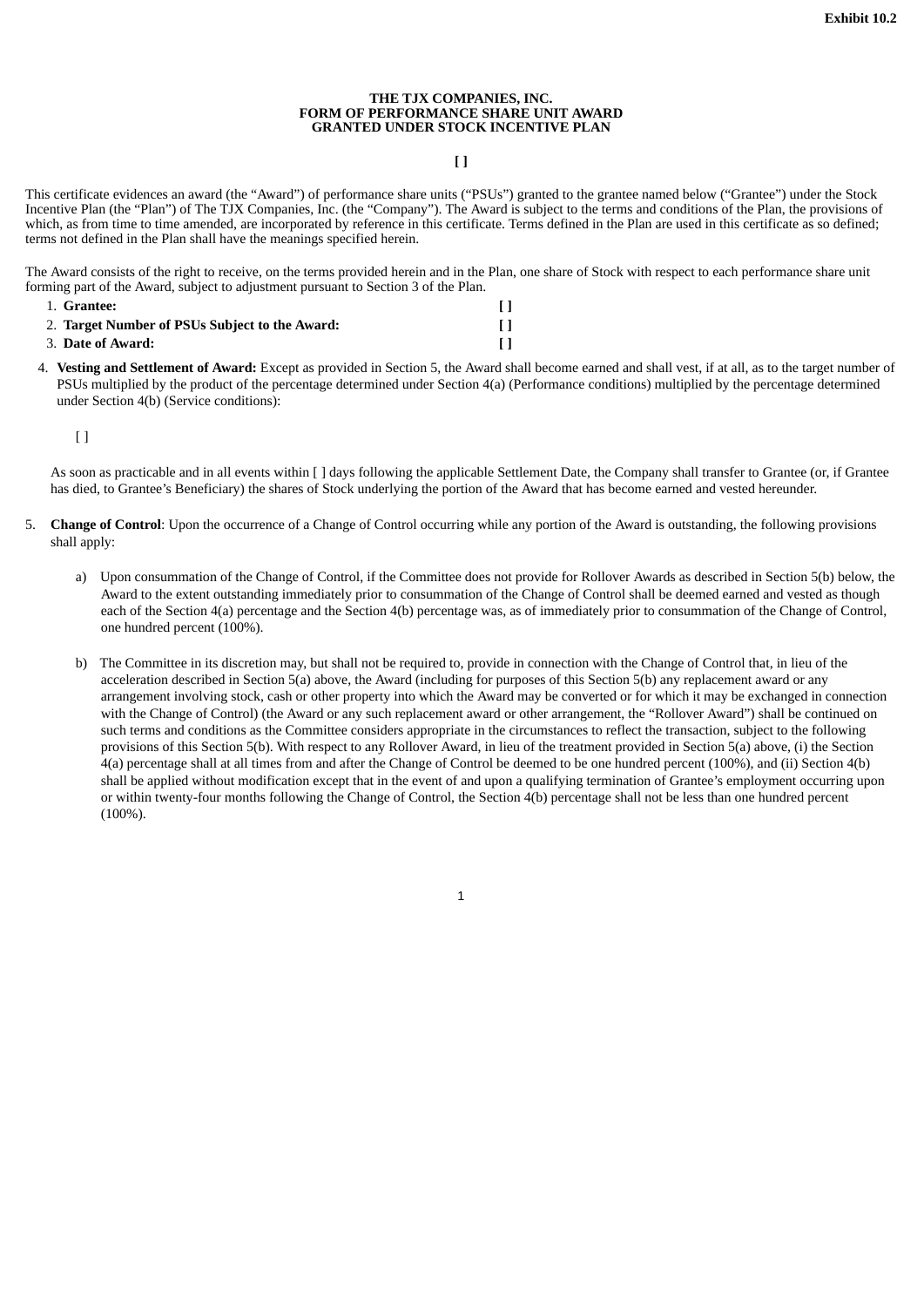For purposes of this Section 5(b), "qualifying termination" shall mean either of the following: (i) an involuntary termination (other than for Cause) by the Company or a Subsidiary of Grantee's employment with the Company and its Subsidiaries (including any successors thereto or affiliates of such successor) or (ii) a termination of Grantee's employment by reason of death or Disability. If immediately prior to the Change of Control, Grantee is party to an employment, severance or similar agreement with the Company or a Subsidiary, or is eligible to participate in a Company plan, in each case that has been approved by the Committee and that provides for severance or similar benefits upon a voluntary termination for "good reason" in connection with a change of control of the Company, a "qualifying termination" for purposes of this Section 5(b) shall also include a voluntary termination by Grantee for "good reason" (as defined in the applicable agreement or plan). [ ]

As soon as practicable and in all events within [ ] days following the applicable Settlement Date the Company shall transfer to Grantee (or, if Grantee has died, to Grantee's Beneficiary) the shares of Stock underlying the earned and vested portion of the Award; it being understood that if the Settlement Date is the Change of Control, the Company shall transfer such shares of Stock immediately prior to the consummation of such Change of Control. All references to the Committee in this Section 5 shall be construed to refer to the Committee as constituted and acting prior to consummation of the Change of Control. For the avoidance of doubt, no Committee action permitted by this Section 5 will be treated as an action requiring Grantee's consent under Section 10 of the Plan.

- 6. **Termination of Employment**: Subject to the provisions of Section 5, in the event of the termination of the employment of Grantee with the Company and its Subsidiaries for any reason prior to the earlier of the Determination Date and the consummation of a Change of Control:
	- a) one hundred percent (100%) of the Award, less the percentage of the Award described in Section 4(b), shall be immediately and automatically forfeited upon termination of employment; and
	- b) if greater than zero percent (0%), the percentage of the Award described in Section 4(b) shall (except in the event of termination due to death or Disability) remain eligible to be earned (and shall be earned, if at all) on the first to occur of (i) the consummation of the Change of Control, by applying one hundred percent (100%) as the relevant Section 4(a) percentage or (ii) the Determination Date, by applying as the relevant Section 4(a) percentage the percentage (if greater than zero) then certified or otherwise determined by the Committee, provided that any such portion of the Award that is not earned on the Determination Date and that has not previously been forfeited shall be immediately and automatically forfeited on the Determination Date. In the event of the termination of the employment of Grantee with the Company and its Subsidiaries by reason of death or Disability occurring prior to the earlier of the Determination Date and the consummation of a Change of Control, the percentage of the Award described in Section 4(b) shall be earned as of immediately prior to such termination by applying one hundred percent (100%) as the relevant Section 4(a) percentage, provided, that if such termination by reason of death or Disability occurs after the last day of the Performance Period, the Award shall remain eligible to be earned as of the Determination Date by applying as the relevant Section 4(a) percentage the greater of (I) one hundred percent (100%) and (II) the percentage certified or otherwise determined by the Committee on the Determination Date.

With respect to any Rollover Award under Section 5(b), in the event of the termination of the employment of Grantee with the Company and its Subsidiaries prior to [], the portion of the Rollover Award that is not then earned and vested (determined after giving effect to any vesting provided in Section 4(b) or 5(b)) shall be immediately and automatically forfeited. Notwithstanding the foregoing, upon a termination of Grantee's employment for Cause (as defined in the Plan) all portions of the Award then outstanding, whether vested or unvested and whether or not earned, shall immediately and automatically be forfeited and cancelled in their entirety. For the avoidance of doubt, in determining Grantee's entitlements, if any, under this Award, all determinations related to a termination of Grantee's employment (including, but not limited to, the reason therefor) shall be made in accordance with Plan terms (including, but not limited to, Section 9 of the Plan or any successor provision). [ ]

#### 7. **Additional Forfeiture Conditions:** [ ]

- 8. **Certain Definitions**: For purposes of this Award, the following definitions shall apply:
	- a) "Beneficiary": the beneficiary or beneficiaries designated by Grantee in writing, any such designation to be in such form, and delivered prior to Grantee's death to such person at the Company, as may be specified by the

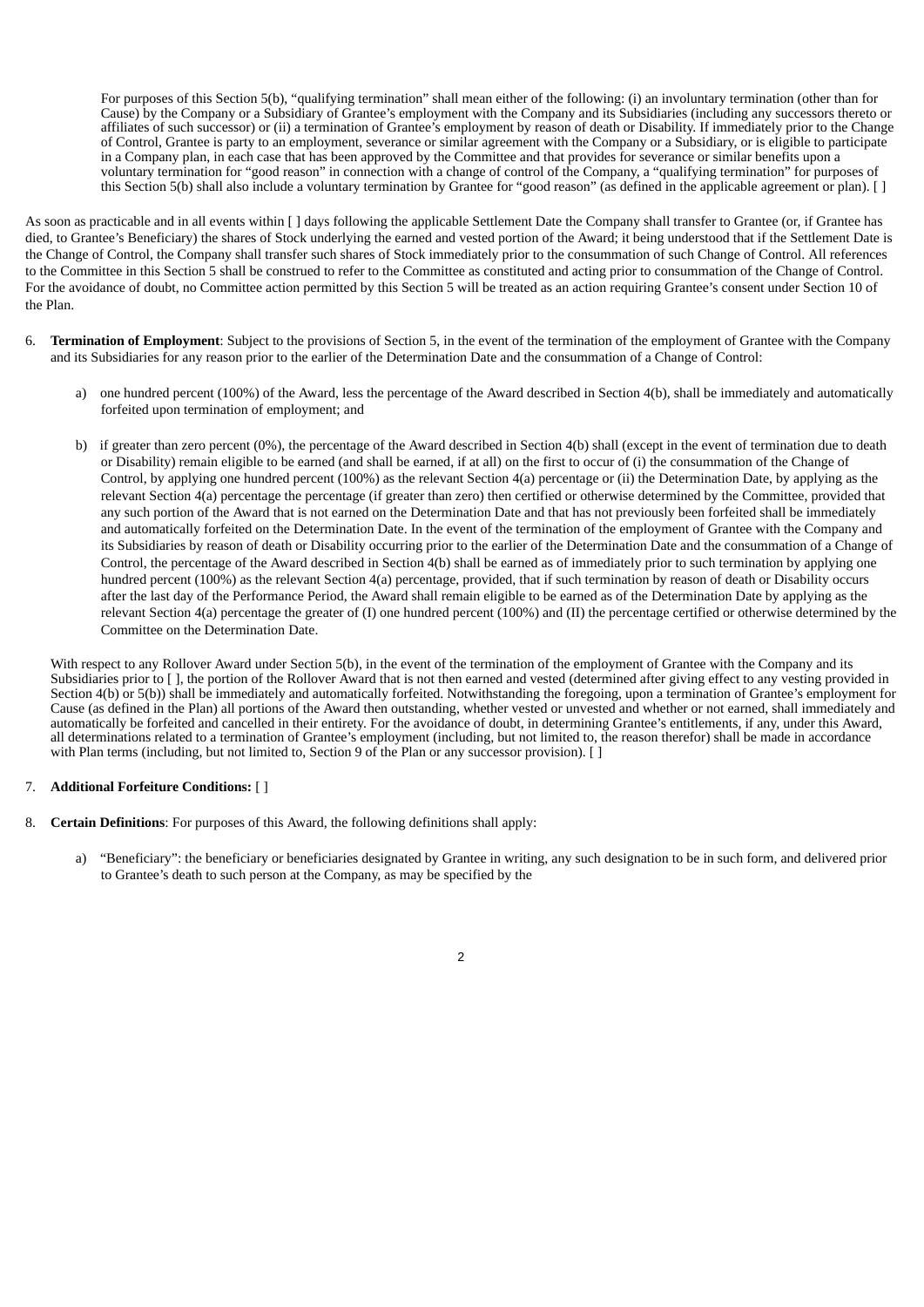Company, or, in the absence of any surviving beneficiary so designated, the legal representative of Grantee's estate.

- b) "Determination Date": as defined in Section 4(a) above.
- c) "Performance Period": the three-fiscal-year period beginning on [ ] and ending on [ ].
- d) "Rollover Award": as defined in Section 5(b) above.
- e) "Section 409A": Section 409A of the Code.
- f) "Settlement Date": the date on or following and by reference to which any vested performance share units subject to an Award are to be settled, if at all, in whole or in part, through the delivery of shares of Stock. [ ]

For the avoidance of doubt, in determining Grantee's entitlements, if any, under this Award, all determinations related to Grantee's termination of employment (including, but not limited to, the reason therefor) shall be made in accordance with Plan terms (including, but not limited to, Section 9 of the Plan or any successor provision).

- 9. **Rights as Shareholder**: Grantee shall have no voting or other shareholder rights in respect of any share of Stock subject to the Award except as provided in the following sentence. Grantee shall have the rights of a shareholder, including without limitation dividend rights, only as to those shares of Stock, if any, that are actually delivered under the Award.
- 10. **Unsecured Obligation; No Transfers**: The Award is unfunded and unsecured, and Grantee's rights to any shares of Stock or other property (including cash) hereunder shall be no greater than those of an unsecured general creditor of the Company. The Award may not be assigned, transferred, pledged, hypothecated or otherwise disposed of, except for disposition at death as provided above, and will automatically lapse and be forfeited upon any attempt at any such assignment, transfer, pledge, hypothecation or other disposition.
- 11. **Section 409A**: The Award and the Dividend Equivalent Payment, if any, described in Section 13 below are intended to constitute arrangements that qualify for exemption from the requirements of Section 409A and shall be construed accordingly. Notwithstanding the foregoing, neither the Company, nor any other person acting on behalf of the Company, will be liable to Grantee or any other person by reason of any acceleration of income, or any additional tax (including any interest and penalties), asserted with respect to the Award or the Dividend Equivalent Payment by reason of the failure of the Award or the Dividend Equivalent Payment to satisfy the applicable requirements of Section 409A in form or in operation.
- 12. **Withholding**: As a condition to the grant, vesting and settlement of this Award, Grantee shall, no later than the date as of which any shares of Stock or other amounts provided hereunder first become includable in the gross income of Grantee for U.S. Federal or other income tax purposes or as wages subject to employment taxes, pay to the Company, or make arrangements satisfactory to the Committee regarding payment of, any national, federal, state, or local taxes of any kind required by law to be withheld with respect to such income. The Company in its discretion may, but need not, satisfy any withholding obligation by withholding a portion of the shares of Stock to be delivered to Grantee hereunder up to the maximum extent permitted under the Plan. Grantee understands that any individual tax, social contribution, or other liability that may arise in relation to this Award is solely Grantee's (and not the Company's or Subsidiary's) responsibility and that such liability may exceed any amounts withheld. Grantee further understands that Grantee is solely responsible for filing any relevant documentation (including, without limitation, tax returns or reporting statements) that may be required in relation to this Award (including, without limitation, any such documentation related to the holding of shares of Stock or any bank or brokerage account, the subsequent sale of shares of Stock, or the receipt of any dividends). Grantee further acknowledges that the Company does not commit to and is under no obligation to structure the terms or any aspect of the Award to reduce or eliminate Grantee's liability for taxes or other amounts due or to achieve any particular tax result. Grantee also understands that varying share of Stock or Award valuation methods may apply for purposes of tax calculations and reporting, and the Company assumes no liability in relation thereto.
- 13. **Dividend Equivalent Payment**: Upon the delivery of any shares of Stock in respect of any vested performance share units subject hereto, Grantee shall be entitled to a cash payment by the Company in an amount equal to the amount that Grantee would have received, if any, as a regular cash dividend had Grantee held such shares of Stock from the Date of Award to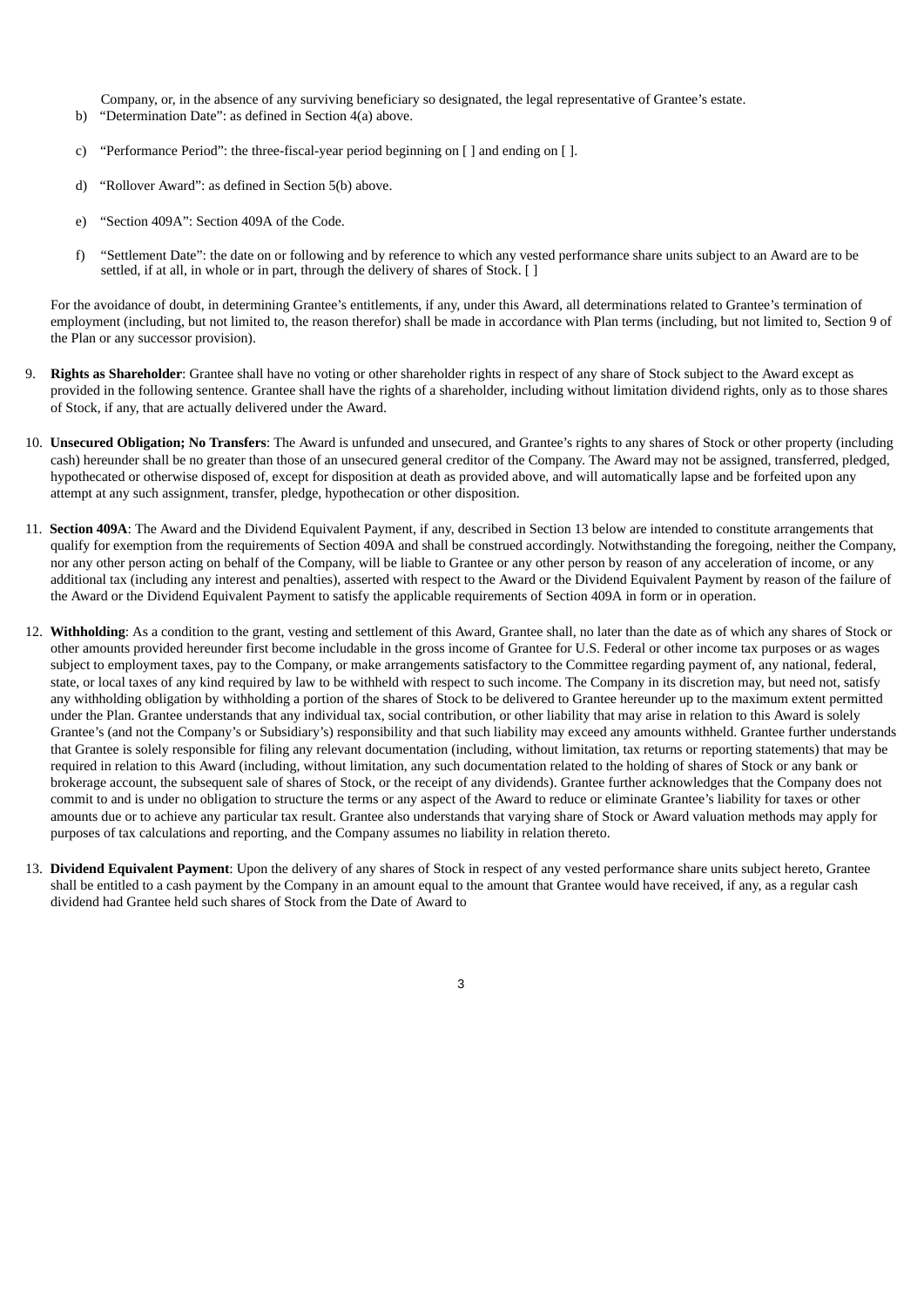the date such shares of Stock are delivered hereunder, less all applicable taxes and withholding obligations. Any such payment shall be paid, if at all, without interest on the date such shares of Stock are delivered hereunder.

- 14. **No Employment Rights or Other Entitlements**: Grantee agrees that any awards under the Plan, including this Award and these terms and conditions, do not confer upon Grantee any right to continued employment with the Company or a Subsidiary, nor do they interfere in any way with the right of the Company or a Subsidiary to terminate the employment of Grantee at any time. Nothing contained in these terms and conditions shall be deemed to constitute or create a contract of employment, nor shall these terms and conditions constitute or create the right to remain associated with or in the employ of the Company or a Subsidiary for any particular period of time. Furthermore, this grant is made solely at the discretion of the Company, and these terms and conditions, the Plan, and any other Plan documents (i) are not part of Grantee's employment contract, if any, and (ii) do not guarantee either Grantee's right to receive any future grants under the Plan or the inclusion of the value of any grants in the calculation of severance payments, if any, upon termination of employment.
- 15. **Compliance with Law**: Notwithstanding anything to the contrary herein, the Company shall not be obligated to issue any Stock pursuant to this Award, at any time, if the offering of the Stock covered by this Award, violates or is not in compliance with any laws, rules or regulations of the United States or any state or country. Furthermore, Grantee understands that, to the extent applicable, the laws of the country in which he/she is working at the time of grant, vesting, and/or settlement of this Award (including any rules or regulations governing securities, foreign exchange, tax, labor or other matters) may restrict or prevent settlement of this Award or may subject Grantee to additional procedural or regulatory requirements he/she is solely responsible for and will have to independently fulfill in relation to this Award, and that sales of Stock may be subject to restrictions under United States federal securities laws, and the laws, rules or regulations of any other relevant federal, state or local jurisdiction, and under Company policies including insider trading policies and procedures. Summaries of potentially applicable legal restrictions and requirements furnished in connection with the Plan, including in the Addendum and in the Prospectus for the Plan, are not intended to be exhaustive, and Grantee acknowledges that other rules may apply. The Company reserves the right to impose other requirements on Grantee's participation in the Plan, and any Stock acquired under the Plan, to the extent the Company determines it is necessary or advisable to comply with applicable law or facilitate the administration of the Plan.
- 16. **Governing Law and Forum**: Grantee acknowledges that the Plan is administered in the United States and the terms and conditions of this certificate shall be governed by and interpreted, construed, and enforced in accordance with the laws of the Commonwealth of Massachusetts without regard to its or any other jurisdiction's conflicts of laws provisions. For purposes of resolving any dispute that may arise directly or indirectly from this certificate, the parties hereby submit and consent to the exclusive jurisdiction of the Commonwealth of Massachusetts in the United States and agree that any litigation shall be conducted only in the United States District Court for the District of Massachusetts or a court of the Commonwealth of Massachusetts.
- 17. **Other**: The provisions of this Award are severable, and if any one or more of the provisions are determined to be illegal or otherwise unenforceable, in whole or in part, the remaining provisions shall nevertheless be binding and enforceable. To the extent applicable, the international and countryspecific terms and conditions in the attached Addendum shall apply to this Award. By signing this Award in the space indicated below, Grantee hereby acknowledges and agrees as follows: (i) that Grantee has received the Plan text and will become a party to and be subject to the terms of the Plan; (ii) that Grantee's abovementioned participation is voluntary and that Grantee has not been induced to participate by expectation of employment or continued employment; and (iii) that Grantee has reviewed the terms and conditions set forth in this certificate, including the attached Addendum, and that this Award shall be deemed to satisfy fully any entitlement to receive a grant or grants of any stock options, stock awards or other equity-based awards that Grantee may have under an employment or similar agreement, including but not limited to an offer letter or other contract for employment, a restrictive covenant or similar agreement, or any other agreement with, or a policy or practice of, the Company or its Subsidiaries.

#### **THE TJX COMPANIES, INC.**

BY: \_\_\_\_\_\_\_\_\_\_\_\_\_\_\_\_\_\_\_\_\_\_\_\_\_\_\_\_\_\_

Agreed:

Date: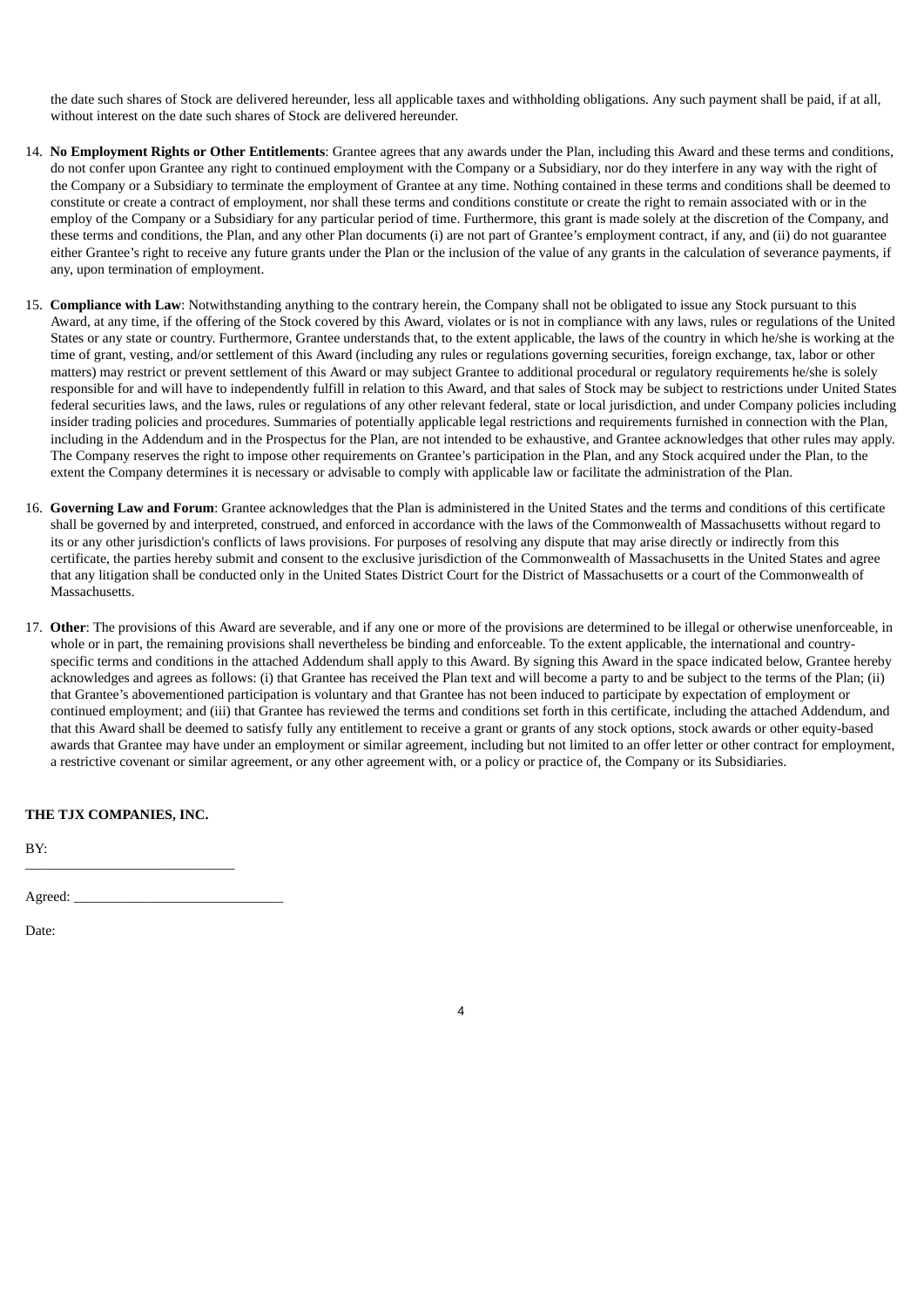#### **THE TJX COMPANIES, INC. FORM OF RESTRICTED STOCK UNIT AWARD GRANTED UNDER STOCK INCENTIVE PLAN**

#### **[ ]**

<span id="page-38-0"></span>This certificate evidences an award (the "Award") of restricted stock units granted to the grantee named below ("Grantee") under the Stock Incentive Plan (the "Plan") of The TJX Companies, Inc. (the "Company"). The Award is subject to the terms and conditions of the Plan, the provisions of which, as from time to time amended, are incorporated by reference in this certificate. Terms defined in the Plan are used in this certificate as so defined; terms not defined in the Plan shall have the meanings specified herein.

The Award consists of the right to receive, on the terms provided herein and in the Plan, one share of Stock with respect to each restricted stock unit forming part of the Award, subject to adjustment pursuant to Section 3 of the Plan.

|    | 1. Grantee:                                            |  |
|----|--------------------------------------------------------|--|
| 2. | Number of Restricted Stock Units Subject to the Award: |  |
|    | 3. Date of Award:                                      |  |

- 4. **Vesting and Settlement of Award:** Except as provided in Section 5, the Award shall vest as follows: **[ ]** As soon as practicable and in all events within [ ] days following the applicable Settlement Date, the Company shall transfer to Grantee (or, if Grantee has died, to Grantee's Beneficiary) the shares of Stock underlying the vested portion of the Award.
- 5. **Change of Control**: Upon the occurrence of a Change of Control occurring while any portion of the Award is outstanding, the provisions of this Section 5 shall apply to the Award in lieu of the provisions of Section 4:
	- a) Upon consummation of the Change of Control, if the Committee does not provide for Rollover Awards as described in Section 5(b) below, any portion of the Award that was outstanding immediately prior to consummation of the Change of Control shall be deemed vested in its entirety.
	- b) The Committee in its discretion may, but shall not be required to, provide in connection with the Change of Control that, in lieu of the acceleration described in Section 5(a) above, the Award (including for purposes of this Section 5(b) any replacement award or any arrangement involving stock, cash or other property into which the Award may be converted or for which it may be exchanged in connection with the Change of Control) (the Award or any such replacement award or other arrangement, the "Rollover Award") shall be continued on such terms and conditions as the Committee considers appropriate in the circumstances to reflect the transaction and consistent with Section 409A, subject to the following provisions of this Section 5(b). With respect to any Rollover Award, Section 4 shall be applied without modification, except that in the event of and upon a qualifying termination of Grantee's employment occurring upon or within twenty-four months following the Change of Control, the Rollover Award shall provide for accelerated vesting of any unvested portion of the Rollover Award.

For purposes of this Section 5(b), "qualifying termination" shall mean either of the following: (i) an involuntary termination (other than for Cause) by the Company or a Subsidiary of Grantee's employment with the Company and its Subsidiaries (including any successors thereto or affiliates of such successor) or (ii) a termination of Grantee's employment by reason of death or Disability. If immediately prior to the Change of Control Grantee is party to an employment, severance or similar agreement with the Company or a Subsidiary, or is eligible to participate in a Company plan, in each case that has been approved by the Committee and that provides for severance or similar benefits upon a voluntary termination for "good reason" in connection with a change of control of the Company, a "qualifying termination" for purposes of this Section 5(b) shall also include a voluntary termination by Grantee for "good reason" (as defined in the applicable agreement or plan). [ ]

As soon as practicable and in all events within [ ] days following the applicable Settlement Date the Company shall transfer to Grantee (or, if Grantee has died, to Grantee's Beneficiary) the shares of Stock underlying the vested portion of the Award; it being understood that if the Settlement Date is the Change of Control, the Company shall transfer such shares of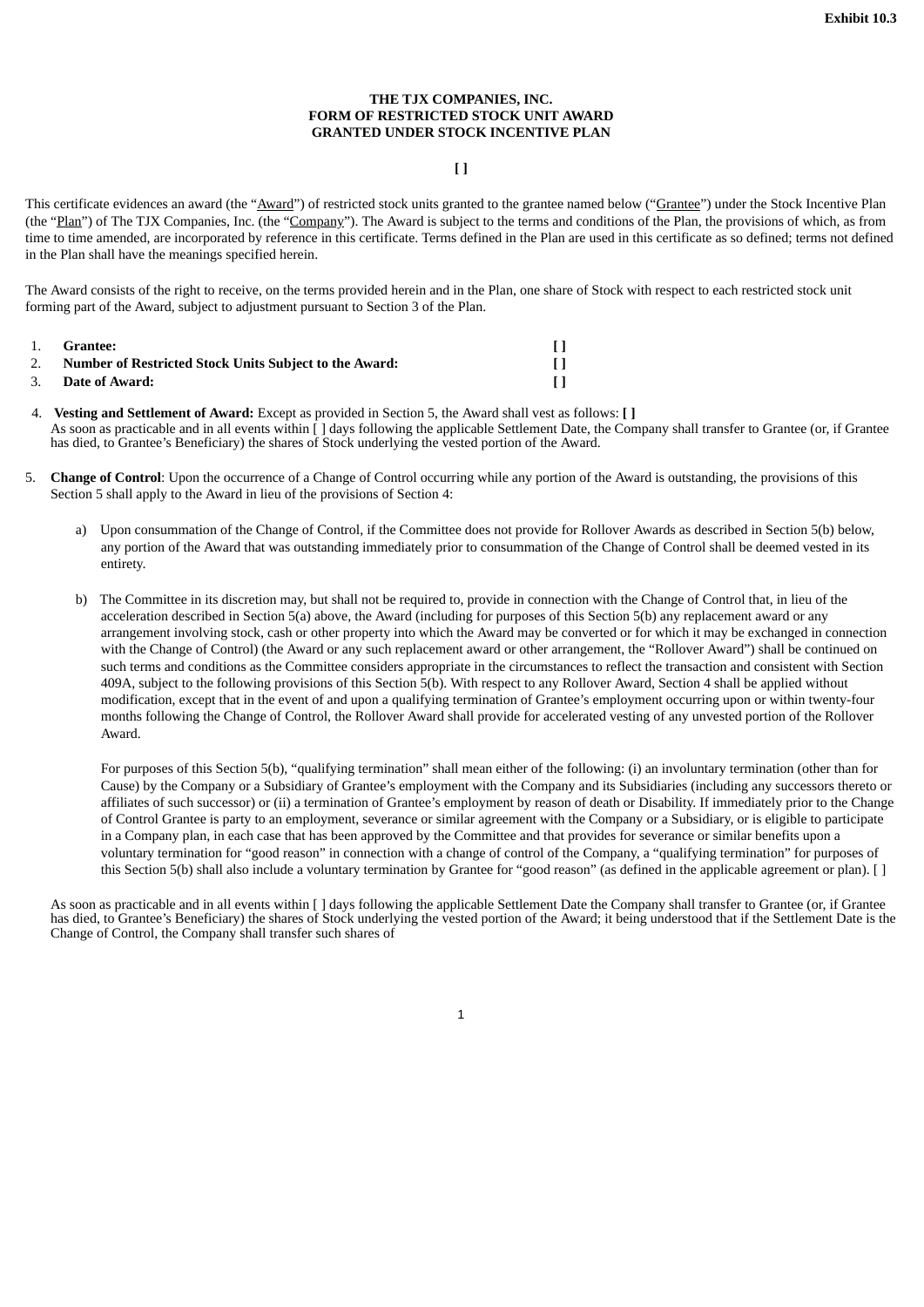Stock immediately prior to the consummation of such Change of Control. All references to the Committee in this Section 5 shall be construed to refer to the Committee as constituted and acting prior to consummation of the Change of Control. For the avoidance of doubt, no Committee action permitted by this Section 5 will be treated as an action requiring Grantee's consent under Section 10 of the Plan.

6. **Termination of Employment**: In the event of the termination of the employment of Grantee with the Company and its Subsidiaries for any reason prior to [ ], the Award, to the extent not then vested (taking into account any vesting by reason of the application of Section 4(b) or Section 5) and to the extent not previously forfeited, shall immediately and automatically be forfeited. Notwithstanding the foregoing, upon a termination of Grantee's employment for Cause (as defined in the Plan) all portions of the Award then outstanding, whether vested or unvested, shall immediately and automatically be forfeited and cancelled in their entirety. For the avoidance of doubt, in determining Grantee's entitlements, if any, under this Award, all determinations related to a termination of Grantee's employment (including, but not limited to, the reason therefor) shall be made in accordance with Plan terms (including, but not limited to, Section 9 of the Plan or any successor provision). [ ]

#### 7. **Additional Forfeiture Conditions:** [ ]

- 8. **Certain Definitions**: For purposes of this Award, the following definitions shall apply:
	- a) "409A Award Portion": any portion of the Award that at the relevant time is subject to (and not exempt from) the applicable requirements of Section 409A.
	- b) "Beneficiary": the beneficiary or beneficiaries designated by Grantee in writing, any such designation to be in such form, and delivered prior to Grantee's death to such person at the Company, as may be specified by the Company, or, in the absence of any surviving beneficiary so designated, the legal representative of Grantee's estate.
	- c) "Non-409A Award Portion": any portion of the Award that at the relevant time is exempt from the requirements of Section 409A.
	- d) "Required Delay: a delay in the Settlement Date of six months and one day (or until death if earlier) in any case where settlement of the 409A Award Portion is due to separation from service (as defined below), if Grantee at the relevant time is a "specified employee" as determined in accordance with Section 409A and Company policy.
	- e) "Rollover Award": as defined in Section 5(b) above.
	- f) "Section 409A": Section 409A of the Code.
	- g) "Settlement Date": the date on or following and by reference to which any vested restricted stock units subject to an Award are to be settled, if at all, in whole or in part, through the delivery of shares of Stock. [ ]

For the avoidance of doubt, in determining Grantee's entitlements, if any, under this Award, all determinations related to Grantee's termination of employment [ ] (including, but not limited to, the reason therefor) shall be made in accordance with Plan terms (including, but not limited to, Section 9 of the Plan or any successor provision).

- 9. **Rights as Shareholder**: Grantee shall have no voting or other shareholder rights in respect of any share of Stock subject to the Award except as provided in the following sentence. Grantee shall have the rights of a shareholder, including without limitation dividend rights, only as to those shares of Stock, if any, that are actually delivered under the Award.
- 10. **Unsecured Obligation; No Transfers**: The Award is unfunded and unsecured, and Grantee's rights to any shares of Stock or other property (including cash) hereunder shall be no greater than those of an unsecured general creditor of the Company. The Award may not be assigned, transferred, pledged, hypothecated or otherwise disposed of, except for disposition at death as provided above, and will automatically lapse and be forfeited upon any attempt at any such assignment, transfer, pledge, hypothecation or other disposition.
- 11. **Section 409A**: The Award and the Dividend Equivalent Payment, if any, described in Section 13 below are intended to constitute arrangements that qualify for exemption from, or otherwise comply with, the requirements of Section 409A and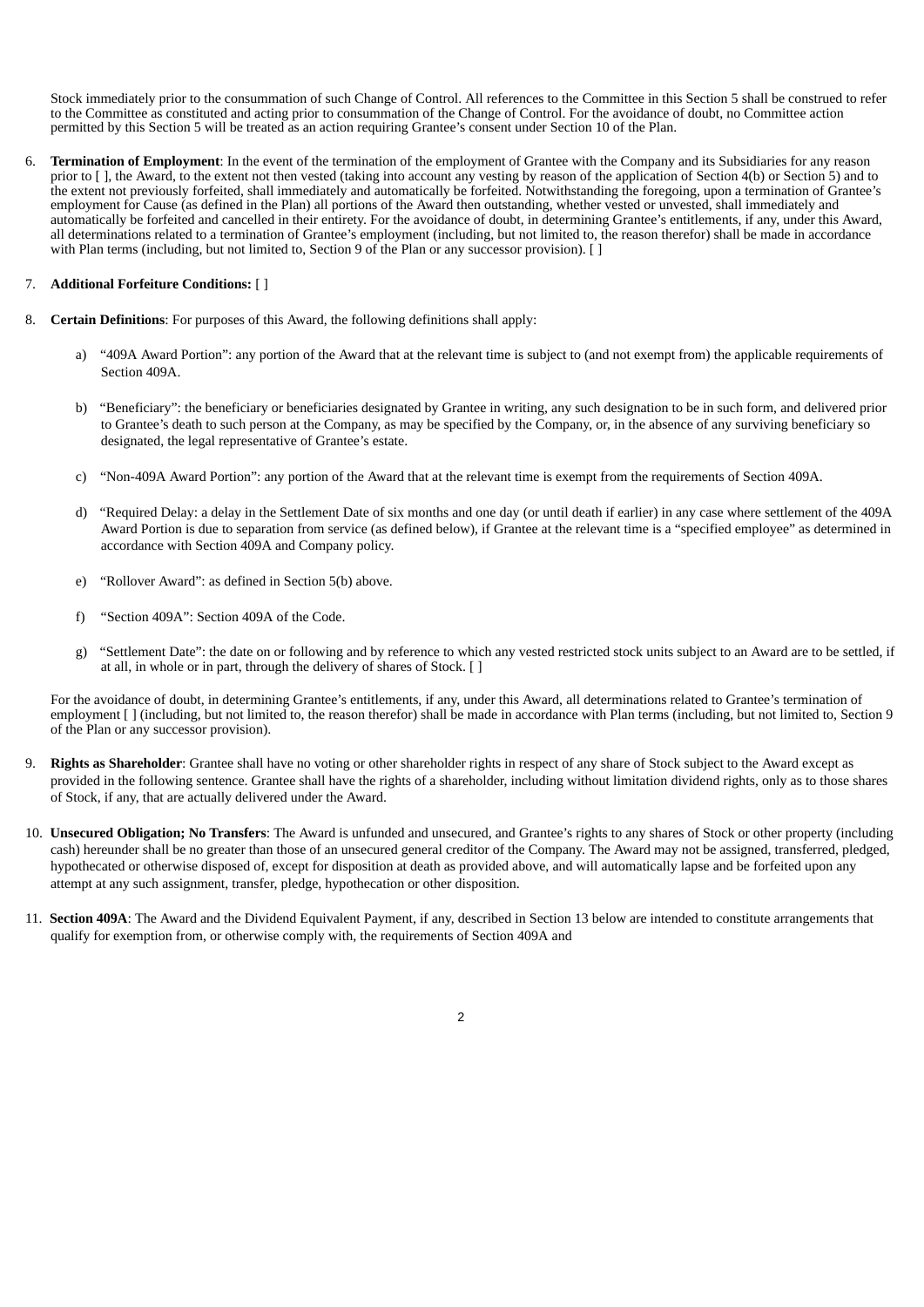shall be construed accordingly. For this purpose any termination of employment, retirement or correlative term applicable to a 409A Award Portion shall require a separation from service as defined in Section 409A. Notwithstanding the foregoing, neither the Company, nor any other person acting on behalf of the Company, will be liable to Grantee or any other person by reason of any acceleration of income, or any additional tax (including any interest and penalties), asserted with respect to the Award or the Dividend Equivalent Payment by reason of the failure of the Award or the Dividend Equivalent Payment to satisfy the applicable requirements of Section 409A in form or in operation.

- 12. **Withholding**: As a condition to the grant, vesting and settlement of this Award, Grantee shall, no later than the date as of which any shares of Stock or other amounts provided hereunder first become includable in the gross income of Grantee for U.S. Federal or other income tax purposes or as wages subject to employment taxes, pay to the Company, or make arrangements satisfactory to the Committee regarding payment of, any national, federal, state, or local taxes of any kind required by law to be withheld with respect to such income. The Company in its discretion may, but need not, satisfy any withholding obligation by withholding a portion of the shares of Stock to be delivered to Grantee hereunder up to the maximum extent permitted under the Plan. Grantee understands that any individual tax, social contribution, or other liability that may arise in relation to this Award is solely Grantee's (and not the Company's or Subsidiary's) responsibility and that such liability may exceed any amounts withheld. Grantee further understands that Grantee is solely responsible for filing any relevant documentation (including, without limitation, tax returns or reporting statements) that may be required in relation to this Award (including, without limitation, any such documentation related to the holding of shares of Stock or any bank or brokerage account, the subsequent sale of shares of Stock, or the receipt of any dividends). Grantee further acknowledges that the Company does not commit to and is under no obligation to structure the terms or any aspect of the Award to reduce or eliminate Grantee's liability for taxes or other amounts due or to achieve any particular tax result. Grantee also understands that varying share of Stock or Award valuation methods may apply for purposes of tax calculations and reporting, and the Company assumes no liability in relation thereto.
- 13. **Dividend Equivalent Payment**: Upon the delivery of any shares of Stock in respect of any vested restricted stock units subject hereto, Grantee shall be entitled to a cash payment by the Company in an amount equal to the amount that Grantee would have received, if any, as a regular cash dividend had Grantee held such shares of Stock from the Date of Award to the date such shares of Stock are delivered hereunder, less all applicable taxes and withholding obligations. Any such payment shall be paid, if at all, without interest on the date such shares of Stock are delivered hereunder.
- 14. **No Employment Rights or Other Entitlements**: Grantee agrees that any awards under the Plan, including this Award and these terms and conditions, do not confer upon Grantee any right to continued employment with the Company or a Subsidiary, nor do they interfere in any way with the right of the Company or a Subsidiary to terminate the employment of Grantee at any time. Nothing contained in these terms and conditions shall be deemed to constitute or create a contract of employment, nor shall these terms and conditions constitute or create the right to remain associated with or in the employ of the Company or a Subsidiary for any particular period of time. Furthermore, this grant is made solely at the discretion of the Company, and these terms and conditions, the Plan, and any other Plan documents (i) are not part of Grantee's employment contract, if any, and (ii) do not guarantee either Grantee's right to receive any future grants under the Plan or the inclusion of the value of any grants in the calculation of severance payments, if any, upon termination of employment.
- 15. **Compliance with Law**: Notwithstanding anything to the contrary herein, the Company shall not be obligated to issue any Stock pursuant to this Award, at any time, if the offering of the Stock covered by this Award, violates or is not in compliance with any laws, rules or regulations of the United States or any state or country. Furthermore, Grantee understands that, to the extent applicable, the laws of the country in which he/she is working at the time of grant, vesting, and/or settlement of this Award (including any rules or regulations governing securities, foreign exchange, tax, labor or other matters) may restrict or prevent settlement of this Award or may subject Grantee to additional procedural or regulatory requirements he/she is solely responsible for and will have to independently fulfill in relation to this Award, and that sales of Stock may be subject to restrictions under United States federal securities laws, and the laws, rules or regulations of any other relevant federal, state or local jurisdiction, and under Company policies including insider trading policies and procedures. Summaries of potentially applicable legal restrictions and requirements furnished in connection with the Plan, including in the Addendum and in the Prospectus for the Plan, are not intended to be exhaustive, and Grantee acknowledges that other rules may apply. The Company reserves the right to impose other requirements on Grantee's participation in the Plan, and any Stock acquired under the Plan, to the extent the Company determines it is necessary or advisable to comply with applicable law or facilitate the administration of the Plan.
	- 3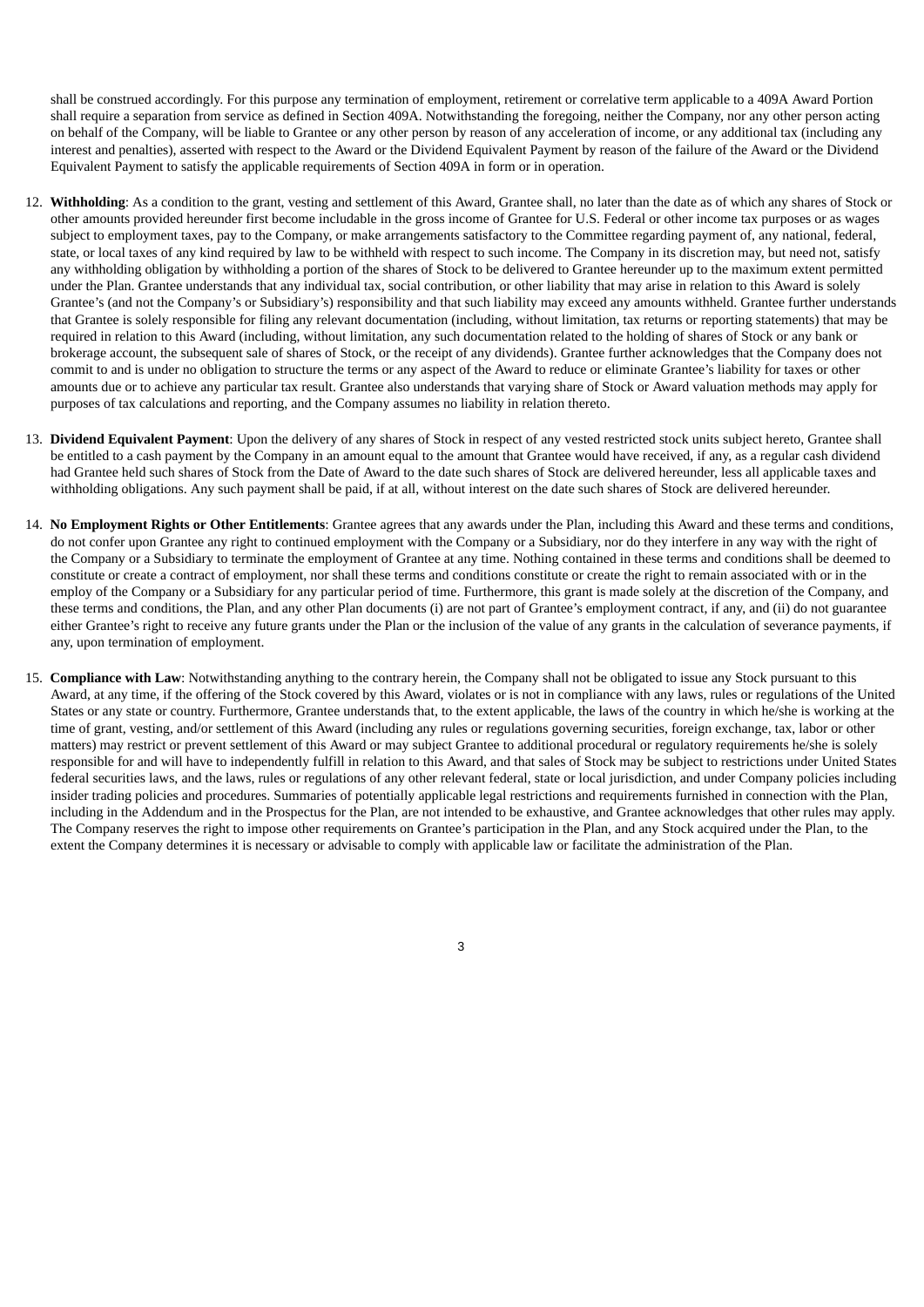- 16. **Governing Law and Forum**: Grantee acknowledges that the Plan is administered in the United States and the terms and conditions of this certificate shall be governed by and interpreted, construed, and enforced in accordance with the laws of the Commonwealth of Massachusetts without regard to its or any other jurisdiction's conflicts of laws provisions. For purposes of resolving any dispute that may arise directly or indirectly from this certificate, the parties hereby submit and consent to the exclusive jurisdiction of the Commonwealth of Massachusetts in the United States and agree that any litigation shall be conducted only in the United States District Court for the District of Massachusetts or a court of the Commonwealth of Massachusetts.
- 17. **Other**: The provisions of this Award are severable, and if any one or more of the provisions are determined to be illegal or otherwise unenforceable, in whole or in part, the remaining provisions shall nevertheless be binding and enforceable. To the extent applicable, the international and countryspecific terms and conditions in the attached Addendum shall apply to this Award. By signing this Award in the space indicated below, Grantee hereby acknowledges and agrees as follows: (i) that Grantee has received the Plan text and will become a party to and be subject to the terms of the Plan; (ii) that Grantee's abovementioned participation is voluntary and that Grantee has not been induced to participate by expectation of employment or continued employment; and (iii) that Grantee has reviewed the terms and conditions set forth in this certificate, including the attached Addendum, and that this Award shall be deemed to satisfy fully any entitlement to receive a grant or grants of any stock options, stock awards or other equity-based awards that Grantee may have under an employment or similar agreement, including but not limited to an offer letter or other contract for employment, a restrictive covenant or similar agreement, or any other agreement with, or a policy or practice of, the Company or its Subsidiaries.

#### **THE TJX COMPANIES, INC.**

4

BY:

Agreed:

 $\_$ 

Date: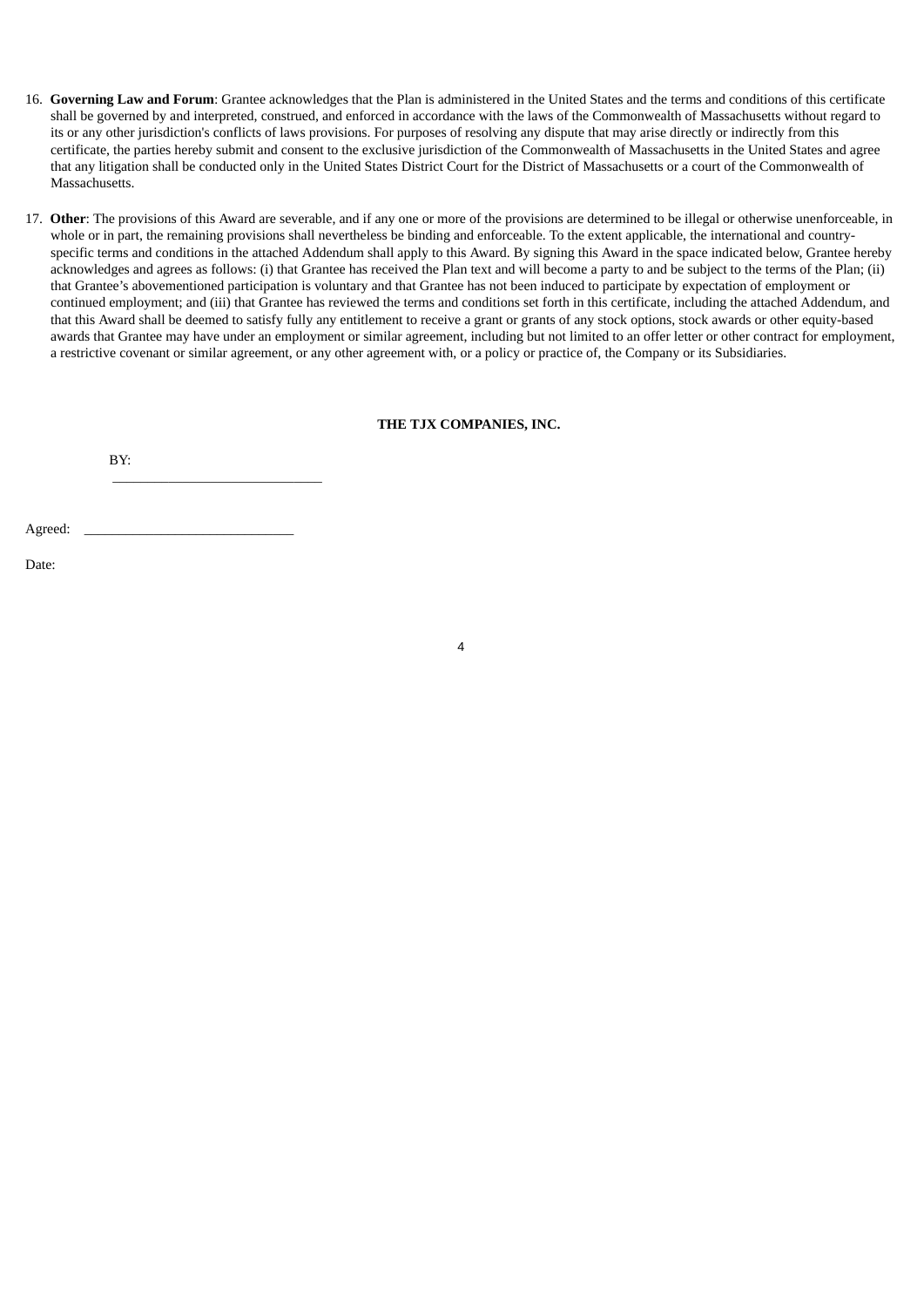#### **Section 302 Certification**

#### <span id="page-42-0"></span>**CERTIFICATION**

I, Ernie Herrman, certify that:

- 1. I have reviewed this quarterly report on Form 10-Q of The TJX Companies, Inc.;
- 2. Based on my knowledge, this report does not contain any untrue statement of a material fact or omit to state a material fact necessary to make the statements made, in light of the circumstances under which such statements were made, not misleading with respect to the period covered by this report;
- 3. Based on my knowledge, the financial statements, and other financial information included in this report, fairly present in all material respects the financial condition, results of operations and cash flows of the registrant as of, and for, the periods presented in this report;
- 4. The registrant's other certifying officer(s) and I are responsible for establishing and maintaining disclosure controls and procedures (as defined in Exchange Act Rules 13a-15(e) and 15d-15(e)) and internal control over financial reporting (as defined in Exchange Act Rules 13a-15(f) and 15d- $15(f)$ ) for the registrant and have:
	- (a) Designed such disclosure controls and procedures, or caused such disclosure controls and procedures to be designed under our supervision, to ensure that material information relating to the registrant, including its consolidated subsidiaries, is made known to us by others within those entities, particularly during the period in which this report is being prepared;
	- (b) Designed such internal control over financial reporting, or caused such internal control over financial reporting to be designed under our supervision, to provide reasonable assurance regarding the reliability of financial reporting and the preparation of financial statements for external purposes in accordance with generally accepted accounting principles;
	- (c) Evaluated the effectiveness of the registrant's disclosure controls and procedures and presented in this report our conclusions about the effectiveness of the disclosure controls and procedures, as of the end of the period covered by this report based on such evaluation; and
	- (d) Disclosed in this report any change in the registrant's internal control over financial reporting that occurred during the registrant's most recent fiscal quarter (the registrant's fourth fiscal quarter in the case of an annual report) that has materially affected, or is reasonably likely to materially affect, the registrant's internal control over financial reporting; and
- 5. The registrant's other certifying officer(s) and I have disclosed, based on our most recent evaluation of internal control over financial reporting, to the registrant's auditors and the audit committee of the registrant's board of directors (or persons performing the equivalent functions):
	- (a) All significant deficiencies and material weaknesses in the design or operation of internal control over financial reporting which are reasonably likely to adversely affect the registrant's ability to record, process, summarize and report financial information; and
	- (b) Any fraud, whether or not material, that involves management or other employees who have a significant role in the registrant's internal control over financial reporting.

Date: May 27, 2022 /s/ Ernie Herrman

Name: Ernie Herrman Title: Chief Executive Officer and President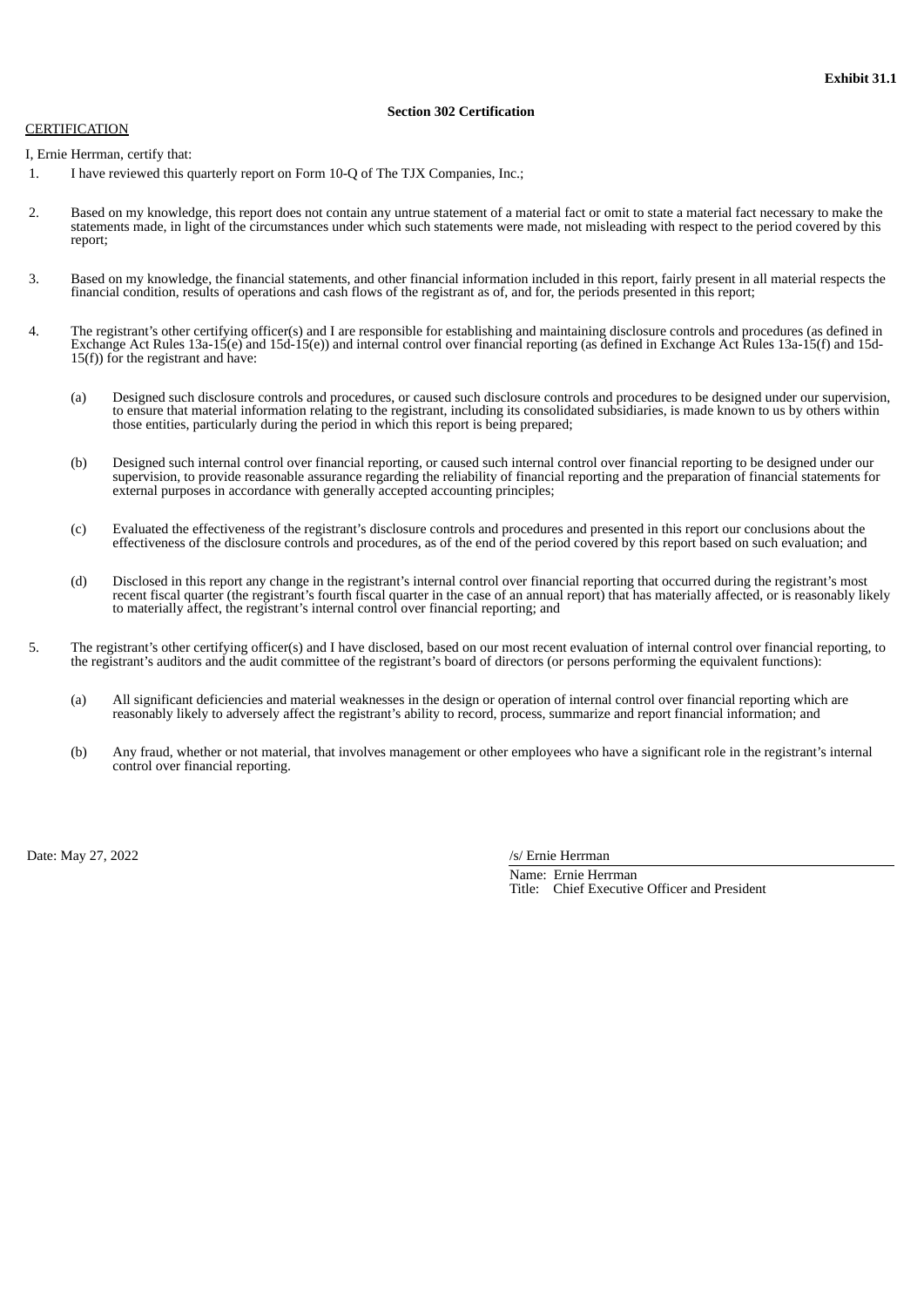#### **Section 302 Certification**

### <span id="page-43-0"></span>**CERTIFICATION**

I, Scott Goldenberg, certify that:

- 1. I have reviewed this quarterly report on Form 10-Q of The TJX Companies, Inc.;
- 2. Based on my knowledge, this report does not contain any untrue statement of a material fact or omit to state a material fact necessary to make the statements made, in light of the circumstances under which such statements were made, not misleading with respect to the period covered by this report;
- 3. Based on my knowledge, the financial statements, and other financial information included in this report, fairly present in all material respects the financial condition, results of operations and cash flows of the registrant as of, and for, the periods presented in this report;
- 4. The registrant's other certifying officer(s) and I are responsible for establishing and maintaining disclosure controls and procedures (as defined in Exchange Act Rules 13a-15(e) and 15d-15(e)) and internal control over financial reporting (as defined in Exchange Act Rules 13a-15(f) and 15d- $15(f)$ ) for the registrant and have:
	- (a) Designed such disclosure controls and procedures, or caused such disclosure controls and procedures to be designed under our supervision, to ensure that material information relating to the registrant, including its consolidated subsidiaries, is made known to us by others within those entities, particularly during the period in which this report is being prepared;
	- (b) Designed such internal control over financial reporting, or caused such internal control over financial reporting to be designed under our supervision, to provide reasonable assurance regarding the reliability of financial reporting and the preparation of financial statements for external purposes in accordance with generally accepted accounting principles;
	- (c) Evaluated the effectiveness of the registrant's disclosure controls and procedures and presented in this report our conclusions about the effectiveness of the disclosure controls and procedures, as of the end of the period covered by this report based on such evaluation; and
	- (d) Disclosed in this report any change in the registrant's internal control over financial reporting that occurred during the registrant's most recent fiscal quarter (the registrant's fourth fiscal quarter in the case of an annual report) that has materially affected, or is reasonably likely to materially affect, the registrant's internal control over financial reporting; and
- 5. The registrant's other certifying officer(s) and I have disclosed, based on our most recent evaluation of internal control over financial reporting, to the registrant's auditors and the audit committee of the registrant's board of directors (or persons performing the equivalent functions):
	- (a) All significant deficiencies and material weaknesses in the design or operation of internal control over financial reporting which are reasonably likely to adversely affect the registrant's ability to record, process, summarize and report financial information; and
	- (b) Any fraud, whether or not material, that involves management or other employees who have a significant role in the registrant's internal control over financial reporting.

Date: May 27, 2022 /s/ Scott Goldenberg

Name: Scott Goldenberg Title: Chief Financial Officer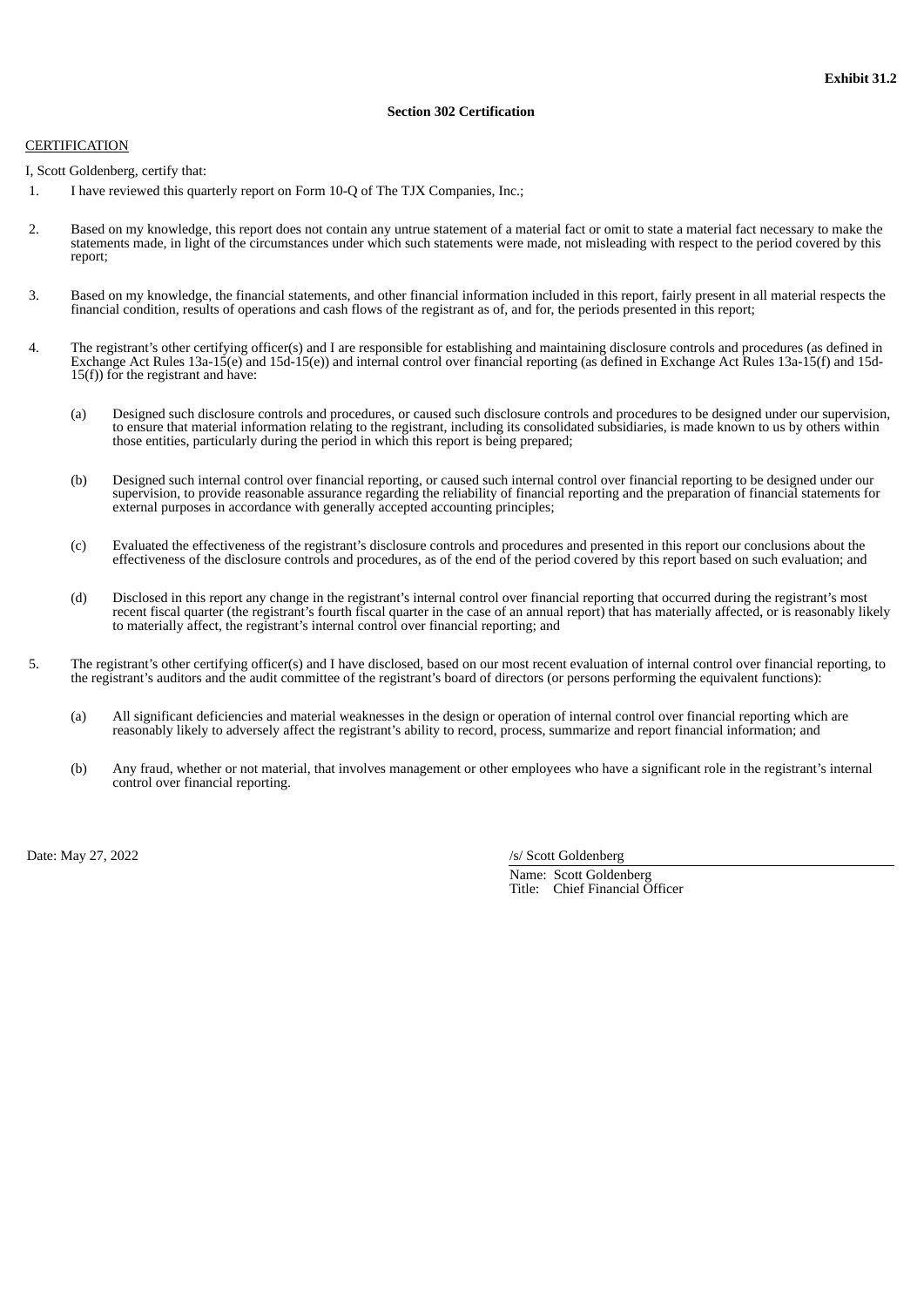#### **CERTIFICATION PURSUANT TO SECTION 1350, CHAPTER 63 OF TITLE 18, UNITED STATES CODE, AS ADOPTED PURSUANT TO SECTION 906 OF THE SARBANES-OXLEY ACT OF 2002**

<span id="page-44-0"></span>Pursuant to Section 1350, Chapter 63 of Title 18, United States Code, as adopted pursuant to Section 906 of the Sarbanes-Oxley Act of 2002, the undersigned, as Chief Executive Officer of The TJX Companies, Inc. (the "Company"), does hereby certify that to my knowledge:

- 1 the Company's Form 10-Q for the fiscal quarter ended April 30, 2022 fully complies with the requirements of Section 13(a) or 15(d) of the Securities Exchange Act of 1934; and
- 2 the information contained in the Company's Form 10-Q for the fiscal quarter ended April 30, 2022 fairly presents, in all material respects, the financial condition and results of operations of the Company.

/s/ Ernie Herrman

Name: Ernie Herrman Title: Chief Executive Officer and President

Dated: May 27, 2022